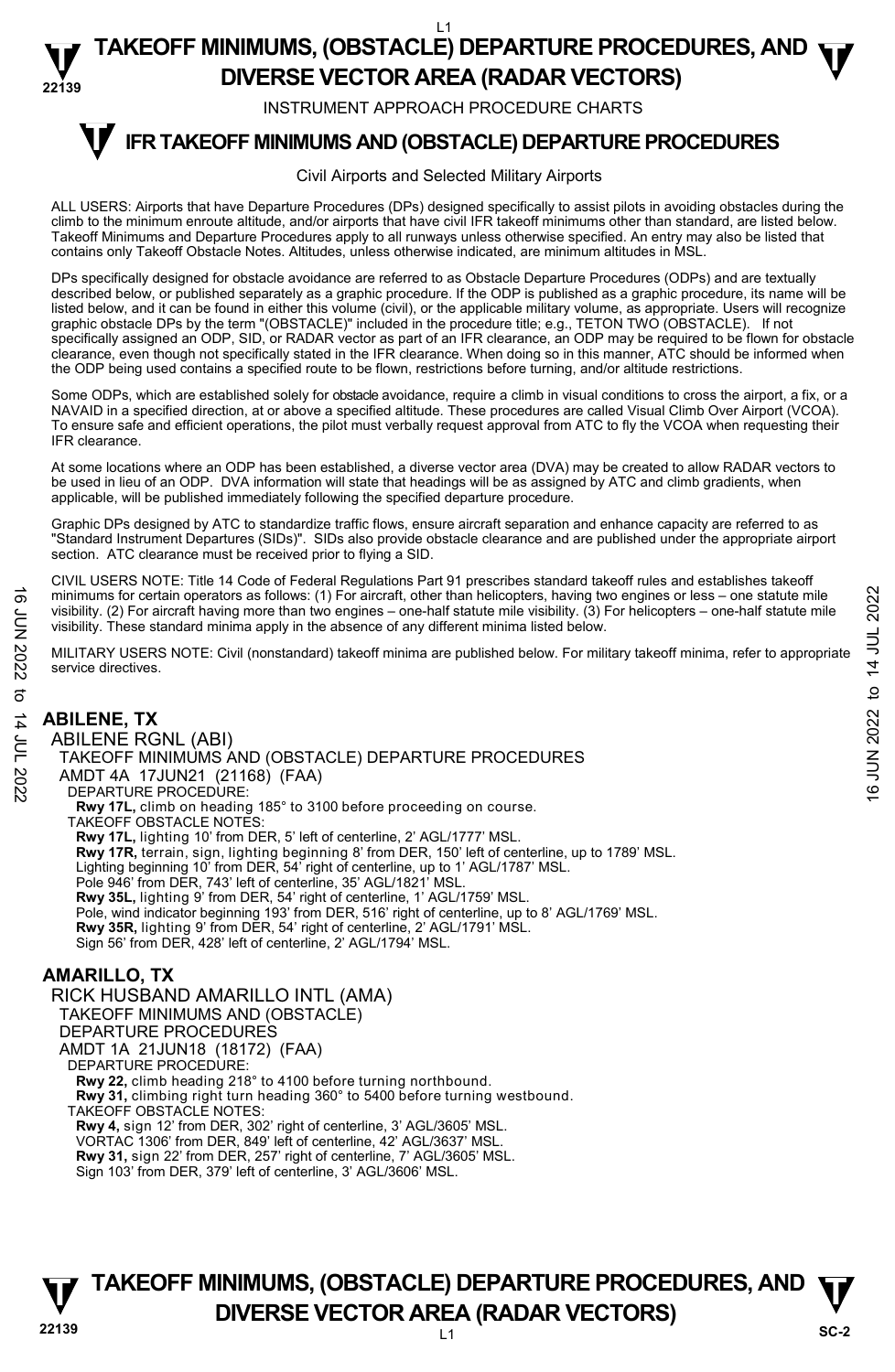#### **22139 TAKEOFF MINIMUMS, (OBSTACLE) DEPARTURE PROCEDURES, AND**  $\Psi$ **DIVERSE VECTOR AREA (RADAR VECTORS)**

**AMARILLO, TX (CON'T)** 

TRADEWIND (TDW)

TAKEOFF MINIMUMS AND (OBSTACLE) DEPARTURE PROCEDURES

AMDT 3 17NOV11 (11321) (FAA)

TAKEOFF MINIMUMS:

**Rwys 5, 23,** NA - Environmental.<br>**Rwy 35,** 300-1¾ or std. w/min. climb of 248' per NM to 4000.

DEPARTURE PROCEDURE:

**Rwy 35,** climb heading 004° to 5500 before turning left.

TAKEOFF OBSTACLE NOTES:

**Rwy 17,** fence beginning 14' from DER, left and right of centerline, up to 6' AGL/3645' MSL.

Vehicle on road 57' from DER, left and right of centerline, up to 17' AGL/3656' MSL.

Poles beginning 297' from DER, 331' right of centerline, up to 34' AGL/3673' MSL. Trees beginning 121' from DER, 181' right of centerline, up to 55' AGL/3675' MSL.

Trees beginning 175' from DER, 306' left of centerline, up to 55' AGL/3688' MSL.

**Rwy 35,** fences and signs beginning 18' from DER, left and right of centerline, up to 10' AGL/3659' MSL.<br>Vehicle on road beginning 60' from DER, left and right of centerline, up to 17' AGL/3666' MSL.

Power lines beginning 124' from DER, left and right of centerline, up to 50' AGL/3679' MSL.

Trees beginning 168' from DER, 142' left of centerline, up to 55' AGL/3698' MSL.

Trees beginning 60' from DER, 166' right of centerline, up to 55' AGL/3698' MSL. Tower 1.2 NM from DER, 4181' right of centerline, 300' AGL/3912' MSL.

Tower 1.3 NM from DER, 2290' left of centerline, 250' AGL/3910' MSL.

#### **ANDREWS, TX**

ANDREWS COUNTY (E11)

TAKEOFF MINIMUMS AND (OBSTACLE) DEPARTURE PROCEDURES AMDT 1 27AUG09 (09239) (FAA)

TAKEOFF MINIMUMS:

**Rwy 20,** 400-2¼ or std. w/ min. climb of 229' per NM to 3700. DEPARTURE PROCEDURE:

**Rwy 11,** climb heading 114° to 3600 before turning left.

**Rwy 29,** climb heading 294° to 3600 before turning left. TAKEOFF OBSTACLE NOTES:

**Rwy 34,** antenna 1189' from DER, 588' left of centerline, 52' AGL/3236' MSL.

Poles beginning 181' from DER, 470' left of centerline, up to 36' AGL/3210' MSL.

Bush 471' from DER, 92' left of centerline, 7' AGL/3186' MSL

Tree 1207' from DER, 587' left of centerline, 44' AGL/3228' MSL.

Bushes beginning 282' from DER, 305' right of centerline, up to 10' AGL/3189' MSL. Tree 4780' from DER, 895' right of centerline, 100' AGL/3304' MSL. **EVALUATION AND AND SET AND AND SET AND DEVALUATION CONSTACTS**<br> **EVALUATION** DRAGING 294° to 3600 before turning left.<br>
TAKEOFF OBSTACLE NOTES:<br> **EVALUATION** 34, antenna 1189 from DER, 58<sup>2</sup> left of centerline, up to 36'

#### **ARLINGTON, TX**

ARLINGTON MUNI (GKY)

TAKEOFF MINIMUMS AND (OBSTACLE) DEPARTURE PROCEDURES AMDT 3 18SEP14 (14261) (FAA)

DEPARTURE PROCEDURE:

**Rwy 16,** climb heading 162° to 2500 before turning left.

**Rwy 34,** climb heading 342° to 1400 before turning southeast bound.

TAKEOFF OBSTACLE NOTES:

**Rwy 16,** REILs beginning 80' from DER, 126' left of centerline, up to 15' AGL/601' MSL.

REILs beginning 77' from DER, 126' right of centerline, up to 19' AGL/603' MSL.

Trees 593' from DER, 479' right of centerline, up to 26' AGL/614' MSL.

Transmission tower 3596' from DER, 1433' left of centerline, 112' AGL/702' MSL.

**Rwy 34,** trees beginning 228' from DER, 403' left of centerline, up to 35' AGL/654' MSL.

Trees beginning 1090' from DER, 439' right of centerline, up to 61' AGL/670' MSL.

Trees 1525' from DER, 339' left of centerline, up to 72' AGL/681' MSL.

#### **ATHENS, TX**

ATHENS MUNI (F44) TAKEOFF MINIMUMS AND (OBSTACLE) DEPARTURE PROCEDURES ORIG-A 10OCT19 (19283) (FAA) TAKEOFF OBSTACLE NOTES: **Rwy 18,** trees beginning 86' from DER, 462' left of centerline, up to 49' AGL/482' MSL. Terrain 209' from DER, 412' right of centerline, 443' MSL. Trees, fences beginning 209' from DER, 299' right of centerline, up to 19' AGL/460' MSL. Trees, fences beginning 237' from DER, 318' right of centerline, up to 21' AGL/463' MSL. Trees, fences, buildings beginning 271' from DER, 299' right of centerline, up to 22' AGL/464' MSL. Trees beginning 338' from DER, 243' left of centerline, up to 53' AGL/483' MSL. Pole, trees beginning 398' from DER, 126' right of centerline, up to 32' AGL/471' MSL. Tree 702' from DER, 528' right of centerline, 58' AGL/485' MSL. Trees, poles, catenary beginning 738' from DER, 174' right of centerline, up to 64' AGL/493' MSL. Tree 1037' from DER, 465' left of centerline, 79' AGL/501' MSL. Tree 1083' from DER, 487' right of centerline, 54' AGL/497' MSL.  **CON'T** 

### **22139** L2 **TAKEOFF MINIMUMS, (OBSTACLE) DEPARTURE PROCEDURES, AND**  $\Psi$ **DIVERSE VECTOR AREA (RADAR VECTORS)** SC-2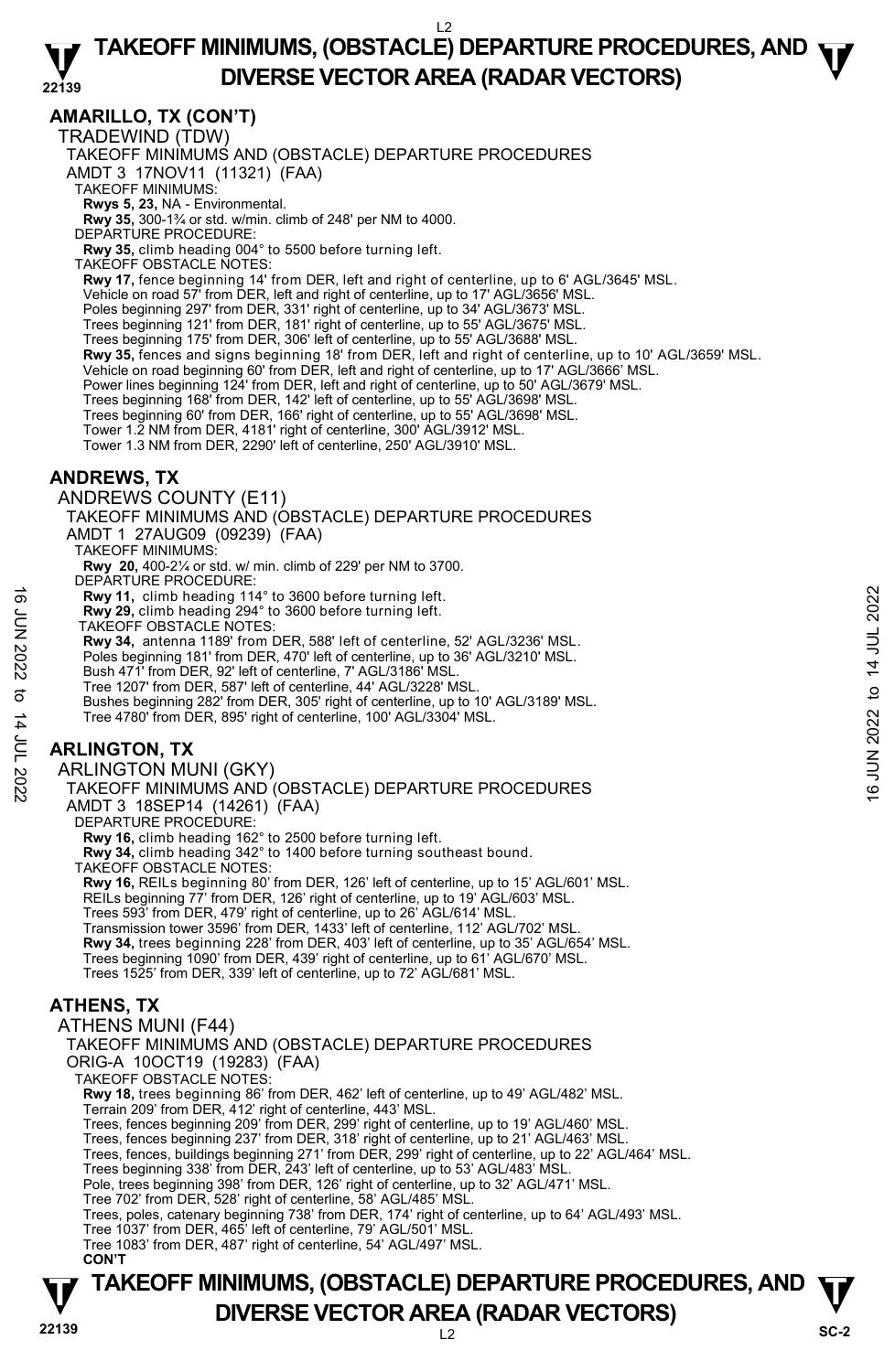**ATHENS, TX (CON'T)** 

ATHENS MUNI (F44) (CON'T)

 **Rwy 18 (CON'T),** trees, poles, building beginning 1100' from DER, 6' right of centerline, up to 62' AGL/504' MSL.

Trees beginning 1219' from DER, 435' left of centerline, up to 83' AGL/504' MSL. Tree 1330' from DER, 387' left of centerline, 86' AGL/507' MSL.

Trees beginning 1379' from DER, 302' right of centerline, up to 57' AGL/510' MSL.

Trees, catenary beginning 1420' from DER, 4' left of centerline, up to 94' AGL/512' MSL.

Trees, poles, catenary beginning 1480' from DER, 153' right of centerline, up to 62' AGL/518' MSL. Trees, catenary, poles beginning 2111' from DER, 102' right of centerline, up to 63' AGL/525' MSL.

Trees beginning 2199' from DER, 1' left of centerline, up to 70' AGL/523' MSL.<br>Trees, catenary, pole beginning 2280' from DER, 132' right of centerline, up to 68' AGL/536' MSL.

Trees, poles beginning 2404' from DER, 104' right of centerline, up to 76' AGL/543' MSL.

Trees, poles, catenary beginning 2464' from DER, 30' right of centerline, up to 75' AGL/546' MSL.<br>Trees beginning 2719' from DER, 10' left of centerline, up to 71' AGL/538' MSL.

Trees, poles, catenaries beginning 2786' from DER, 42' right of centerline, up to 84' AGL/561' MSL.

**Rwy 36,** trees, building, vehicles on road, pole beginning 112' from DER, 250' right of centerline, up to 62' AGL/498' MSL.

Vehicles on road beginning 574' from DER, 543' left of centerline, up to 16' AGL/456' MSL.

Tree 655' from DER, 557' right of centerline, 74' AGL/499' MSL.

Tree 683' from DER, 534' left of centerline, 27' AGL/466' MSL.

Pole 692' from DER, 415' left of centerline, 32' AGL/470' MSL.

Trees beginning 783' from DER, 249' right of centerline, up to 76' AGL/501' MSL.

Trees beginning 872' from DER, 34' right of centerline, up to 81' AGL/505' MSL. Catenary, pole, trees beginning 889' from DER, 223' left of centerline, up to 34' AGL/475' MSL.

Trees beginning 1149' from DER, 354' left of centerline, up to 71' AGL/505' MSL.

Trees beginning 1206' from DER, 336' left of centerline, up to 74' AGL/509' MSL.

Trees beginning 1484' from DER, 177' left of centerline, up to 71' AGL/510' MSL. Trees beginning 1513' from DER, 149' right of centerline, up to 76' AGL/511' MSL.

Trees beginning 2151' from DER, 26' left of centerline, up to 75' AGL/519' MSL.

#### **ATLANTA, TX**

HALL-MILLER MUNI (ATA)

TAKEOFF MINIMUMS AND (OBSTACLE) DEPARTURE PROCEDURES AMDT 2 09FEB12 (12040) (FAA) HALL-MILLER MUNI (ATA)<br>  $\frac{1}{2}$  TAKEOFF MINIMUMS AND (OBSTACLE) DEPARTURE PROCEDURES<br>
ANDT 2 09FEB12 (12040) (FAA)<br>
NOW 5, 200-1¼ or std. w/min. climb of 229' per NM to 500.<br>
RW 5, 200-1¼ or std. w/min. climb of 229'

TAKEOFF MINIMUMS:

**Rwy 5,** 200-1¼ or std. w/min. climb of 229' per NM to 500.

**Rwy 23,** 300-1½.

DEPARTURE PROCEDURE:

**Rwy 5,** climb heading 048° to 800 before turn left. TAKEOFF OBSTACLE NOTES:

**Rwy 5,** tower 4143' from DER, 677' left of centerline, up to 125' AGL/398' MSL.

**Rwy 23,** trees beginning 1042' from DER, left and right of centerline, up to 100' AGL/489' MSL.

**BIG SPRING, TX** 

#### BIG SPRING MC MAHON-WRINKLE (BPG)

TAKEOFF MINIMUMS AND (OBSTACLE) DEPARTURE PROCEDURES

AMDT 3 08MAR12 (12068) (FAA)

TAKEOFF MINIMUMS:

**Rwy 6,** 400-1½ w/min. climb of 254' per NM to 3400, or std. w/min. climb of 399' per NM to 3100. DEPARTURE PROCEDURE:

**Rwy 6,** climb heading 060° to 3300 before turning right.

**Rwy 17,** climb heading 175° to 3100 before turning left. TAKEOFF OBSTACLE NOTES:

**Rwy 6,** trees beginning 160' from DER, 177' right of centerline, up to 25' AGL/2628' MSL. Trees beginning 424' from DER, 221' left of centerline, up to 38' AGL/2739' MSL. Poles beginning 1569' from DER, 19' left of centerline, up to 36' AGL/2722' MSL. Poles beginning 1529' from DER, 178' right of centerline, up to 34' AGL/2628' MSL. Tank 1.2 NM from DER, 2179' left of centerline, 135' AGL/2859' MSL.

#### **BONHAM, TX**

JONES FLD (F00) TAKEOFF MINIMUMS AND (OBSTACLE) DEPARTURE PROCEDURES AMDT 2 25AUG11 (22139) (FAA) DEPARTURE PROCEDURE: **Rwy 17,** climb heading 176° to 1100 before turning right. TAKEOFF OBSTACLE NOTES: **Rwy 17,** trees 106' from DER, 293' right of centerline, 20' AGL/630' MSL. Trees 560' from DER, left and right of centerline, 30' AGL/630' MSL. T-L tower 868' from DER, 575' right of centerline, 38' AGL/655' MSL. Multiple power poles 1374' from DER, left and right of centerline, 45' AGL/655' MSL. **Rwy 35,** trees 1540' from DER, 858' left of centerline, 80' AGL/659' MSL.

Trees 1660' from DER, 812' right of centerline, 80' AGL/699' MSL.

#### **22139** L3 **TAKEOFF MINIMUMS, (OBSTACLE) DEPARTURE PROCEDURES, AND**  $\Psi$ **DIVERSE VECTOR AREA (RADAR VECTORS)** Sc-2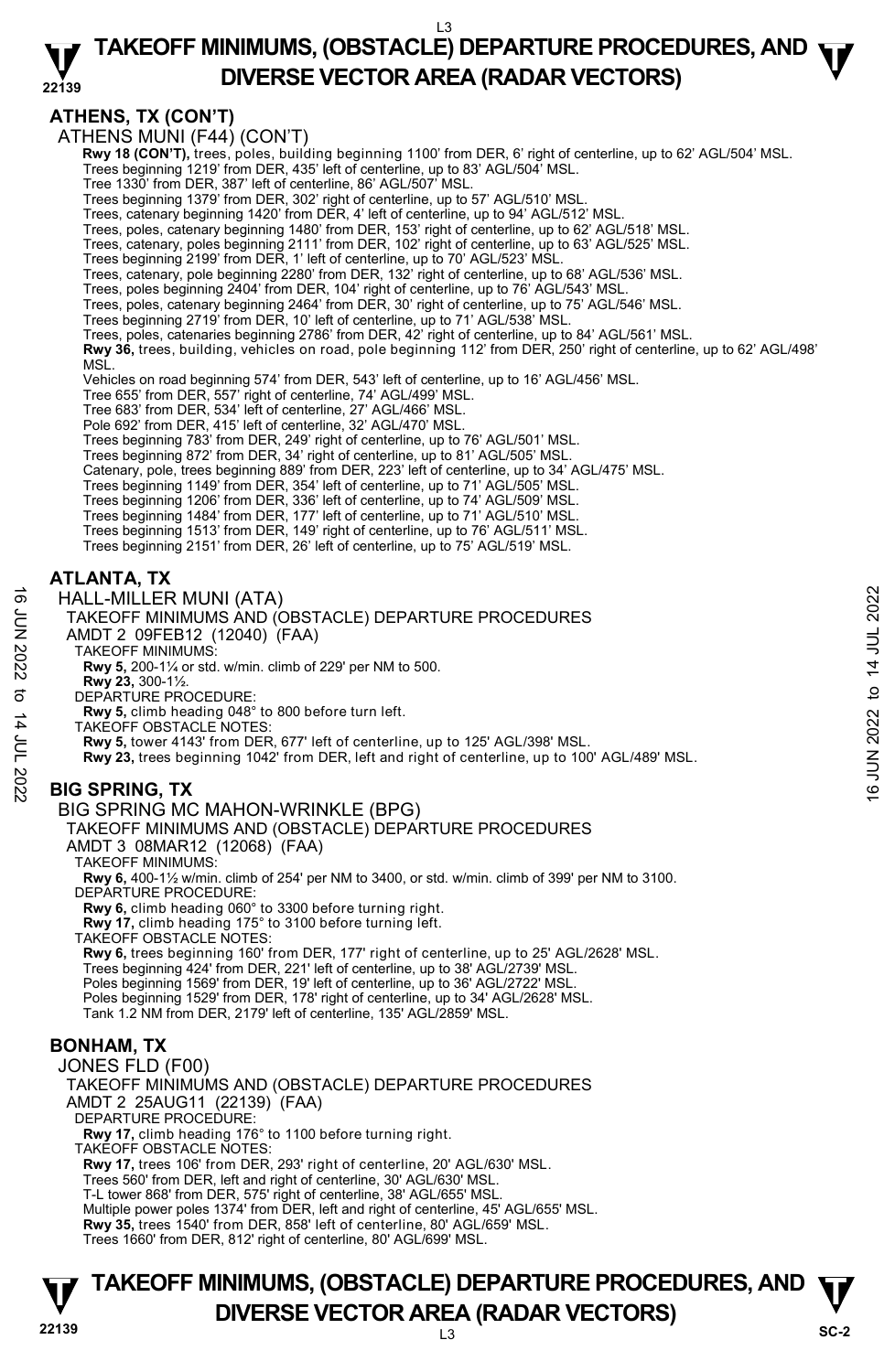#### **22139 TAKEOFF MINIMUMS, (OBSTACLE) DEPARTURE PROCEDURES, AND**  $\Psi$ **DIVERSE VECTOR AREA (RADAR VECTORS)**

#### **BORGER, TX**

HUTCHINSON COUNTY (BGD) TAKEOFF MINIMUMS AND (OBSTACLE) DEPARTURE PROCEDURES AMDT 2A 25FEB21 (21056) (FAA) TAKEOFF MINIMUMS: **Rwy 17,** 300- 1½ or std. w/ min. climb of 311' per NM to 3400. **Rwy 21,** 300- 1¾ or std. w/ min. climb of 210' per NM to 3400. TAKEOFF OBSTACLE NOTES: **Rwy 17,** pole 3' from DER, 487' right of centerline, 3083' MSL. Vegetation 49' from DER, 283' left of centerline, 3057' MSL. Building, vehicles on roads, sign beginning 123' from DER, 274' right of centerline, up to 31' AGL/3087' MSL. Poles, building, trees beginning 544' from DER, 140' right of centerline, up to 38' AGL/3097' MSL.<br>Trees, pole, sign beginning 967' from DER, 234' right of centerline, up to 3098' MSL.<br>Tree 1136' from DER, 89' left of cent Trees, pole beginning 1167' from DER, 140' right of centerline, up to 3102' MSL. Pole 1262' from DER, 703' left of centerline, 3090' MSL. Pole, trees beginning 1310' from DER, 319' left of centerline, up to 3093' MSL. Trees, poles beginning 1314' from DER, 222' right of centerline, up to 3107' MSL. Pole 1425' from DER, 464' left of centerline, 3095' MSL. Poles, tree beginning 1427' from DER, 15' left of centerline, up to 42' AGL/3105' MSL. Tree 2146' from DER, 805' right of centerline, 3109' MSL. Tree 2355' from DER, 57' left of centerline, 3117' MSL. Tower 5300' from DER, 1011' left of centerline, 142' AGL/3246' MSL. Tower 5322' from DER, 1476' left of centerline, 167' AGL/3262' MSL. Tower 1.2 NM from DER, 1188' left of centerline, 150' AGL/3264' MSL. **Rwy 21,** wind indicator 54' from DER, 496' left of centerline, 3046' MSL. Fence, vegetation, pole beginning 81' from DER, 101' right of centerline, up to 3052' MSL. Tree, vegetation, terrain beginning 116' from DER, 54' left of centerline, up to 3061' MSL. Stack 1.4 NM from DER, 2487' left of centerline, 221' AGL/3255' MSL. **Rwy 35,** vegetation 18' from DER, 402' right of centerline, 7' AGL/3003' MSL.<br>Tree 81' from DER, 171' left of centerline, 10' AGL/3001' MSL. Ag equip 238' from DER, 406' right of centerline, 24' AGL/3011' MSL. **BOWIE, TX**  BOWIE MUNI (0F2) TAKEOFF MINIMUMS AND (OBSTACLE) DEPARTURE PROCEDURES ORIG 12MAR09 (09071) (FAA) TAKEOFF OBSTACLE NOTES: **Rwy 17,** tree 131' from DER, 311' right of centerline, 100' AGL/1169' MSL. Trees beginning 122' from DER, 313' left of centerline, up to 100' AGL/1199' MSL. **Rwy 35,** tree 418' from DER, 299' left of centerline, 100' AGL/1206' MSL. Vehicle on road 726' from DER, 471' left of centerline, 15' AGL/1131' MSL. **BRECKENRIDGE, TX**  STEPHENS COUNTY (BKD) TAKEOFF MINIMUMS AND (OBSTACLE) DEPARTURE PROCEDURES ORIG 26JUL12 (12208) (FAA) TAKEOFF MINIMUMS: **Rwys 4, 22, 13, 31** NA - ATC. TAKEOFF OBSTACLE NOTES: **Rwy 17,** Trees beginning 1424' from DER, 214' left and right of centerline, up to 55' AGL/1344' MSL. **Rwy 35,** Trees beginning 538' from DER, left and right of centerline, up to 55' AGL/1324' MSL. Vehicles on road 631' from DER, 205ft right of centerline, up to 15' AGL/1284' MSL. **BRIDGEPORT, TX**  BRIDGEPORT MUNI (XBP) TAKEOFF MINIMUMS AND (OBSTACLE) DEPARTURE PROCEDURES AMDT 2 17DEC09 (09351) (FAA) TAKEOFF MINIMUMS: **Rwy 18,** 400-2 or std. w/ min. climb of 458' per NM to 1300. **Rwy 36,** 300-1¼ or std. w/ min. climb of 427' per NM to 1200. TAKEOFF OBSTACLE NOTES: **Rwy 18,** trees beginning 2383' from DER, 504' right of centerline, up to 100' AGL/1169' MSL. 4 equip 238' from DER, 406' right of centerline, 24' AGL/3011' MSL.<br>  $\frac{1}{2}$ <br> **BOWIE MUNI (0F2)**<br>
TAKEOFF MINIMUMS AND (OBSTACLE) DEPARTURE PROCEDURES<br>
ORIG 12MAR09 (09071) (FAA)<br>
TAKEOFF OBSTACLE NOTES:<br>
TAKEOFF OBST

Trees beginning 2438' from DER, 525' left of centerline, up to 100' AGL/1109' MSL. Tower 1.2 NM from DER, 664' left of centerline, 55' AGL/1046' MSL.

Tower 1.2 NM from DER, 1121' left of centerline, 55' AGL/1042' MSL.

**Rwy 36,** trees beginning 111' from DER, 21' right of centerline, up to 100' AGL/851' MSL.

Trees beginning 607' from DER, 430' left of centerline, up to 100' AGL/1039' MSL.

Hanger 12' from DER, 424' right of centerline, 17' AGL/827' MSL.

Multiple poles and towers beginning 1064' from DER, 297' left of centerline, 43' AGL/969' MSL.

#### **22139** L4 **TAKEOFF MINIMUMS, (OBSTACLE) DEPARTURE PROCEDURES, AND**  $\Psi$ **DIVERSE VECTOR AREA (RADAR VECTORS)** SC-2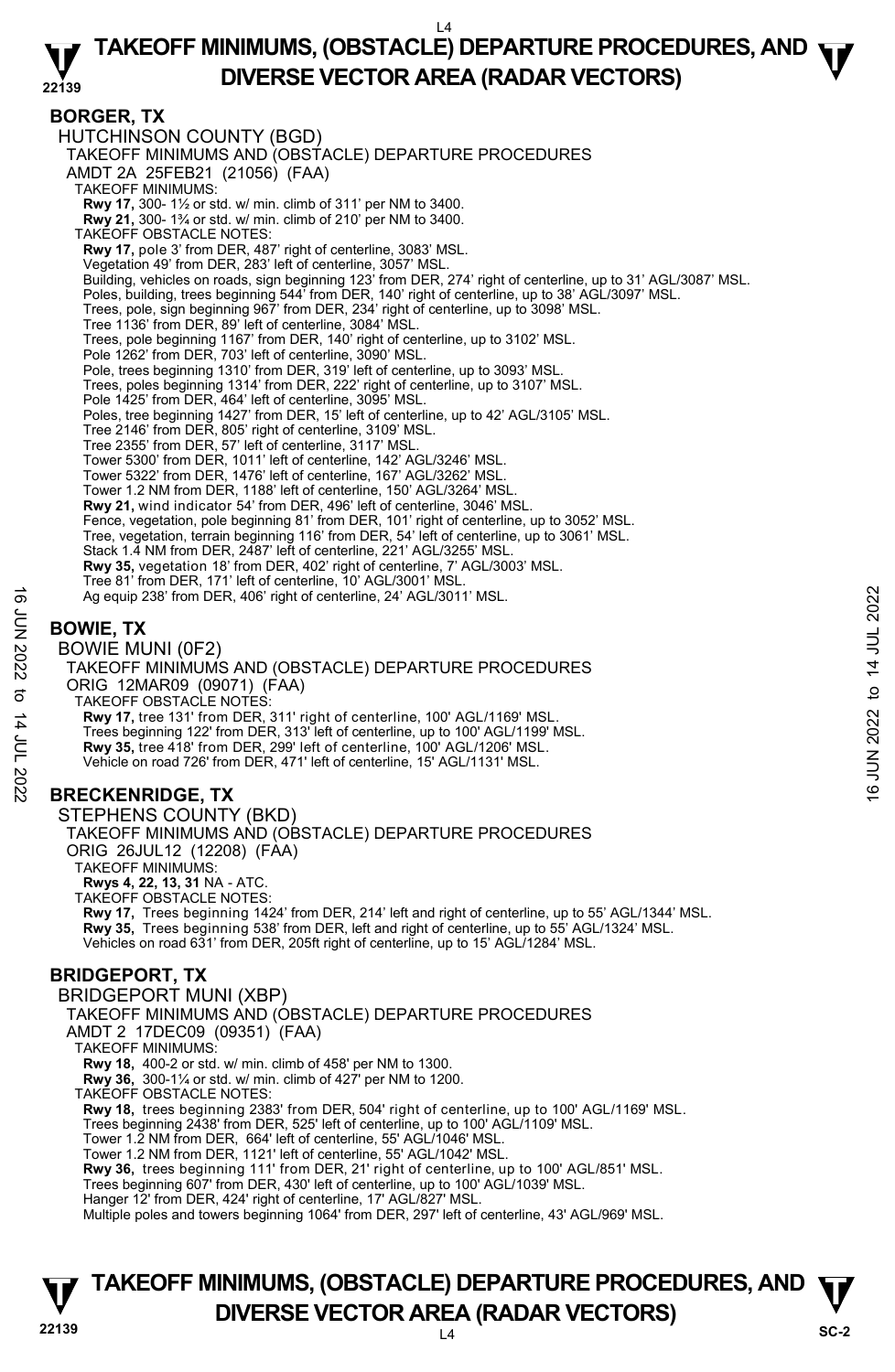#### **22139 TAKEOFF MINIMUMS, (OBSTACLE) DEPARTURE PROCEDURES, AND**  $\Psi$ **DIVERSE VECTOR AREA (RADAR VECTORS)**

#### **BROWNFIELD, TX**

TERRY COUNTY (BFE)

TAKEOFF MINIMUMS AND (OBSTACLE) DEPARTURE PROCEDURES

ORIG 22OCT09 (09295) (FAA)

TAKEOFF OBSTACLE NOTES:

**Rwy 2,** aircraft on taxiway beginning at DER, 188' left of centerline, up to 17' AGL/3281' MSL.<br>Vehicle on roadway, 121' from DER, 519' right of centerline, 15' AGL/3269' MSL.

Hangar 591' from DER, 333' left of centerline, 30' AGL/3289' MSL.

Tree 950' from DER, 179' right of centerline, 34' AGL/3299' MSL.

**Rwy 13,** vehicles on roadway beginning 71' from DER, 61' left of centerline, up to 15' AGL/3269' MSL.<br>**Rwy 20,** tree 2937' from DER, 1108' right of centerline, 75' AGL/3329' MSL.

**Rwy 31,** vehicles on roadway beginning at DER, 198' left of centerline, up to 15' AGL/3284' MSL. Aircraft on taxiway beginning at DER, 253' right of centerline, up to 17' AGL/3281' MSL.

Vehicles on roadway beginning 299' from DER, 14' right of centerline up to 15' AGL/3284' MSL.

Hangar 572' from DER, 597' right of centerline, 30' AGL/3299' MSL.

Tree 1832' from DER, 233' right of centerline, 75' AGL/3344' MSL.

#### **CANADIAN, TX**

HEMPHILL COUNTY (HHF) TAKEOFF MINIMUMS AND (OBSTACLE) DEPARTURE PROCEDURES

AMDT 3A 20JUN19 (19171) (FAA)

TAKEOFF MINIMUMS:

**Rwy 4,** 200-1¼ or std. w/min. climb of 285' per NM to 2700.

**Rwy 18,** std. w/min. climb of 295' per NM to 3600 or 1300-3 for VCOA.

DEPARTURE PROCEDURE:

**Rwy 22,** climb on heading 218° to 3100 before turning left. VCOA:

**Rwy 18,** obtain ATC approval for VCOA when requesting IFR clearance. Climb in visual conditions to cross Hemphill County airport at or above 3500 before proceeding on course.

TAKEOFF OBSTACLE NOTES:

**Rwy 4,** trees, vehicles on road, lighting, terrain, building, pole beginning 8' from DER, 99' right of centerline, up to 49' AGL/2429' MSL. Now 4, trees, vehicles on road, lighting, terrain, building, pole beginning 8' from DER, 99' right of centerline, up to 49'<br>
AGL/2429' MSL.<br>
Trees beginning 1032' from DER, 576' left of centerline, up to 2419' MSL.<br>
Trees

Lighting 35' from DER, 100' left of centerline, 2379' MSL.

Trees beginning 1032' from DER, 576' left of centerline, up to 2419' MSL.

Trees beginning 1215' from DER, 290' left of centerline, up to 2421' MSL.

Trees beginning 1338' from DER, 216' left of centerline, up to 2422' MSL.

Trees beginning 1438' from DER, 51' left of centerline, up to 2424' MSL.

Tower, tree beginning 1687' from DER, 504' left of centerline, up to 70' AGL/2434' MSL.

Pole 3027' from DER, 1205' right of centerline, 2454' MSL. Trees beginning 3160' from DER, 830' right of centerline, up to 2459' MSL.

Pole 3360' from DER, 1153' right of centerline, 2466' MSL.

Tree 3451' from DER, 768' right of centerline, 2475' MSL.

**Rwy 18,** pole, tree beginning 122' from DER, 384' right of centerline, up to 36' AGL/2427' MSL. Tree 790' from DER, 246' left of centerline, 2454' MSL.

Tree, terrain beginning 3017' from DER, 1106' right of centerline, up to 2523' MSL.

Tower 1.3 NM from DER, 202' left of centerline, 60' AGL/2614' MSL.

**Rwy 22,** terrain, lighting beginning 8' from DER, 111' left of centerline, up to 2394' MSL. Fence 35' from DER, 299' right of centerline, 2396' MSL.

Fence, terrain beginning 48' from DER, 299' left of centerline, up to 8' AGL/2402' MSL.

Vehicles on road 277' from DER, 488' left of centerline, 2406' MSL.

Trees, vehicles on road beginning 400' from DER, 489' left of centerline, up to 49' AGL/2437' MSL.

**Rwy 36,** vehicles on road beginning 67' from DER, 147' left of centerline, up to 2376' MSL.

Trees beginning 1172' from DER, 651' right of centerline, up to 2415' MSL.

Trees beginning 1610' from DER, 716' right of centerline, up to 2421' MSL.

Trees beginning 1632' from DER, 698' right of centerline, up to 2426' MSL.

#### **CHILDRESS, TX**

CHILDRESS MUNI (CDS) TAKEOFF MINIMUMS AND (OBSTACLE) DEPARTURE PROCEDURES AMDT1 10MAR11 (11069) (FAA) TAKEOFF OBSTACLE NOTES: **Rwy 4,** trees beginning from 997' from DER, 4' right of centerline, up to 100' AGL/2049' MSL. Tree 1151' from DER, 93' left of centerline, 100' AGL/2049' MSL. **Rwy 18,** post 64' from DER, 49' right of centerline, 5' AGL/1958' MSL. Trees beginning from 1286' from DER, 630' right of centerline, up to 100' AGL/2008' MSL. **Rwy 22,** tree 4873' from DER, 231' left of centerline, 100' AGL/2069' MSL. Tree 5638' from DER, 1746' right of centerline, 100' AGL/2089' MSL. **Rwy 36,** tree 196' from DER, 442' right of centerline, 100' AGL/2049' MSL. Tree 578' from DER, 387' left of centerline, 100' AGL/2049' MSL.

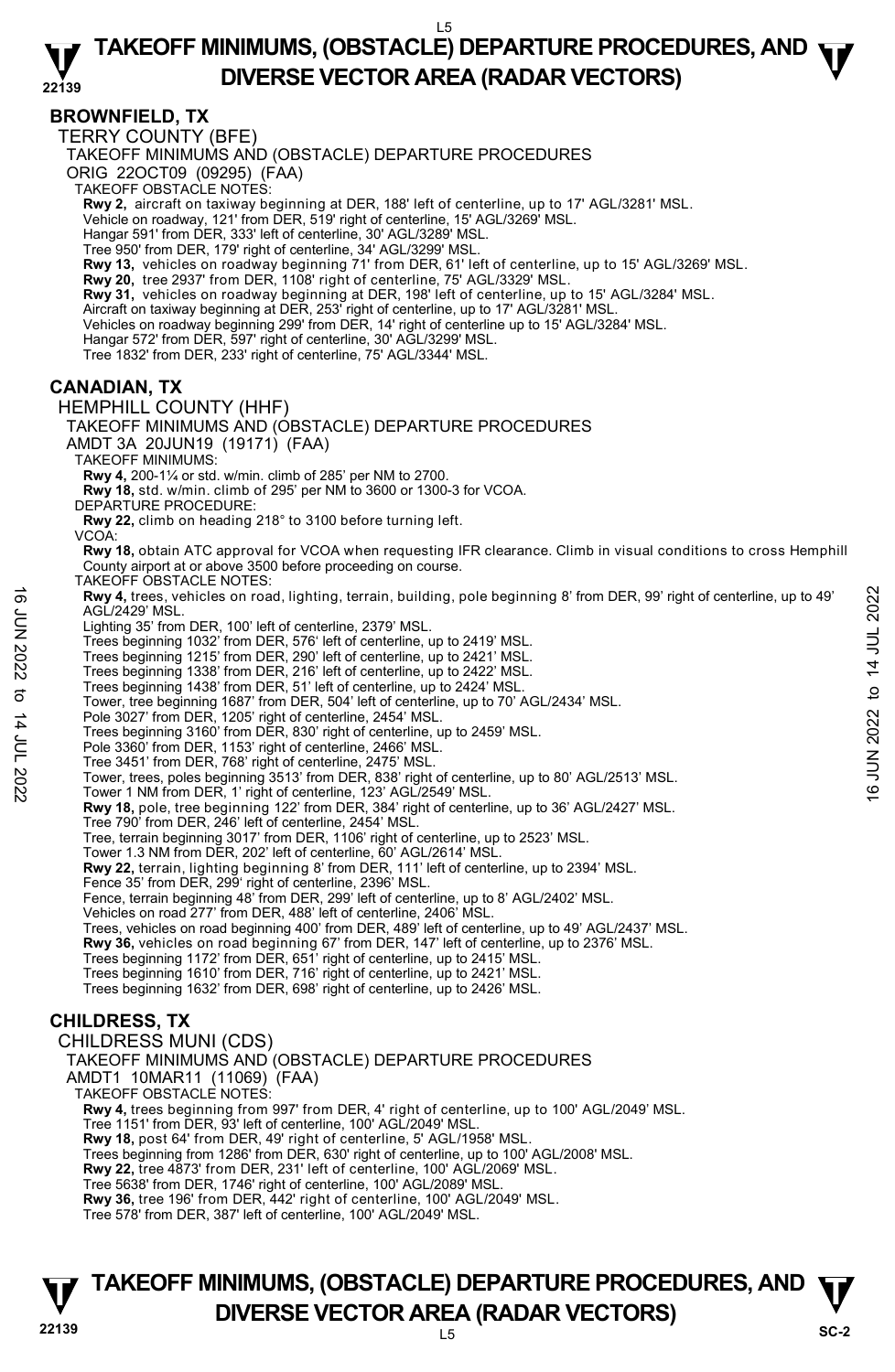**CISCO, TX** 

GREGORY M SIMMONS MEML (GZN)

TAKEOFF MINIMUMS AND (OBSTACLE) DEPARTURE PROCEDURES

AMDT 1 15AUG19 (22139) (FAA)

- TAKEOFF OBSTACLE NOTES:
- **Rwy 18,** pipeline 31' from DER, 432' right of centerline, 1725' MSL.

Trees beginning 89' from DER, 132' right of centerline, up to 1727' MSL/10' AGL.

- Tree 140' from DER, 475' left of centerline, 1739' MSL/42' AGL.
- Trees beginning 169' from DER, 388' right of centerline, up to 1737' MSL.
- Trees and pole beginning 558' from DER, 80' right of centerline, up to 1742' MSL/36' AGL.
- Trees beginning 1020' from DER, 267' left of centerline, up to 1743' MSL/40' AGL.
- **Rwy 36,** wall 48' from DER, 39' left of centerline, 1716' MSL/12' AGL.
- Traverse way 99' from DER, left to right of centerline, 1713' MSL.
- Traverse way 177' from DER, 26' left of centerline, 1716' MSL.
- Traverse way 333' from DER, 71' right of centerline, 1716' MSL.
- Trees and poles beginning 381' from DER, 57' right of centerline, up to 1730' MSL/32' AGL.
- Trees beginning 642' from DER, 25' right of centerline, up to 1734' MSL/36' AGL.

#### **CLEBURNE, TX**

CLEBURNE RGNL (CPT)

TAKEOFF MINIMUMS AND (OBSTACLE) DEPARTURE PROCEDURES

ORIG-A 27JUN13 (13178) (FAA)

TAKEOFF MINIMUMS:

**Rwy 33**, 300-1½ or std. w/ min. climb of 422' per NM to 1200.

TAKEOFF OBSTACLE NOTES:

**Rwy 15,** multiple poles, beginning 952' from DER, 425' right of centerline, up to 30' AGL/883' MSL.<br>Tree 441' from DER, 501' right of centerline, 55' AGL/868' MSL.

- Pole 1137' from DER, 742' left of centerline 35' AGL/875' MSL.
- **Rwy 33,** multiple trees, beginning 602' from DER, 300' left of centerline, up to 55' AGL/873' MSL.<br>Well drilling rig, 3268' from DER, 123' left of centerline, 174' AGL/1043' MSL.
- 
- Well drilling rig 1.2 NM from DER, 615' left of centerline, 104' AGL/976' MSL.
- Transmission pole, 1817' from DER, 183' left of centerline, 80' AGL/900' MSL.

#### **COMMERCE, TX**

#### COMMERCE MUNI (2F7)

TAKEOFF MINIMUMS AND (OBSTACLE) DEPARTURE PROCEDURES AMDT 2 18NOV10 (10322) (FAA) Well drilling rig 1.2 NM from DER, 615' left of centerline, 104' AGL/976' MSL.<br>
Transmission pole, 1817' from DER, 183' left of centerline, 80' AGL/900' MSL.<br>
COMMERCE, TX<br>
COMMERCE MINIMUMS AND (OBSTACLE) DEPARTURE PROCE

- TAKEOFF MINIMUMS:
- **Rwy 18**, 300-2 or std. w/ min. climb of 213' per NM to 900.
- DEPARTURE PROCEDURE:
- **Rwy 18,** climb heading 179° to 1100 before turning right.
- TAKEOFF OBSTACLE NOTES:
- **Rwy 18,** vehicle on road 7' from DER, 345' left of centerline, 15' AGL/524' MSL.
- Trees 725' from DER, 481' right of centerline, up to 100' AGL/609' MSL.
- Power line beginning 1.4 NM from DER, 1425' left of centerline, up to 200' AGL/759' MSL. **Rwy 36,** vehicle on road 9' from DER, 307' right of centerline, 15' AGL/534' MSL.
- 
- Terrain 15' from DER, 424' left of centerline, 519' MSL.
- Trees beginning 688' from DER, 127' right of centerline, up to 100' AGL/619' MSL.
- Vehicle on road 708' from DER, on centerline, 15' AGL/534' MSL.
- Trees beginning 4694' from DER, 107' right of centerline, up to 100' AGL/639' MSL.

#### **CORSICANA, TX**

C DAVID CAMPBELL FLD-CORSICANA MUNI (CRS)

TAKEOFF MINIMUMS AND (OBSTACLE) DEPARTURE PROCEDURES

- ORIG 22SEP11 (22139) (FAA)
- TAKEOFF MINIMUMS:
- **Rwys 2, 20,** NA-Turf.
- TAKEOFF OBSTACLE NOTES:

**Rwy 14,** trees beginning 188' from DER, 43' left and right of centerline, up to 48' AGL/480' MSL.

- Terrain beginning 64' from DER, 16' left and right of centerline, 440' MSL.
- Vehicle on road 201' from DER, 349' right of centerline, 15' AGL/446' MSL. Power lines beginning 1071' from DER, 749' left of centerline, 40' AGL/479' MSL.
- **Rwy 32,** trees beginning 208' from DER, 317' left and right of centerline, up to 51' AGL/500' MSL.
- 
- Poles beginning 583' from DER, 384' right of centerline, up to 35' AGL/484' MSL. Bush, 70' from DER, 493' left of centerline, 11' AGL/460' MSL.

Vehicle on road beginning 482' from DER, on runway centerline, 15' AGL/468' MSL.

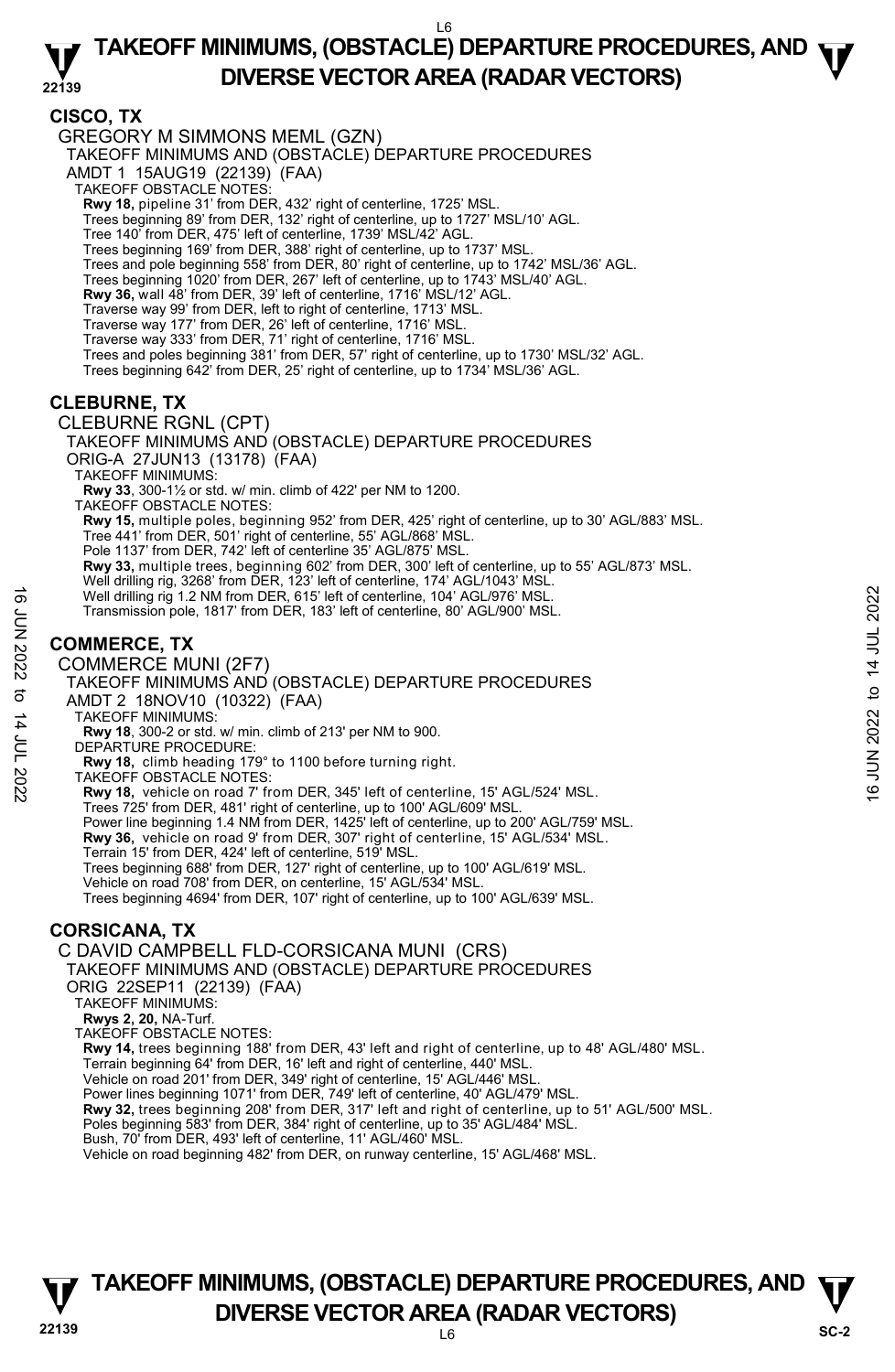#### **22139 TAKEOFF MINIMUMS, (OBSTACLE) DEPARTURE PROCEDURES, AND**  $\Psi$ **DIVERSE VECTOR AREA (RADAR VECTORS)**

#### **CROSBYTON, TX**

CROSBYTON MUNI (8F3)

TAKEOFF MINIMUMS AND (OBSTACLE)DEPARTURE PROCEDURES

ORIG-A 26APR18 (18116) (FAA)

TAKEOFF OBSTACLE NOTES:

**Rwy 17,** lighting 8' from DER, 33' left of centerline, 3014' MSL.

Vegetation 81' from DER, 332' right of centerline, 3' AGL/3015' MSL. **Rwy 35,** poles and transmission lines, beginning 819' from DER, 273' left and right of centerline, up to 35' AGL/3053' MSL.

Pole 862' from DER, 537' right of centerline, 3047' MSL.

#### **DALHART, TX**

DALHART MUNI (DHT)

TAKEOFF MINIMUMS AND (OBSTACLE) DEPARTURE PROCEDURES

ORIG-A 28FEB19 (19059) (FAA)

TAKEOFF MINIMUMS:

**Rwy 3,** 600-2¼ or std. w/min. climb of 275' per NM to 4500.

TAKEOFF OBSTACLE NOTES:

**Rwy 3,** tree 122' from DER, 465' left of centerline, 4001' MSL.

Tower 1.8 NM from DER, 1307' right of centerline, 343' AGL/4305' MSL. **Rwy 17,** lighting 0' from DER, 46' left of centerline, 1' AGL/3987' MSL.

Lighting 0' from DER, 47' right of centerline, 1' AGL/3987' MSL.

**Rwy 21,** tree 746' from DER, 122' left of centerline, 4006' MSL.

**Rwy 35,** wind indicator, tree beginning 91' from DER, 238' left of centerline, up to 13' AGL/4001' MSL.

Tree 251' from DER, 425' right of centerline, 4002' MSL.

Tree 517' from DER, 631' right of centerline, 4018' MSL.

#### **DALLAS, TX**

#### ADDISON (ADS)

#### TAKEOFF MINIMUMS AND (OBSTACLE) DEPARTURE PROCEDURES

- AMDT 6A 24MAR22 (22083) (FAA)
- TAKEOFF MINIMUMS:

**Rwy 16,** 400-2½ or std. w/min. climb of 325' per NM to 1100.

TAKEOFF OBSTACLE NOTES:

**Rwy 16,** vehicles on road and in parking lots, railroads, and poles beginning 168' from DER, 118' right of centerline, up to 36' AGL/665' MSL. TAKEOFF MINIMUMS AND (OBSTACLE) DEPARTURE PROCEDURES<br>
AMDT 6A 24MAR22 (22083) (FAA)<br>
TAKEOFF MINIMUMS:<br>
TAKEOFF MINIMUMS:<br>
TAKEOFF MINIMUMS:<br>
TAKEOFF MINIMUMS:<br>
NAV 16, 400-2's or std. w/min. climb of 325' per NM to 1100.

NAVAID, sign, vehicles in parking lots, railroads, poles, trees, and buildings beginning 316' from DER, 1' left of centerline, up to 50' AGL/683' MSL.

Pole and trees beginning 1705' from DER, 46' right of centerline up to 59' AGL/690' MSL.

Buildings beginning 3191' from DER, left and right of centerline, up to 149' AGL/787' MSL.

Building 1.1 NM from DER, 279' left of centerline, 229' AGL/850' MSL.

Building 1.9 NM from DER, 970' right of centerline, 345' AGL/975' MSL. Building 2.1 NM from DER, 58' right of centerline, 362' AGL/973' MSL.

**Rwy 34,** service road and buildings beginning 45' from DER, 458' right of centerline, up to 10' AGI/653' MSL.

Sign, vehicles in parking lots, poles, buildings, and trees beginning 641' from DER, 335' left of centerline, up to 34' AGL/693' MSL.

Sign, vehicles on road and in parking lots, poles, buildings, and trees beginning 651' from DER, 455' right of centerline, up to 37' AGL/696' MSL.

Buildings, poles, and trees beginning 1597' from DER, 3' right of centerline, up to 54' AGL/723' MSL.

Buildings, poles, and trees beginning 1667' from DER, 4' left of centerline, up to 47' AGL/716' MSL.

#### DALLAS EXEC (RBD)

TAKEOFF MINIMUMS AND (OBSTACLE) DEPARTURE PROCEDURES

AMDT 8 08NOV18 (21112) (FAA)

TAKEOFF MINIMUMS:

**Rwy 17**, 400-2¾ or std. w/min. climb of 220' per NM to 1200.

DEPARTURE PROCEDURE:

**Rwy 13,** climb heading 129° to 1800 before turning westbound. **Rwy 17,** climb heading 174° to 2600 before turning westbound.

**Rwy 31,** climb heading 309° to 1500 before turning southbound.

**Rwy 35,** climb heading 354° to 1400 before turning southbound.

TAKEOFF OBSTACLE NOTES:

**Rwy 13,** lighting 19' from DER, 116' left of centerline, 7' AGL/653' MSL.

Lighting 20' from DER, 115' right of centerline, 6' AGL/651' MSL.

Fence 108' from DER, 347' left of centerline, 10' AGL/658' MSL

**Rwy 17,** lighting 39' from DER, 116' right of centerline, 663' MSL.

Lighting 40' from DER, 160' left of centerline, 5' AGL/664' MSL.

Tree 62' from DER, 436' left of centerline, 688' MSL.

Trees beginning 119' from DER, 301' right of centerline, up to 684' MSL.

Trees beginning 122' from DER, 404' left of centerline, up to 41' AGL/692' MSL.

Trees beginning 365' from DER, 340' left of centerline, up to 702' MSL. Tower 2.2 NM from DER, 598' left of centerline, 310' AGL/1024' MSL.

**CON'T**

# **TAKEOFF MINIMUMS, (OBSTACLE) DEPARTURE PROCEDURES, AND**  $\Psi$ **DIVERSE VECTOR AREA (RADAR VECTORS)** Sc-2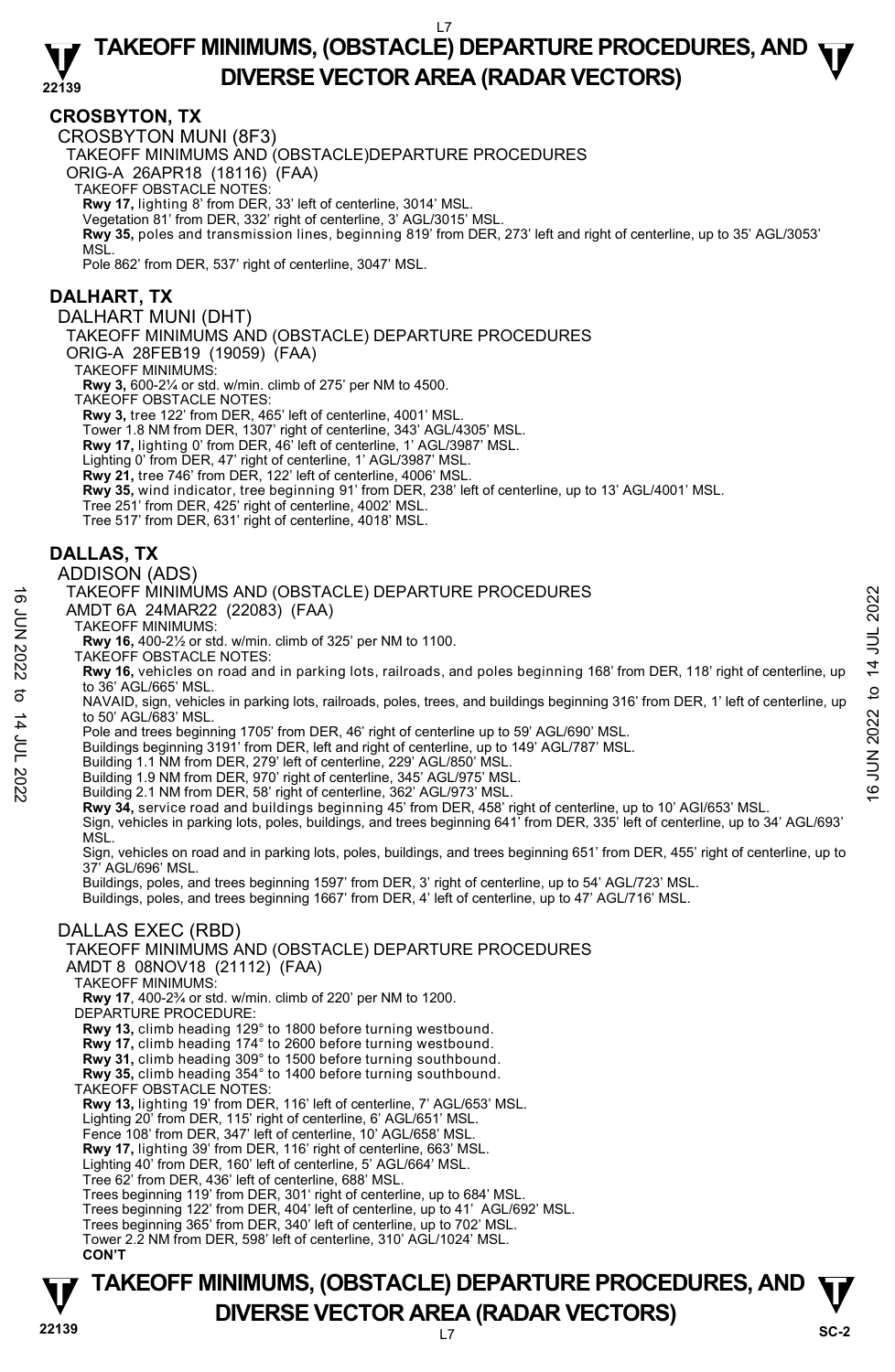#### **22139 TAKEOFF MINIMUMS, (OBSTACLE) DEPARTURE PROCEDURES, AND**  $\Psi$ **DIVERSE VECTOR AREA (RADAR VECTORS)**

**DALLAS, TX (CON'T)**  DALLAS EXEC (RBD) (CON'T)  **Rwy 17 (CON'T),** antenna 2.2 NM from DER, 583' left of centerline, 312' AGL/1026' MSL.  **Rwy 31,** tree 46' from DER, 256' left of centerline, 681' MSL. Trees beginning 81' from DER, 267' left of centerline, up to 683' MSL. Tree 159' from DER, 296' right of centerline, 672' MSL. Trees beginning 186' from DER, 304' left of centerline, up to 33' AGL/699' MSL. Trees beginning 347' from DER, 297' left of centerline, up to 700' MSL. Trees beginning 583' from DER, 72' right of centerline, up to 703' MSL. Tree 1818' from DER, 745' left of centerline, 722' MSL. Tree 2326' from DER, 802' left of centerline, 738' MSL. Tree 2535' from DER, 829' left of centerline, 740' MSL. **Rwy 35,** terrain 4' from DER, 10' right of centerline, 651' MSL. Trees, lighting beginning 9' from DER, 118' left of centerline, up to 37' AGL/675' MSL. Lighting 41' from DER, 159' right of centerline, 656' MSL. Building, trees beginning 82' from DER, 309' right of centerline, up to 671' MSL. Trees beginning 231' from DER, 521' left of centerline, up to 679' MSL. Trees beginning 402' from DER, 370' left of centerline, up to 680' MSL. Trees beginning 980' from DER, 284' right of centerline, up to 682' MSL. Tree 1288' from DER, 779' right of centerline, 685' MSL. Trees beginning 1386' from DER, 704' right of centerline, up to 691' MSL. DALLAS LOVE FLD (DAL) TAKEOFF MINIMUMS AND (OBSTACLE) DEPARTURE PROCEDURES AMDT 17 17AUG17 (21112) (FAA) TAKEOFF MINIMUMS: **Rwy 13L,** std. w/min. climb of 290' per NM to 1700. **Rwy 13R,** std. w/min. climb of 320' per NM to 1700. DEPARTURE PROCEDURE: **Rwys 31L/R,** climb heading 313° to 1300 before turning left. TAKEOFF OBSTACLE NOTES: **Rwy 13L,** pole 844' from DER, 637' left of centerline, 31' AGL/521' MSL. Pole 1166' from DER, 604' left of centerline, 32' AGL/525' MSI **Rwy 13R,** pole 662' from DER, 601' right of centerline, 29' AGL/501' MSL. Sign 778' from DER, 669' left of centerline, 30' AGL/503' MSL. Sign 1423' from DER, 763' left of centerline, 42' AGL/516' MSL. Stack 2234' from DER, 979' left of centerline, 62' AGL/537' MSL. **Rwy 31L,** lights 10' from DER, 55' left and 55' right of centerline, 1' AGL/477' MSL. **Rwy 31R,** pole 39' from DER, 500' left of centerline, 27' AGL/487' MSL. Pole 1531' from DER, 720' right of centerline, 61' AGL/521' MSL. MCKINNEY NTL (TKI) TAKEOFF MINIMUMS AND (OBSTACLE) DEPARTURE PROCEDURES AMDT 2A 23JUN16 (21112) (FAA) TAKEOFF OBSTACLE NOTES: **Rwy 18,** tree 2445' from DER, 689' right of centerline, 70' AGL/653' MSL. **Rwy 36,** tree 1126' from DER, 703' right of centerline, 35' AGL/610' MSL. **DALLAS-FORT WORTH, TX**  DALLAS-FORT WORTH INTL (DFW) TAKEOFF MINIMUMS AND (OBSTACLE) DEPARTURE PROCEDURES AMDT 7 27JAN22 (22027) (FAA) TAKEOFF MINIMUMS: **Rwy 35R,** 300-1¾ or std. w/min. climb of 230' per NM to 800, or alternatively, with std. takeoff minimums and a normal 200' per NM climb gradient, takeoff must occur no later than 1700 feet prior to DER. DEPARTURE PROCEDURE: **Rwy 35R,** climb heading 356° to 1200 before proceeding on course . TAKEOFF OBSTACLE NOTES: **Rwy 13R,** sign 104' from DER, 479' left of centerline, 3' AGL/581' MSL. **Rwy 18L,** terrain 1' from DER, 497' right of centerline, 577' MSL. **Rwy 31L,** sign 113' from DER, 390' right of centerline, 5' AGL/594' MSL. Tree 785' from DER, 696' right of centerline, 624' MSL. Trees beginning 795' from DER, 618' left of centerline, up to 630' MSL. Trees beginning 933' from DER, 712' right of centerline, up to 631' MSL. Trees beginning 1241' from DER, 743' right of centerline, up to 641' MSL. Trees beginning 1501' from DER, 741' right of centerline, up to 649' MSL. Tree 2034' from DER, 873' left of centerline, 654' MSL. Pole 3402' from DER, 1399' right of centerline, 708' MSL. Transmission line 3433' from DER, 1401' right of centerline, 110' AGL/718' MSL. Transmission lines beginning 4097' from DER, 1407' right of centerline, up to 105' AGL/730' MSL. **CON'T** 16<br>  $\frac{1}{2}$  Pole 344 from DER, 637' left of centerline, 31' AGL/521' MSL.<br>
Pole 1166' from DER, 604' left of centerline, 29' AGL/503' MSL.<br>
Now 13R, pole 662' from DER, 601' right of centerline, 29' AGL/503' MSL.<br>
Sign

#### **22139** L8 **TAKEOFF MINIMUMS, (OBSTACLE) DEPARTURE PROCEDURES, AND**  $\Psi$ **DIVERSE VECTOR AREA (RADAR VECTORS)** SC-2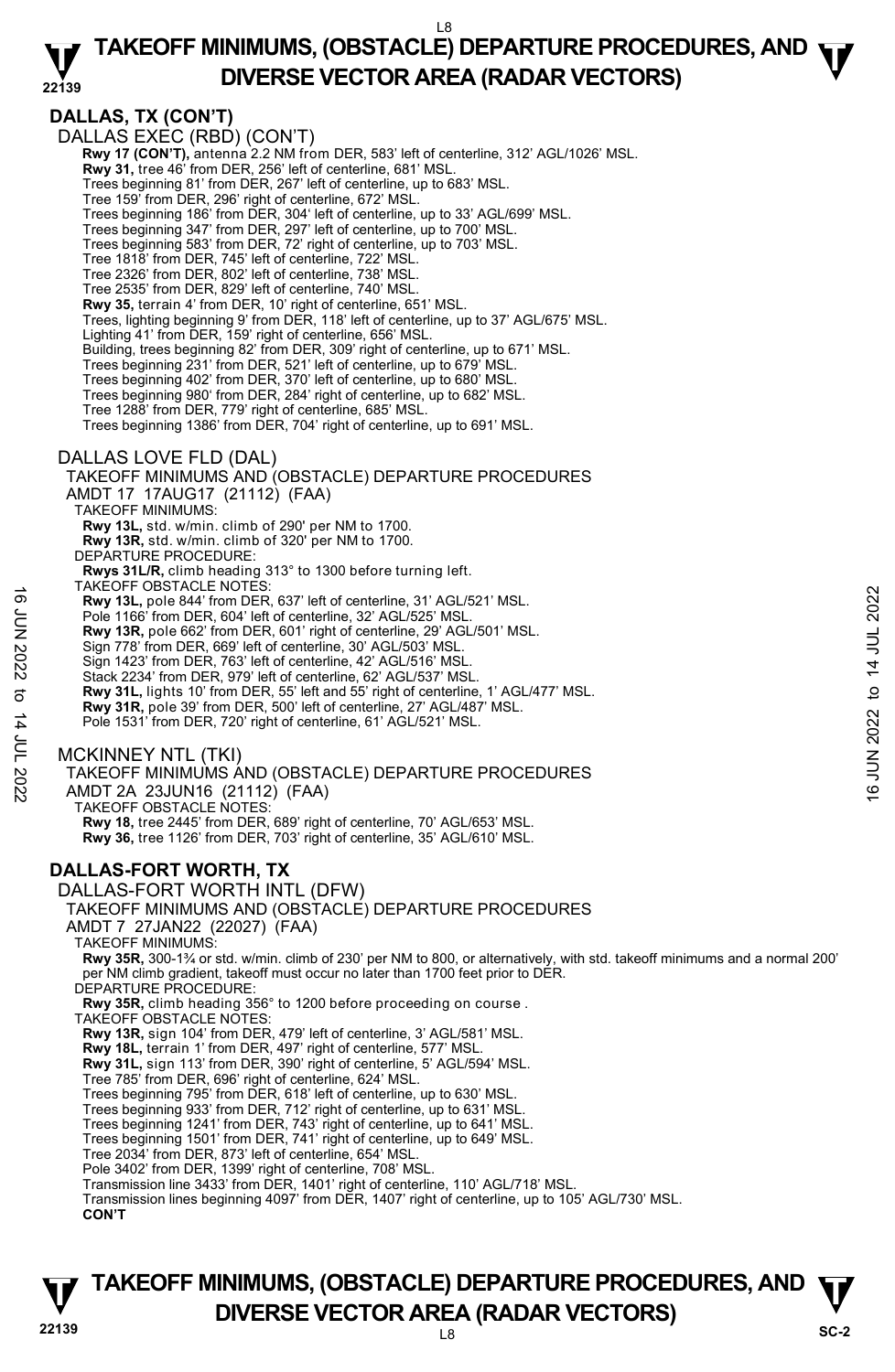# **TAKEOFF MINIMUMS, (OBSTACLE) DEPARTURE PROCEDURES, AND**  $\Psi$ **DIVERSE VECTOR AREA (RADAR VECTORS)**

#### **22139 DALLAS-FORT WORTH, TX (CON'T)**  DALLAS-FORT WORTH INTL (DFW) (CON'T) Rwy 31R, sign 206' from DER, 552' left of centerline, 10' AGL/559' MSL. Pole 378' from DER, 255' right of centerline, 15' AGL/564' MSL. Antenna, building beginning 718' from DER, 633' left of centerline, up to 49' AGL/604' MSL. **Rwy 35L,** sign 67' from DER, 431' left of centerline, 4' AGL/569' MSL. Terrain 134' from DER, 495' left of centerline, 570' MSL. Tank 1992' from DER, 971' left of centerline, 77' AGL/643' MSL. **Rwy 35R**, building 5468' from DER, 795' right of centerline, 144' AGL/680' MSL. Buildings beginning 1.1 NM from DER, 206' right of centerline, up to 173' AGL/714' MSL. Building 1.4 NM from DER, 2751' left of centerline, 204' AGL/742' MSL. **DECATUR, TX**  DECATUR MUNI (LUD) TAKEOFF MINIMUMS AND (OBSTACLE) DEPARTURE PROCEDURES AMDT 3 18SEP14 (14261) (FAA) TAKEOFF MINIMUMS: **Rwy 35,** std. w/min. climb of 320' per NM to 3500, or 1600-3 for climb in visual conditions. DEPARTURE PROCEDURE **Rwy 17,** climb heading 163° to 1700 before proceeding North. **Rwy 35,** obtain ATC approval for climb in visual conditions when requesting IFR clearance. Climb in visual conditions to cross Decatur Muni airport at or above 2500 before proceeding on course. TAKEOFF OBSTACLE NOTES: **Rwy 17,** trees and poles beginning 120' from DER, 372' left of centerline, up to 51' AGL/1071' MSL. Terrain and trees beginning 327' from DER, 452' right of centerline, up to 18' AGL/1067' MSL. Poles 766' from DER, 45' right of centerline, up to 33' AGL/1065' MSL. Poles 2287' from DER, 662' left of centerline, up to 54' AGL/1095' MSL. Stacks and buildings beginning 2495' from DER, 786' right of centerline, up to 62' AGL/1112' MSL. Tower 5149' from DER, 895' right of centerline, 117' AGL/1173' MSL.<br>**Rwy 35,** trees beginning 378' from DER, 276' right of centerline, up to 31' AGL/1050' MSL. **DENTON, TX**  DENTON ENTERPRISE (DTO) TAKEOFF MINIMUMS AND (OBSTACLE) DEPARTURE PROCEDURES AMDT 4 31DEC20 (20366) (FAA) TAKEOFF OBSTACLE NOTES: **Rwy 18L,** tree 303' from DER, 525' right of centerline, 636' MSL. Trees beginning 372' from DER, 571' right of centerline, up to 54' AGL/654' MSL. **Rwy 18R,** vegetation 81' from DER, 489' left of centerline, 634' MSL. Tree 85' from DER, 447' left of centerline, 637' MSL. Tree 151' from DER, 415' right of centerline, 15' AGL/636' MSL. Tree 225' from DER, 475' right of centerline, 638' MSL. Tree 290' from DER, 562' right of centerline, 642' MSL. Tree 374' from DER, 458' right of centerline, 643' MSL. Trees beginning 432' from DER, 128' right of centerline, up to 41' AGL/651' MSL. Trees beginning 595' from DER, 8' left of centerline, up to 652' MSL. Tree 790' from DER, 323' right of centerline, 62' AGL/660' MSL. Trees beginning 913' from DER, 1' right of centerline, up to 68' AGL/663' MSL. Tree 1070' from DER, 90' left of centerline, 49' AGL/654' MSL. Trees beginning 1098' from DER, 3' left of centerline, up to 67' AGL/664' MSL. **Rwy 36L,** terrain 13' from DER, 193' left of centerline, 646' MSL. NAVAID, vegetation beginning 123' from DER, 220' right of centerline, up to 48' AGL/684' MSL. Fence 141' from DER, 436' left of centerline, 648' MSL. Pole, tree beginning 184' from DER, 331' left of centerline, up to 672' MSL. Tree 2314' from DER, 700' left of centerline, 68' AGL/704' MSL. **Rwy 36R,** tree 574' from DER, 541' right of centerline, 659' MSL. Trees beginning 716' from DER, 519' right of centerline, up to 682' MSL. Tree 864' from DER, 496' left of centerline, 663' MSL. Tree 1278' from DER, 554' left of centerline, 672' MSL. **DENTON, TX**<br>  $\frac{1}{2}$  DENTON ENTERPRISE (DTO)<br>
TAKEOFF MINIMUMS AND (OBSTACLE) DEPARTURE PROCEDURES<br>
AMDT 4 31DEC20 (20366) (FAA)<br>
TAKEOFF MINIMUMS AND (OBSTACLE) DEPARTURE PROCEDURES<br>
TO TAKEOFF OBSTACLE NOTES: 571 rig

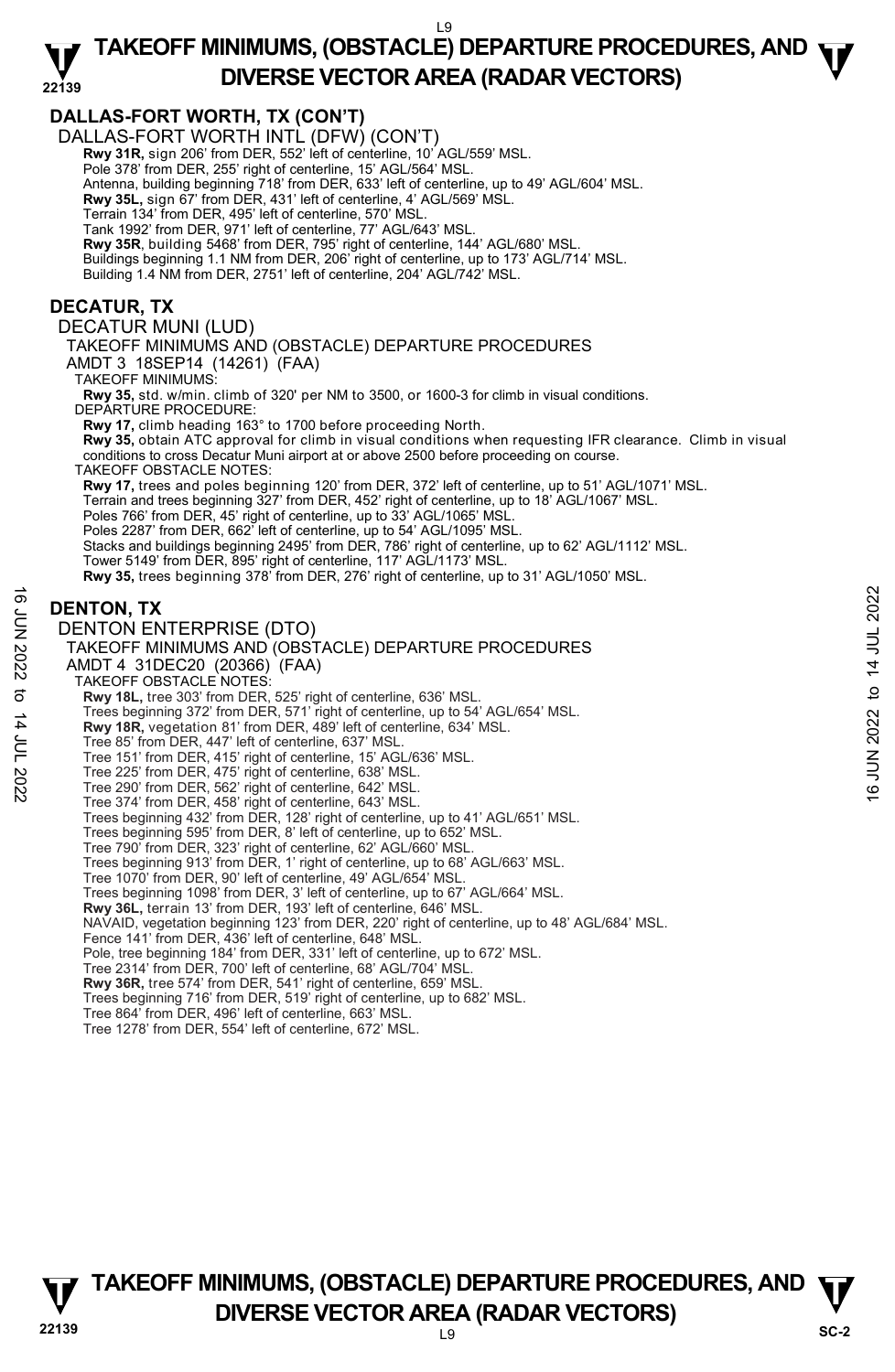#### **22139 TAKEOFF MINIMUMS, (OBSTACLE) DEPARTURE PROCEDURES, AND**  $\Psi$ **DIVERSE VECTOR AREA (RADAR VECTORS)**

#### **DUMAS, TX**

MOORE COUNTY (DUX)

TAKEOFF MINIMUMS AND (OBSTACLE) DEPARTURE PROCEDURES

ORIG 11FEB10 (10042) (FAA)

TAKEOFF OBSTACLE NOTES:

**Rwy 1,** multiple poles beginning 766' from DER, 455' right of centerline, up to 31' AGL/3724' MSL.<br>Multiple poles and buildings beginning 55' from DER, 438' left of centerline, up to 30' AGL/3723' MSL.

Vehicle on road 47' from DER, on centerline, 15' AGL/3712' MSL.

Trees 1240' from DER, 764' left of centerline, up to 100' AGL/3789' MSL.

Trees 2049' from DER, 933' right of centerline, up to 100' AGL/3790' MSL. **Rwy 19,** trees 226' from DER, 538' right of centerline, up to 100' AGL/3809' MSL.

Trees 228' from DER, 533' left of centerline, up to 100' AGL/3804' MSL.

**Rwy 14,** tree 879' from DER, on centerline, 100' AGL/3788' MSL.

**Rwy 32,** tree 1480' from DER, 15' left of centerline, 100' AGL/3794' MSL.

#### **EASTLAND, TX**

#### EASTLAND MUNI (ETN)

TAKEOFF MINIMUMS AND (OBSTACLE) DEPARTURE PROCEDURES

AMDT 1 13JAN11 (11013) (FAA)

TAKEOFF MINIMUMS:

**Rwy 35,** std. w/min. climb of 215' per NM to 2300 or alternatively, with std. takeoff minimums and normal 200' per NM climb gradient, takeoff must occur no later than 1100' prior to DER, or 1000-3 for climb in visual conditions. DEPARTURE PROCEDURE:

**Rwy 17,** climb heading 175° to 2000' before turning East.

**Rwy 35,** for climb in visual conditions: cross Eastland Muni at or above 2300 MSL before proceeding on course. TAKEOFF OBSTACLE NOTES:

**Rwy 17,** tree 48' from DER, 317' left of centerline, 27' AGL/1466' MSL.

Tree 521' from DER, 541' left of centerline, 34' AGL/1465' MSL.

Tree 896' from DER, 408' left of centerline, 55' AGL/1482' MSL. Pole 460' from DER, 439' left of centerline, 21' AGL/1457' MSL.

Pole 640' from DER, 466' left of centerline, 31' AGL/1463' MSL.

Pole 650' from DER, 277' left of centerline, 28' AGL/1465' MSL. Numerous trees and bushes beginning 15' from DER, 248' right of center line, up to 100' AGL/1488' MSL.

Fence 81' from DER, 250' right of centerline, 4' AGL/1449' MSL.

Train on rail 497' from DER left and right of centerline, 23' AGL/1463' MSL.

**Rwy 35,** numerous trees beginning 38' from DER, right and left of center line, up to 100' AGL/1580' MSL.<br>Numerous poles starting 1188' from DER, 64' right of centerline, up to 40' AGL/1588' MSL.<br>Pole 1683' from DER, 51' l Pole 640' from DER, 466' left of centerline, 31' AGL/1463' MSL.<br>
Pole 650' from DER, 27' left of centerline, 28' AGL/1465' MSL.<br>
Numerous trees and bushes beginning 15' from DER, 248' right of center line, up to 100' AGL

Pole 2610' from DER, 166' left of centerline, 20' AGL/1561' MSI

Catenary 1068' from DER, left to right of centerline, 52' AGL/1581' MSL.

Ground 76' from DER, left and right of centerline, 1565' MSL.

Vehicle on road 1291' from DER, left and right of centerline, 15' AGL/1572 MSL.

Oil well 1287' from DER, 293' left of centerline, 16' AGL/1519' MSL.

Oil well 2033' from DER, 499' right of centerline, 14' AGL/1531' MSL.

#### **ENNIS, TX**

ENNIS MUNI (F41)

TAKEOFF MINIMUMS AND (OBSTACLE) DEPARTURE PROCEDURES ORIG-A 30JAN10 (20030) (FAA) TAKEOFF OBSTACLE NOTES: **Rwy 16**, vehicle on road 362' from DER, 561' right of centerline, 15' AGL/494' MSL.

Trees beginning 870' from DER, left and right of centerline, up to 100'/AGL 579' MSL.<br>**Rwy 34,** vehicles on road beginning 423' from DER, left and right of centerline, up to 15' AGL/534' MSL. Trees beginning 40' from DER, 300' left of centerline, up to 100' AGL/609' MSL.

Trees beginning 40' from DER, 300' right of centerline, up to 100' AGL/609' MSL.

#### **FLOYDADA, TX**

FLOYDADA MUNI (41F) TAKEOFF MINIMUMS AND (OBSTACLE) DEPARTURE PROCEDURES ORIG 22OCT09 (09295) (FAA) TAKEOFF OBSTACLE NOTES: **Rwy 17,** silo 3320' from DER, 355' right of centerline, 149' AGL/3329' MSL. Building 3648' from DER, 248' right of centerline, 108' AGL/3289' MSL. **Rwy 35,** road and vehicle beginning 525' from DER, 19' left and right of centerline, up to 15' AGL/3202' MSL.



#### **22139** L10 **TAKEOFF MINIMUMS, (OBSTACLE) DEPARTURE PROCEDURES, AND**  $\Psi$ **DIVERSE VECTOR AREA (RADAR VECTORS)** SC-2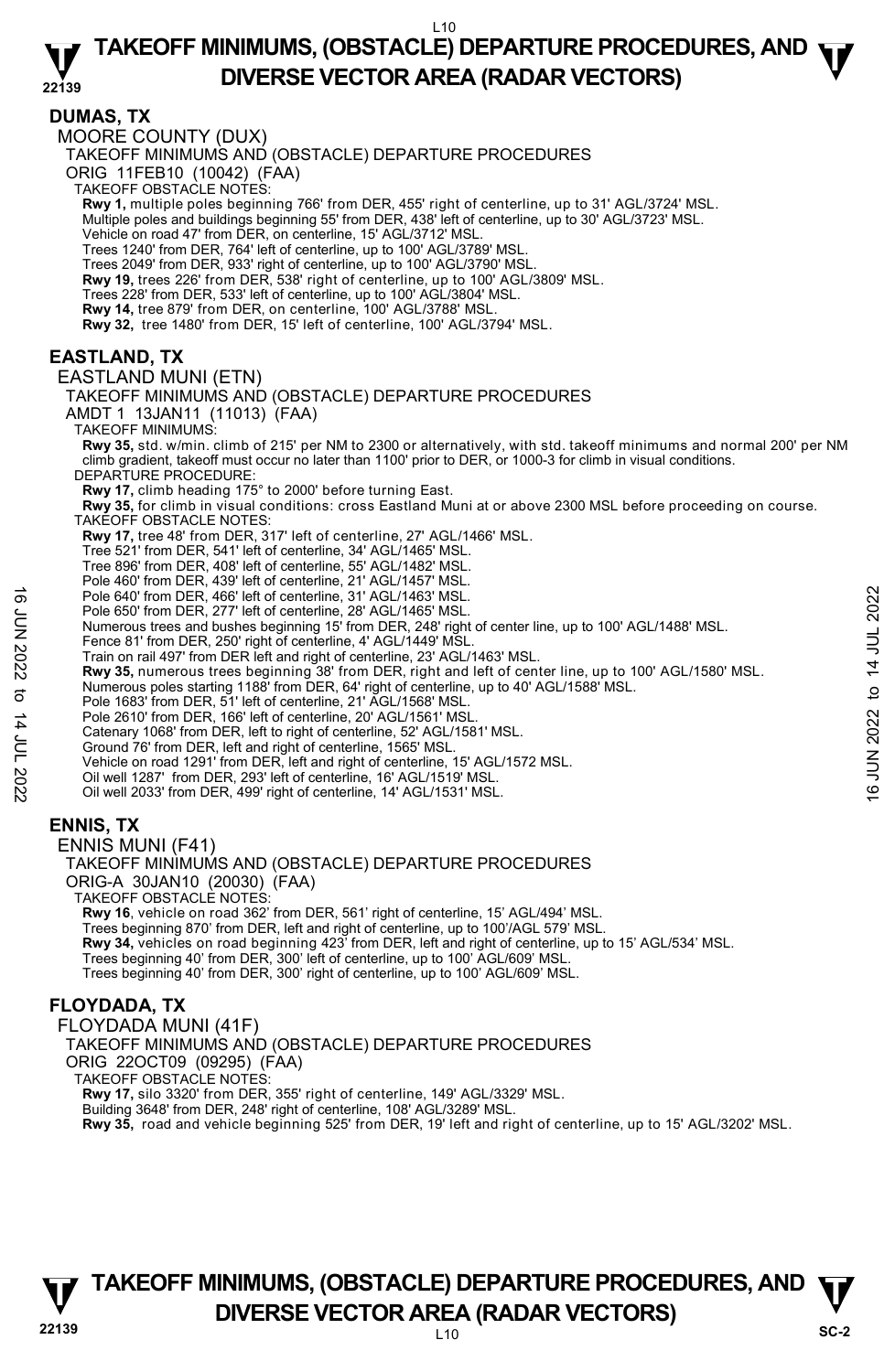#### **22139 TAKEOFF MINIMUMS, (OBSTACLE) DEPARTURE PROCEDURES, AND**  $\Psi$ **DIVERSE VECTOR AREA (RADAR VECTORS)**

#### **FOLLETT, TX**

FOLLETT-LIPSCOMB COUNTY (T93)

TAKEOFF MINIMUMS AND (OBSTACLE) DEPARTURE PROCEDURES

ORIG 03JUN10 (10154) (FAA)

TAKEOFF OBSTACLE NOTES:

**Rwy 17,** tree 3005' from DER, 346' right of centerline, 50' AGL/2689' MSL.

Tree 444' from DER, 595' left of centerline, 50' AGL/2639' MSL.

Vehicle 546' from DER, 350' left of centerline, 15' AGL/2624' MSL.

**Rwy 35,** tree 643' from DER, 624' right of centerline, 50' AGL/2579' MSL.

#### **FORT WORTH, TX**

BOURLAND FLD (50F)

TAKEOFF MINIMUMS AND (OBSTACLE) DEPARTURE PROCEDURES

AMDT 2 18SEP14 (21112) (FAA)

TAKEOFF MINIMUMS:

**Rwy 17,** 300-2 or std. w/min. climb of 512' per NM to 1300.

DEPARTURE PROCEDURE:

**Rwy 17,** climb heading 165° to 1400 before turning right. TAKEOFF OBSTACLE NOTES:

**Rwy 17,** trees beginning 9' from DER, 87' right of centerline, up to 60' AGL/886' MSL.

Trees beginning 17' from DER, 113' left of centerline, up to 57' AGL/886' MSL.

Trees 188' from DER, 28' left of centerline, up to 15' AGL/844' MSL.

Terrain, pole, vehicles on road, and trees beginning 680' from DER, 15' right of centerline, up to 38' AGL/988' MSL.

Terrain, vehicles on road, and trees beginning 871' from DER, 10' left of centerline, up to 47' AGL/987' MSL.

Trees 2723' from DER, 533' right of centerline, up to 32' AGL/1011' MSL.

Transmission tower 1.4 NM from DER, 2471' right of centerline, 123' AGL/1123' MSL. Transmission tower 1.5 NM from DER, 2849' right of centerline, 93' AGL/1092' MSL.

**Rwy 35,** terrain, fences, vehicles in parking lot, vehicles on road, signs, poles, and trees beginning 22' from DER, 30' left of centerline, up to 26' AGL/935' MSL.

Terrain, fences, vehicles on road, poles, trees, and signs beginning 165' from DER, 42' right of centerline, up to 42' AGL/925' MSL.

Terrain, vehicles in parking lot, vehicles on road, and trees beginning 1013' from DER, 29' right of centerline, up to 15' AGL/956' MSL. MSL.<br>
Terrain, vehicles in parking lot, vehicles on road, and trees beginning 1013' from DER, 29' right of centerline, up to 15'<br>
Terrain, vehicles in parking lot, vehicles on road, and trees beginning 2606' from DER, 328

Terrain, vehicles in parking lot, vehicles on road, and trees beginning 2606' from DER, 328' right of centerline, up to 16' AGL/995' MSL.

Terrain, vehicles in parking lot, vehicles on road, and trees beginning 2433' from DER, 663' left of centerline, up to 17' AGL/1006' MSL.

#### FORT WORTH ALLIANCE (AFW)

TAKEOFF MINIMUMS AND (OBSTACLE) DEPARTURE PROCEDURES

#### AMDT 2 29MAR18 (18088) (FAA)

#### TAKEOFF MINIMUMS:

**Rwy 16L, 16R,** 300-2¼ or std. w/min. climb of 220' per NM to 1100, or alternatively with std. takeoff minimums and a normal 200' per NM climb gradient, takeoff must occur no later than 1900 feet prior to DER.

DEPARTURE PROCEDURE

**Rwy 16R,** climb heading 166° to 1100 before turning right.

TAKEOFF OBSTACLE NOTES:

**Rwy 16L,** vehicles on road beginning 59' from DER, 481' left of centerline, up to 677' MSL.

Multiple poles beginning 1069' from DER, 689' left of centerline, up to 43' AGL/700' MSL.

Water tower 1.7 NM from DER, 3109' right of centerline, 154' AGL/961' MSL.

**Rwy 16R,** fence 3' from DER, 249' right of centerline, 8' AGL/669' MSL.

Vehicles on road beginning 5' from DER, 10' right of centerline, up to 677' MSL. Pole 1303' from DER, 518' right of centerline, 36' AGL/698' MSL.

Pole 1579' from DER, 876' right of centerline, 37' AGL/709' MSL.

Water tower 1.7 NM from DER, 2509' right of centerline, 154' AGL/961' MSL.

#### FORT WORTH MEACHAM INTL (FTW)

TAKEOFF MINIMUMS AND (OBSTACLE) DEPARTURE PROCEDURES

AMDT 8 08NOV18 (18312) (FAA)

TAKEOFF MINIMUMS:

**Rwy 34**, 300-2 or std. w/min. climb of 225' per NM to 1100, or alternatively, with std. takeoff minimums and a normal 200' per NM climb gradient, takeoff must occur no later than 2000' prior to DER.

**Rwy 35,** 300-1¼ or std. w/min. climb of 210' per NM to 900, or alternatively, with std. takeoff minimums and a normal 200' per NM climb gradient, takeoff must occur no later than 1200' prior to DER.

DEPARTURE PROCEDURE

**Rwy 16,** climb heading 166° to 1600 before proceeding on course.

**Rwy 17,** climb heading 164° to 1600 before proceeding on course.

TAKEOFF OBSTACLE NOTES:

**Rwy 16,** traverse way 587' from DER, 644' left of centerline, 689' MSL. **Rwy 17,** vegetation 16' from DER, 159' right of centerline, 674' MSL.

Pole 140' from DER, 454' left of centerline, 34' AGL/677' MSL.

Trees and building beginning 506' from DER, 464' left of centerline, up to 69' AGL/718' MSL. Tower, antennas, pole, and buildings beginning 956' from DER, 374' left of centerline, up to 59' AGL/722' MSL.

#### **22139** L11 **TAKEOFF MINIMUMS, (OBSTACLE) DEPARTURE PROCEDURES, AND**  $\Psi$ **DIVERSE VECTOR AREA (RADAR VECTORS)** SC-2  **CON'T**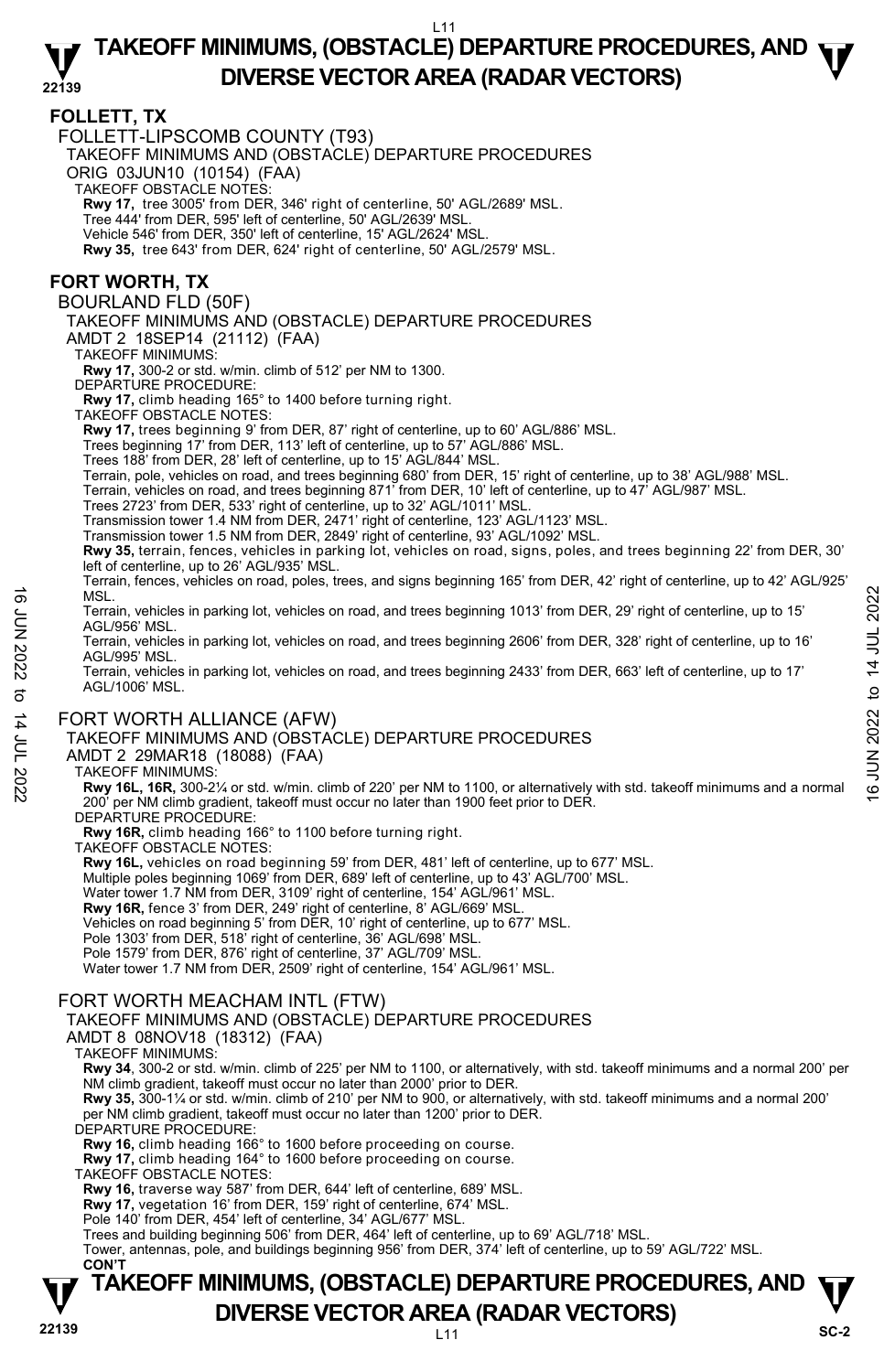#### **22139 TAKEOFF MINIMUMS, (OBSTACLE) DEPARTURE PROCEDURES, AND**  $\Psi$ **DIVERSE VECTOR AREA (RADAR VECTORS)**

#### **FORT WORTH, TX (CON'T)**

FORT WORTH MEACHAM INTL (FTW) (CON'T)

**Rwy 34,** traverse ways beginning 5' from DER, 236' left of centerline, up to 722' MSL.<br>Tree and poles beginning 974' from DER, 681' right of centerline, up to 746' MSL.

Pole 2351' from DER, 986' right of centerline, 39' AGL/770' MSL.

Pole 2469' from DER, 1138' right of centerline, 35' AGL/774' MSL. Pole 2628' from DER, 1167' right of centerline, 47' AGL/787' MSL.

Elevator and building beginning 1.5 NM from DER, 2768' right of centerline, 254' AGL/970' MSL.

**Rwy 35,** trees and traverse way beginning 0' from DER, 248' left of centerline, up to 690' MSL.

Terrain beginning 19' from DER, 342' right of centerline, up to 687' MSL. Trees beginning 302' from DER, 479' left of centerline, up to 51' AGL/691' MSL.

Traverse way, terrain, poles, and fence beginning 328' from DER, 229' right of centerline, up to 697' MSL.

 Terrain 978' from DER, 695' right of centerline, 701' MSL. Traverse way, terrain, and fence beginning 990' from DER, 661' right of centerline, up to 713' MSL.

Traverse way, fence, and terrain beginning 1008' from DER, 118' right of centerline, up to 714' MSL.

Tree 1342' from DER, 838' left of centerline, 29' AGL/705' MSL.

Traverse way and dam beginning 1343' from DER, 1' right of centerline, up to 715' MSL. Sign 1531' from DER, 282' left of centerline, 6' AGL/707' MSL.

Traverse way beginning 1584' from DER, 718' right of centerline, 720' MSL.

Pole 3020' from DER, 1209' left of centerline, 62' AGL/755' MSL.

Transmission line beginning 6006' from DER, 1288' left of centerline, up to 99' AGL/821' MSL. Transmission line 1 NM from DER, 1957' left of centerline, 98' AGL/826' MSL.

#### FORT WORTH SPINKS (FWS)

TAKEOFF MINIMUMS AND (OBSTACLE) DEPARTURE PROCEDURES AMDT 3A 27JAN22 (22083) (FAA) TAKEOFF MINIMUMS: **Rwys 18L, 36R**, NA-Environmental DEPARTURE PROCEDURE: **Rwy 18R,** climb heading 177° to 1200 before turning right. TAKEOFF OBSTACLE NOTES: **Rwy 18R,** transmission line 2482' from DER, 1003' right of centerline, 64' AGL/752' MSL. Tree 4909' from DER, 1556'left of centerline, 830' MSL. **Rwy 36L,** transmission line 2942' from DER, 1189' left of centerline, 95' AGL/795' MSL. KENETH COPELAND (4T2) TAKEOFF MINIMUMS AND (OBSTACLE) DEPARTURE PROCEDURES ORIG 05JAN17 (17005) (FAA) TAKEOFF OBSTACLE NOTES: **Rwy 17,** trees, wall, and rd beginning 7' from DER, 65' right of centerline, up to 79' AGL/732' MSL. Wsk, grd, and trees beginning 46' from DER, 214' left of centerline, up to 24' AGL/685' MSL. Trees beginning 470' from DER, 291' left of centerline, up to 41' AGL/710' MSL. Trees beginning 1902' from DER, 390' left of centerline, up to 79' AGL/727' MSL. Trees beginning 1986' from DER, 559' left of centerline, up to 82' AGL/729' MSL. Trees beginning 2382' from DER, 885' left of centerline, up to 86' AGL/742' MSL. **Rwy 35,** wall 2' from DER, 228' right of centerline, 3' AGL/691' MSL. Grd 7' from DER, 189' left of centerline, 1' AGL/689' MSL. Grd beginning 8' from DER, 359' right of centerline, up to 698' MSL. Tree 53' from DER, 354' left of centerline, 21' AGL/700' MSL. Trees, grd beginning 117' from DER, 200' right of centerline, up to 30' AGL/716' MSL. Rd, trees beginning 241' from DER, 271' right of centerline, up to 20' AGL/719' MSL. Trees beginning 285' from DER, 487' left of centerline, up to 43' AGL/714' MSL. Trees beginning 913' from DER, 610' right of centerline, up to 44' AGL/726' MSL. Trees beginning 1000' from DER, 235' right of centerline, up to 44' AGL/728' MSL. Trees beginning 2040' from DER, 99' left of centerline, up to 99' AGL/751' MSL. **FORT WORTH NAS JRB (CARSWELL FLD) (KNFW)**  16 The 2009 from DER, 1003 right of centerline, 64' AGL/752' MSL.<br>
Tree 4909' from DER, 1556'left of centerline, 830' MSL.<br>
The 4909' from DER, 1556'left of centerline, 830' MSL.<br>
RW 36L, transmission line 2942' from DER,

#### FORT WORTH, TX

TAKEOFF MINIMUMS AND (OBSTACLE) DEPARTURE PROCEDURES AMDT 1 24FEB22 (22055) (USN)

TAKEOFF OBSTACLE NOTES:

**Rwy 18,** antenna 1' from DER, 249' right of centerline, 13' AGL/652' MSL. Terrain 0' from DER, 500' left of centerline, 653' MSL.

Terrain 1014' from DER, 772' right of centerline, 677' MSL.

Terrain 380' from DER, 602' right of centerline, 667' MSL.

**22139** L12 **TAKEOFF MINIMUMS, (OBSTACLE) DEPARTURE PROCEDURES, AND**  $\Psi$ **DIVERSE VECTOR AREA (RADAR VECTORS)** SC-2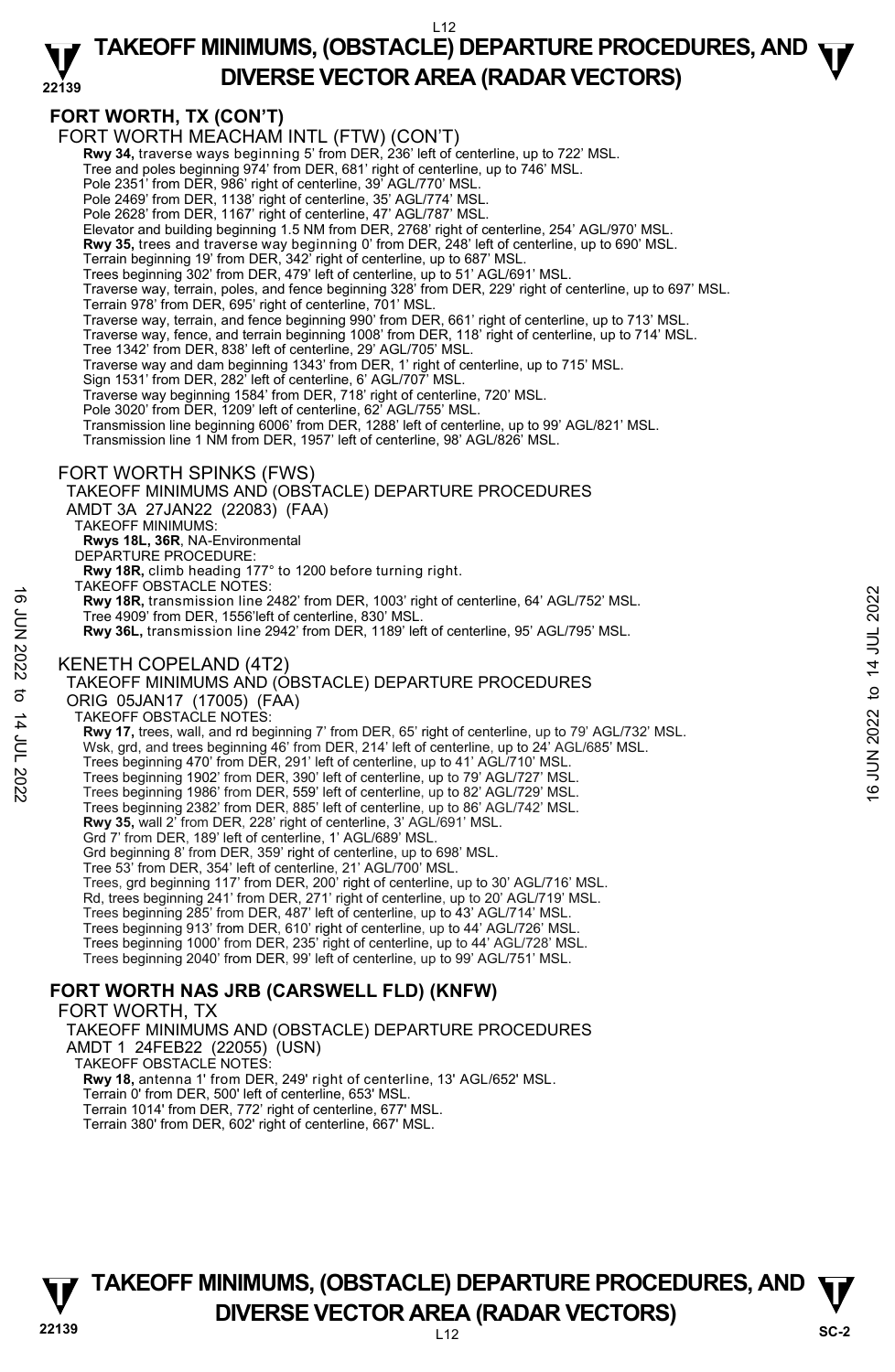#### **22139 TAKEOFF MINIMUMS, (OBSTACLE) DEPARTURE PROCEDURES, AND**  $\Psi$ **DIVERSE VECTOR AREA (RADAR VECTORS)**

#### **GAINESVILLE, TX**

GAINESVILLE MUNI (GLE) TAKEOFF MINIMUMS AND (OBSTACLE) DEPARTURE PROCEDURES AMDT 1 05JAN17 (17005) (FAA) TAKEOFF OBSTACLE NOTES: **Rwy 13,** trees beginning 13' from DER, 147' left of centerline, up to 12' AGL/804' MSL.<br>Tree 185' from DER, 513' left of centerline, 18' AGL/809' MSL. **Rwy 18,** REIL 41' from DER, 126' right of centerline, 2' AGL/794' MSL. REIL 42' from DER, 125' left of centerline, 3' AGL/794' MSL. Tree 85' from DER, 468' left of centerline, 24' AGL/815' MSL. Tree and poles beginning 156' from DER, 502' left of centerline, up to 32' AGL/822' MSL. Vent on bldg and poles beginning 478' from DER, 500' left of centerline, up to 827' MSL. **Rwy 31,** tree 18' from DER, 237' right of centerline, 22' AGL/847' MSL.<br>Trees beginning 23' from DER, 271' right of centerline, up to 24' AGL/850' MSL. Trees and fence beginning 148' from DER, 335' right of centerline, up to 28' AGL/855' MSL. Vent on bldg 613' from DER, 641' left of centerline, 854' MSL. Vent on bldg and bldgs beginning 737' from DER, 524' left of centerline, up to 857' MSL. Trees beginning 1610' from DER, 519' left of centerline, up to 873' MSL. Trees beginning 1711' from DER, 114' left of centerline, up to 64' AGL/885' MSL. Trees beginning 1824' from DER, 29' left of centerline, up to 886' MSL. Trees beginning 1940' from DER, 52' left of centerline, up to 76' AGL/890' MSL. Trees beginning 1990' from DER, 8' left of centerline, up to 77' AGL/895' MSL. Tree 2227' from DER, 142' right of centerline, 68' AGL/885' MSL. Tree 2597' from DER, 674' right of centerline, 69' AGL/893' MSL. **Rwy 36,** REIL 37' from DER, 124' left of centerline, 3' AGL/847' MSL. REIL 37' from DER, 124' right of centerline, 3' AGL/847' MSL. Bush, grd, and fence beginning 115' from DER, 299' right of centerline, up to 868' MSL. Fence and grd beginning 150' from DER, 417' left of centerline, up to 5' AGL/864' MSL. Tree, bush, and grd beginning 337' from DER, 369' left of centerline, up to 865' MSL. Fence and grd beginning 596' from DER, 400' left of centerline, up to 868' MSL. Bush 799' from DER, 514' right of centerline, 871' MSL. Fence 806' from DER, 364' left of centerline, 869' MSL. Tree 947' from DER, 429' right of centerline, 873' MSL. Tree 1060' from DER, 459' left of centerline, 878' MSL. Poles and trees beginning 1233' from DER, 57' left of centerline, up to 31' AGL/890' MSL. Poles and tree beginning 1289' from DER, 131' right of centerline, up to 33' AGL/882' MSL. Tree 2642' from DER, 466' left of centerline, 922' MSL. Fence 806' from DER, 364' left of centerline, 869' MSL.<br>
Tree 947' from DER, 459' left of centerline, 873' MSL.<br>
The 1000' from DER, 459' left of centerline, 878' MSL.<br>
Poles and tree beginning 1233' from DER, 51' left of

#### **GILMER, TX**

FOX STEPHENS FLD - GILMER MUNI (JXI) TAKEOFF MINIMUMS AND (OBSTACLE) DEPARTURE PROCEDURES AMDT 1 19SEP13 (21112) (FAA) TAKEOFF MINIMUMS: **Rwy 18,** 300-1 or std. w/min. climb of 445' per NM to 700. DEPARTURE PROCEDURE: **Rwy 18,** climb heading 177° to 1000 before turning left. TAKEOFF OBSTACLE NOTES: **Rwy 18,** trees beginning 262' from DER, 226' left of centerline, up to 100' AGL/529' MSL. Trees beginning 495' from DER, 125' right of centerline, up to 100' AGL/569' MSL. **Rwy 36,** trees beginning 12' from DER, 131' left of centerline, up to 100' AGL/510' MSL. Trees beginning 236' from DER, 34' right of centerline, up to 100' AGL/509' MSL. Tree 2400' from DER, 436' left of centerline, 100' AGL/519' MSL. Light tower 2806' from DER, 825' right of centerline, 150' AGL/540' MSL. Light tower 3277' from DER, 1284' right of centerline, 150' AGL/546' MSL. Tree 3820' from DER, 728' left of centerline, 100' AGL/539' MSL.

#### **GLADEWATER, TX**

GLADEWATER MUNI (07F) TAKEOFF MINIMUMS AND (OBSTACLE) DEPARTURE PROCEDURES

AMDT 1 02JUN11 (11153) (FAA)

TAKEOFF MINIMUMS:

**Rwy 17,** 300-1¾ or std. w/min. climb of 285' per NM to 600. **Rwy 32,** 300-1.

**Rwy 35,** Std. w/min. climb of 280' per NM to 1300 or 1100-2 ½ for climb in visual conditions.

- DEPARTURE PROCEDURE
- **Rwy 32,** climb heading 320° to 1100 before turning right.

**Rwy 35,** for climb in visual conditions cross Gladewater Municipal Airport at or above 1200 before proceeding on course.

**CON'T** 

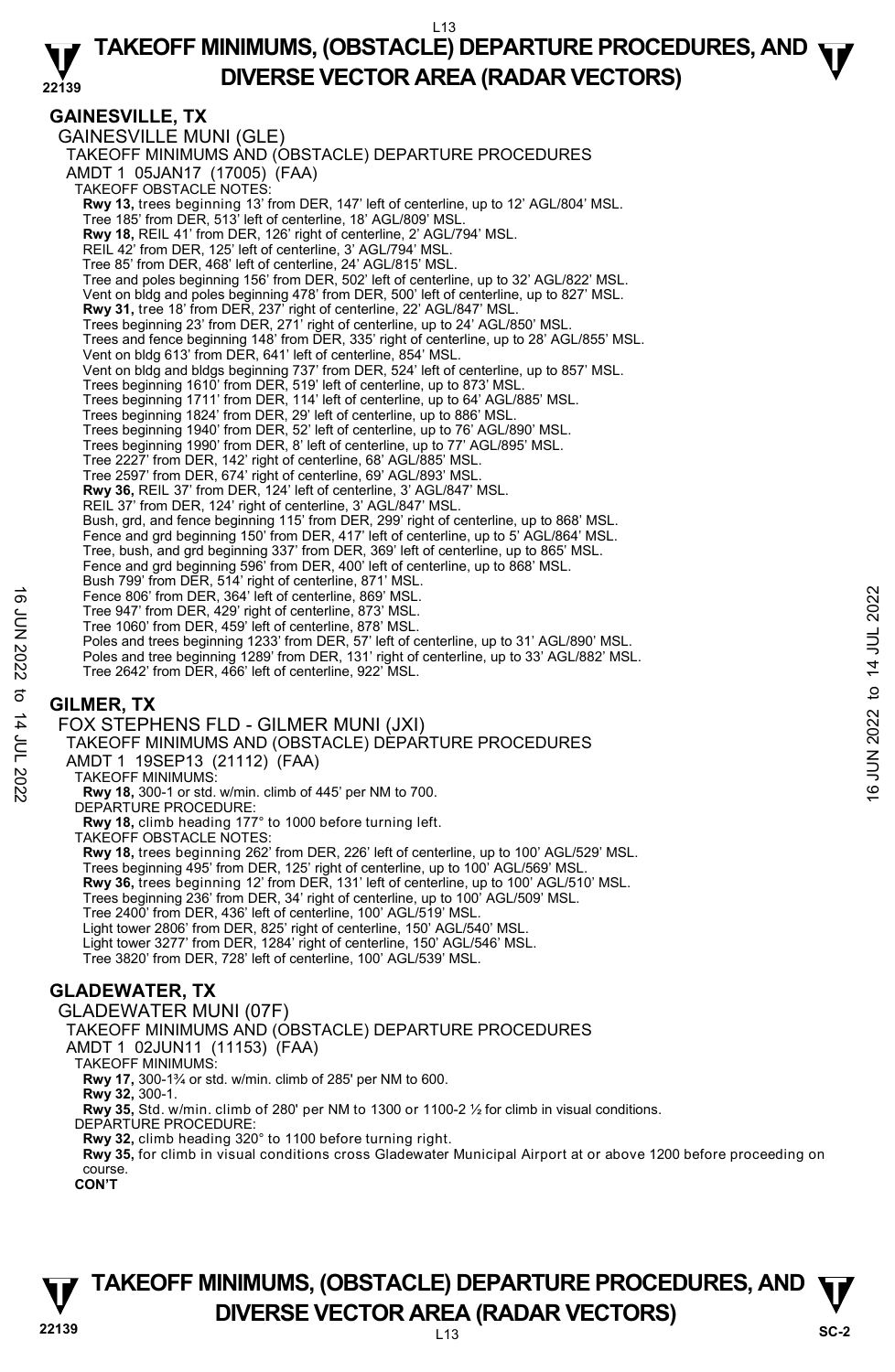#### **22139 TAKEOFF MINIMUMS, (OBSTACLE) DEPARTURE PROCEDURES, AND**  $\Psi$ **DIVERSE VECTOR AREA (RADAR VECTORS)**

#### **GLADEWATER, TX (CON'T)**

GLADEWATER MUNI (07F) (CON'T) TAKEOFF OBSTACLE NOTES:

**Rwy 14,** vehicles on roadway beginning 450' from DER, left and right of centerline, up to 17' AGL/311' MSL.

Trees beginning 770' from DER, left and right of centerline, up to 100' AGL/394' MSL. Power lines 3524' from DER, left to right of centerline, 150' AGL/420' MSL.

**Rwy 17,** vehicles on roadway beginning 212' from DER, left and right of centerline, up to 17' AGL/311' MSL.

Trees beginning 624' from DER, left and right of centerline, up to 100' AGL/509' MSL. Power lines 1807' from DER, left to right of centerline, 150' AGL/439' MSL.

**Rwy 32,** trees beginning 12' from DER, left and right of centerline, up to 100' AGL/429' MSL. **Rwy 35,** trees beginning 47' from DER, left and right of centerline, up to 100' AGL/429' MSL.

Power lines 1.4 NM from DER, 844' right of centerline, 75' AGL/520' MSL.

#### **GRAFORD, TX**

POSSUM KINGDOM (F35)

TAKEOFF MINIMUMS AND (OBSTACLE) DEPARTURE PROCEDURES

ORIG-A 03JUN10 (10154) (FAA)

TAKEOFF MINIMUMS:

**Rwy 20,** 400-2½ or std. w/ a min. climb of 212' per NM to 1500 or alternatively, with standard takeoff minimums and a normal 200' per NM climb gradient, takeoff must occur no later than 1600' prior to DER. DEPARTURE PROCEDURE:

**Rwy 20,** climb heading 204° to 1500 before turning left. TAKEOFF OBSTACLE NOTES:

**Rwy 2,** trees beginning 31' from DER, 22' left of centerline, up to 100' AGL/1099' MSL. Trees beginning 1023' from DER, 114' right of centerline, up to 100' AGL/1129' MSL. **Rwy 20,** vehicle on roadway 116' from DER, 498' right of centerline, 15' AGL/1024' MSL. Trees beginning 494' from DER, 126' right of centerline, up to 100' AGL/1109' MSL. Trees beginning 977' from DER, 115' left of centerline, up to 100' AGL/1109' MSL.

Trees beginning 2.29 miles from DER, 1679' left of centerline, up to 100' AGL/1329' MSL.

#### **GRAHAM, TX**

GRAHAM MUNI (RPH) TAKEOFF MINIMUMS AND (OBSTACLE) DEPARTURE PROCEDURES AMDT 3 20JUN19 (19171) (FAA) TAKEOFF MINIMUMS: **Rwy 3,** 300-1⅝ or std. w/min. climb of 210' per NM to 1400. **Rwy 36**, 300-1⅝. DEPARTURE PROCEDURE: **Rwy 18,** climb heading 190° to 2000 before turning east. **Rwy 21,** climb heading 227° to 2000 before turning north. TAKEOFF OBSTACLE NOTES: **Rwy 3**, trees beginning 46' from DER, 91' right of centerline, up to 1149' MSL.<br>Tree 92' from DER, 240' left of centerline, 1123' MSL. Tree 253' from DER, 253' left of centerline, 1131' MSL. Tree 322' from DER, 354' left of centerline, 1133' MSL. Tree 424' from DER, 290' left of centerline, 1140' MSL. Tree 439' from DER, 90' left of centerline, 1145' MSL. Tree 550' from DER, 313' left of centerline, 1146' MSL. Tree 554' from DER, 219' left of centerline, 1148' MSL. Pole, tower, tree beginning 599' from DER, 11' left of centerline, up to 38' AGL/1154' MSL. Trees beginning 734' from DER, 88' right of centerline, up to 1151' MSL. Tree 1.3 NM from DER, 2322' left of centerline, 100' AGL/1329' MSL. **Rwy 18,** trees beginning 102' from DER, 31' left of centerline, up to 100' AGL/1199' MSL. Tree 179' from DER, 282' right of centerline, 100' AGL/1199' MSL. **Rwy 21,** trees beginning 24' from DER, 32' left of centerline, up to 1127' MSL. Tree 33' from DER, 373' right of centerline, 1124' MSL. Pole, tree beginning 35' from DER, 82' right of centerline, up to 29' AGL/1139' MSL. Pole, tree, transmission line beginning 229' from DER, 252' right of centerline, up to 45' AGL/1159' MSL. Transmission line beginning 1598' from DER, 106' left of centerline, up to 80' AGL/1170' MSL. **Rwy 36,** other 0' from DER, 53' left of centerline, 7' AGL/1113' MSL. Pole 21' from DER, 195' left of centerline, 30' AGL/1141' MSL. Vehicles on roadway beginning 48' from DER, 148' left of centerline, up to 17' AGL/1156' MSL. Fence 53' from DER, 20' right of centerline, 7' AGL/1113' MSL. Pole 86' from DER, 381' left of centerline, 50' AGL/1168' MSL. Vehicles on roadway, bldg beginning 165' from DER, 115' right of centerline, up to 17' AGL/1126' MSL. Tree, bldg beginning 212' from DER, 65' left of centerline, up to 100' AGL/1259' MSL. Bldg 369' from DER, 47' right of centerline, 20' AGL/1129' MSL. Tree 923' from DER, 735' left of centerline, 100' AGL/1339' MSL. **GRAHAM, TX**<br>  $\frac{1}{2}$  GRAHAM MUNI (RPH)<br>
TAKEOFF MINIMUMS AND (OBSTACLE) DEPARTURE PROCEDURES<br>
AMDT 3 20JUN19 (19171) (FAA)<br>
TAKEOFF MINIMUMS:<br>
TAKEOFF MINIMUMS:<br> **EVARY 3.** 300-1%.<br> **EVARY 3.** 300-1%.<br> **EVARY 3.** 300-1

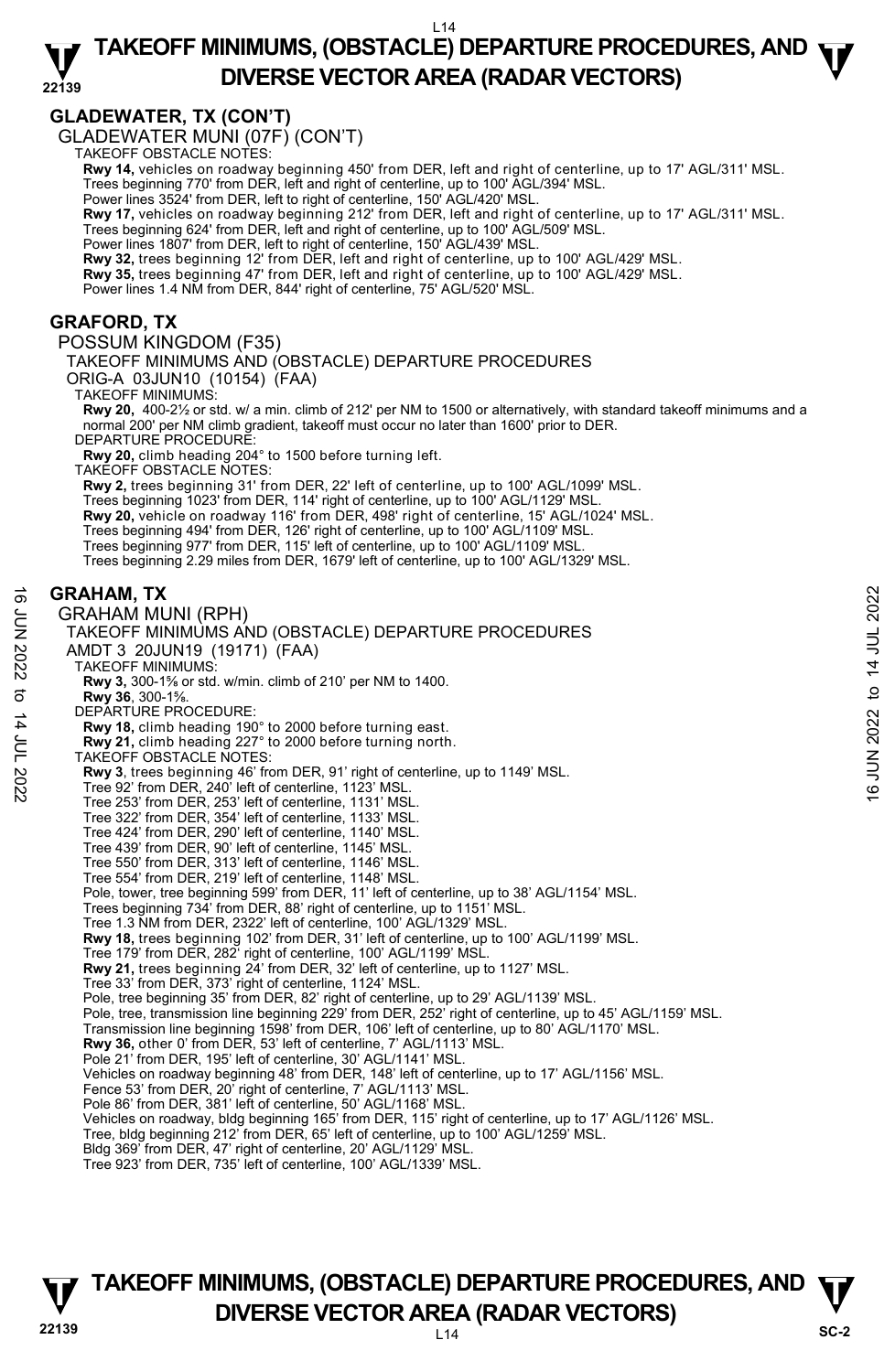#### **GRANBURY, TX**

GRANBURY RGNL (GDJ)

TAKEOFF MINIMUMS AND (OBSTACLE) DEPARTURE PROCEDURES

AMDT 2 05MAY11 (11125) (FAA)

TAKEOFF MINIMUMS:

**Rwy 14,** 300-1. DEPARTURE PROCEDURE:

**Rwy 14,**climb heading 144° to 1700 before turning right.

TAKEOFF OBSTACLE NOTES:

**Rwy 14,** vehicles on road beginning 1020' from DER, on centerline, 15' AGL/814' MSL.<br>Trees and power poles beginning at DER, 75' right of centerline, up to 100' AGL/879' MSL.

Trees, power poles, light poles and vehicles on road beginning at DER, 251' left of centerline, up to 100' AGL/899' MSL. **Rwy 32,** train on railroad tracks, transmission poles and tree beginning 339' from DER, 107' right of centerline,<br>76'AGL/845' MSL.

Trees, vehicles on road and bush beginning 14' from DER, 198' left of centerline, up to 46' AGL/815' MSL.

#### **GRAND PRAIRIE, TX**

GRAND PRAIRIE MUNI (GPM) TAKEOFF MINIMUMS AND (OBSTACLE) DEPARTURE PROCEDURES AMDT 5A 17JUN21 (21168) (FAA) DEPARTURE PROCEDURE: **Rwy 18,** climb on heading 192° to 2500 before proceeding on course. **Rwy 36,** climb on heading 357° to 1400 before turning southbound. TAKEOFF OBSTACLE NOTES: **Rwy 18,** antenna, tower, vehicles on road.

Sign, pole, and trees beginning 190' from DER, 410' right of centerline, up to 37' AGL/620' MSL.  **Rwy 36,** pole 2686' from DER, 121' left of centerline, 75' AGL/653' MSL.

#### **GREENVILLE, TX**

MAJORS (GVT) TAKEOFF MINIMUMS AND (OBSTACLE) DEPARTURE PROCEDURES AMDT 1 25SEP08 (08269) (FAA) TAKEOFF OBSTACLE NOTES: **Rwy 17,** trees beginning 1832' from DER, 397' right of centerline, up to 49' AGL/578' MSL.

### **GRUVER, TX**

GRUVER MUNI (E19) TAKEOFF MINIMUMS AND (OBSTACLE) DEPARTURE PROCEDURES ORIG 20OCT11 (11293) (FAA) TAKEOFF OBSTACLE NOTES: **Rwy 2,** fence beginning 10' from DER, 284' right of centerline, 4' AGL/3191' MSL. **Rwy 20,** vehicle on road 87' from DER, 467' left of centerline, 15' AGL/3219' MSL. Fence beginning 22' from DER, 204' right of centerline, 4' AGL/3209' MSL. TAKE OFF MINIMUMS AND (OBSTACLE) DEPARTURE PROCEDURES<br>
TAKEOFF MINIMUMS AND (OBSTACLE) DEPARTURE PROCEDURES<br>
AMDT 1 25SEP08 (08269) (FAA)<br>
TAKEOFF OBSTACLE NOTES:<br>
Rwy 17, tres beginning 1832' from DER, 397' right of cent

#### **HASKELL, TX**

HASKELL MUNI (15F) TAKEOFF MINIMUMS AND (OBSTACLE) DEPARTURE PROCEDURES AMDT 1 04APR91 (91094) (FAA) TAKEOFF MINIMUMS: **Rwy 18,** 600-2 or std. with a min. climb of 340' per NM to 2300. DEPARTURE PROCEDURE: **Rwy 18,** climb runway heading to 2300 before proceeding on course.

#### **HENDERSON, TX**

**TAKEOFF MINIMUMS, (OBSTACLE) DEPARTURE PROCEDURES, AND**  $\Psi$ **DIVERSE VECTOR AREA (RADAR VECTORS)** SC-2 RUSK COUNTY (RFI) TAKEOFF MINIMUMS AND (OBSTACLE) DEPARTURE PROCEDURES AMDT 2 08APR10 (10098) (FAA) TAKEOFF MINIMUMS: **Rwy 12,** 300-1. **Rwy 30,** 300-1¼ or std. w/ min. climb of 282' per NM to 700. DEPARTURE PROCEDURE: **Rwy 12,** climb heading 123° to 1100 before turning northbound. **Rwy 30,** climb heading 303° to 2100 before turning northbound.  **Rwy 35,** climb heading 347° to 1900 before turning westbound. TAKEOFF OBSTACLE NOTES: **Rwy 12,** multiple trees beginning 143' from DER, 440' right of centerline, up to 100' AGL/549' MSL.<br>Multiple trees beginning 237' from DER, 59' left of centerline, up to 100' AGL/609' MSL. Vehicle on road beginning 652' from DER, 401' left of centerline, up to 15' AGL/464' MSL. Terrain beginning 82' from DER, 18' right of centerline 447' MSL. Terrain beginning 291' from DER, 132' left of centerline, 506' MSL. **CON'T**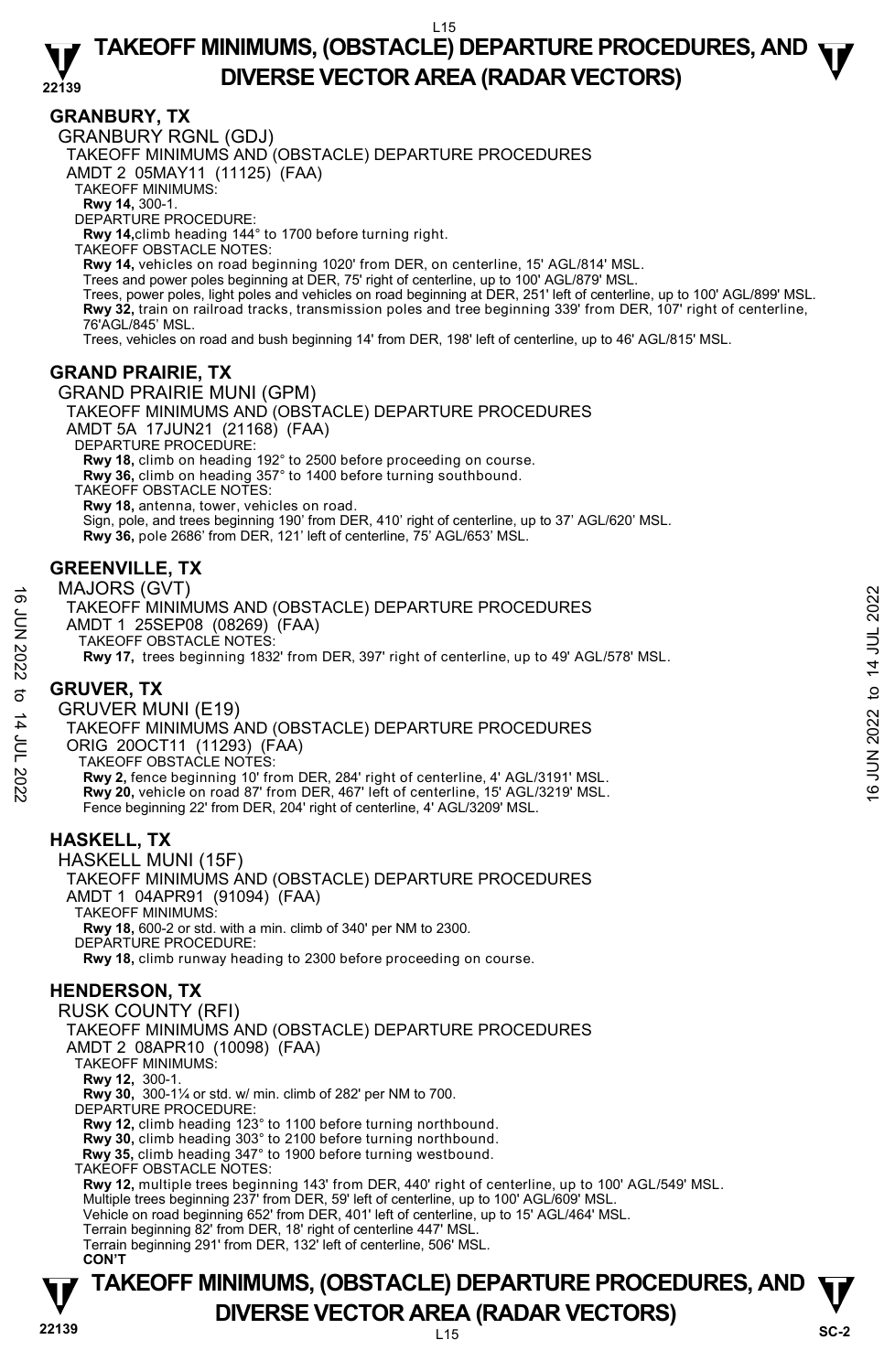#### **HENDERSON, TX (CON'T)**

RUSK COUNTY (RFI) (CON'T)

**Rwy 17,** multiple trees beginning 399' from DER, 86' right of centerline, up to 100' AGL/539' MSL. <br>Multiple trees beginning 163' from DER, 103' left of centerline, up to 100' AGL/549' MSL.

**Rwy 30,** multiple trees beginning 640' from DER, 116' right of centerline, up to 100' AGL/539' MSL.

Multiple trees beginning 478' from DER, 141' left of centerline, up to 100' AGL/539' MSL.

Terrain beginning 41' from DER, 334' right of centerline, 0' AGL/437' MSL. Terrain beginning 102' from DER, 459' left of centerline, 0' AGL/437' MSL.

**Rwy 35,** vehicle on road beginning 145' from DER, 333' right of centerline, up to 15' AGL/454' MSL.

Trees beginning 1155' from DER, 353' right of centerline, up to 100' AGL/549' MSL.

Trees beginning 158' from DER, 269' left of centerline, up to 100' AGL/539' MSL.

#### **HEREFORD, TX**

HEREFORD MUNI (HRX)

TAKEOFF MINIMUMS AND (OBSTACLE) DEPARTURE PROCEDURES

ORIG 11FEB10 (10042) (FAA)

TAKEOFF MINIMUMS:

**Rwys 14, 32,** NA-Environmental. TAKEOFF OBSTACLE NOTES:

**Rwy 2,** tree 68' from DER, 495' left of centerline, 50' AGL/3834' MSL.

Trees beginning 280' from DER, 535' right of centerline, up to 50 AGL/3834' MSL.

Trees beginning 984' from DER, 504' left of centerline, up to 50' AGL/3834' MSL.

**Rwy 20,** trees beginning 61' from DER, 461' right of centerline, up to 50' AGL/3839' MSL.

Trees beginning 497' from DER, 606' left of centerline, up to 50' AGL/3839' MSL.

Tree 1603' from DER, 760' right of centerline, 50' AGL/3829' MSL.

#### **HIGGINS, TX**

HIGGINS/LIPSCOMB COUNTY (1X1)

TAKEOFF MINIMUMS AND (OBSTACLE) DEPARTURE PROCEDURES

ORIG 03JUN10 (21336) (FAA)

TAKEOFF OBSTACLE NOTES:

**Rwy 36,** vehicles on road beginning at DER, 225' left of centerline and 317' right of centerline, up to 15' AGL/2594' MSL. TAKEOFF OBSTACLE NOTES:<br>
TAKEOFF OBSTACLE NOTES:<br> **EVALUATION**<br>
MSL.<br>
MSL.<br>
MSL.<br>
MELLSBORO, TX<br>
HILLSBORO, TX<br>
HILLSBORO, TX<br>
HILLSBORO MUNI (INJ)<br>
TAKEOFF MINIMUMS AND (OBSTACLE) DEPARTURE PROCEDURES<br>
ORIG 16FEB06 (0604

Trees beginning 427' from DER, on centerline, up to 60' AGL/2639' MSL.

#### **HILLSBORO, TX**

HILLSBORO MUNI (INJ)

TAKEOFF MINIMUMS AND (OBSTACLE) DEPARTURE PROCEDURES

ORIG 16FEB06 (06047) (FAA)

TAKEOFF MINIMUMS:

**Rwy 16,** 600-3 or std. w/ min. climb of 250' per NM to 1500, or 1100-2 ½ for climb in visual conditions.

DEPARTURE PROCEDURE:

**Rwy 16,** for climb in visual conditions: Cross Hillsboro Muni Airport at or above 1600 before proceeding on course.

#### **LANCASTER, TX**

LANCASTER RGNL (LNC)

TAKEOFF MINIMUMS AND (OBSTACLE) DEPARTURE PROCEDURES AMDT 3 18SEP14 (14261) (FAA)

TAKEOFF MINIMUMS:

**Rwy 31,** 300-1¼ or std. w/min. climb of 205' per NM to 800, or alternatively, with standard takeoff minimums and a normal 200' per NM climb gradient, takeoff must occur no later than 1200' prior to DER. DEPARTURE PROCEDURE:

**Rwy 31,** climb heading 314° to 1800 before turning left.

TAKEOFF OBSTACLE NOTES:

**Rwy 31,** trees 888' from DER, 637' right of centerline, up to 35' AGL/536' MSL.

Trees beginning 1133' from DER, 479' left of centerline, up to 45' AGL/541' MSL.

Transmission tower 1 NM from DER, 1685' right of centerline, 127' AGL/661' MSL.

#### **LEVELLAND, TX**

LEVELLAND MUNI (LLN) TAKEOFF MINIMUMS AND (OBSTACLE) DEPARTURE PROCEDURES AMDT 4A 02DEC21 (21336) (FAA) TAKEOFF MINIMUMS: **Rwy 35,** 400-2¼ or std. w/min. climb of 251' per NM to 4000. DEPARTURE PROCEDURE: **Rwy 26,** for climb in visual conditions cross Levelland Muni airport at or above 4400 before proceeding on course. TAKEOFF OBSTACLE NOTES:

**Rwy 8,** tree 61' from DER, 451' left of centerline, 55' AGL/3564' MSL.

**Rwy 26,** pole 53' from DER , 308' right of centerline, 24' AGL/3543' MSL.

Tree 265' from DER, 414' right of centerline, 31' AGL/3550' MSL. **CON'T** 

**TAKEOFF MINIMUMS, (OBSTACLE) DEPARTURE PROCEDURES, AND**  $\Psi$ **DIVERSE VECTOR AREA (RADAR VECTORS)** SC-2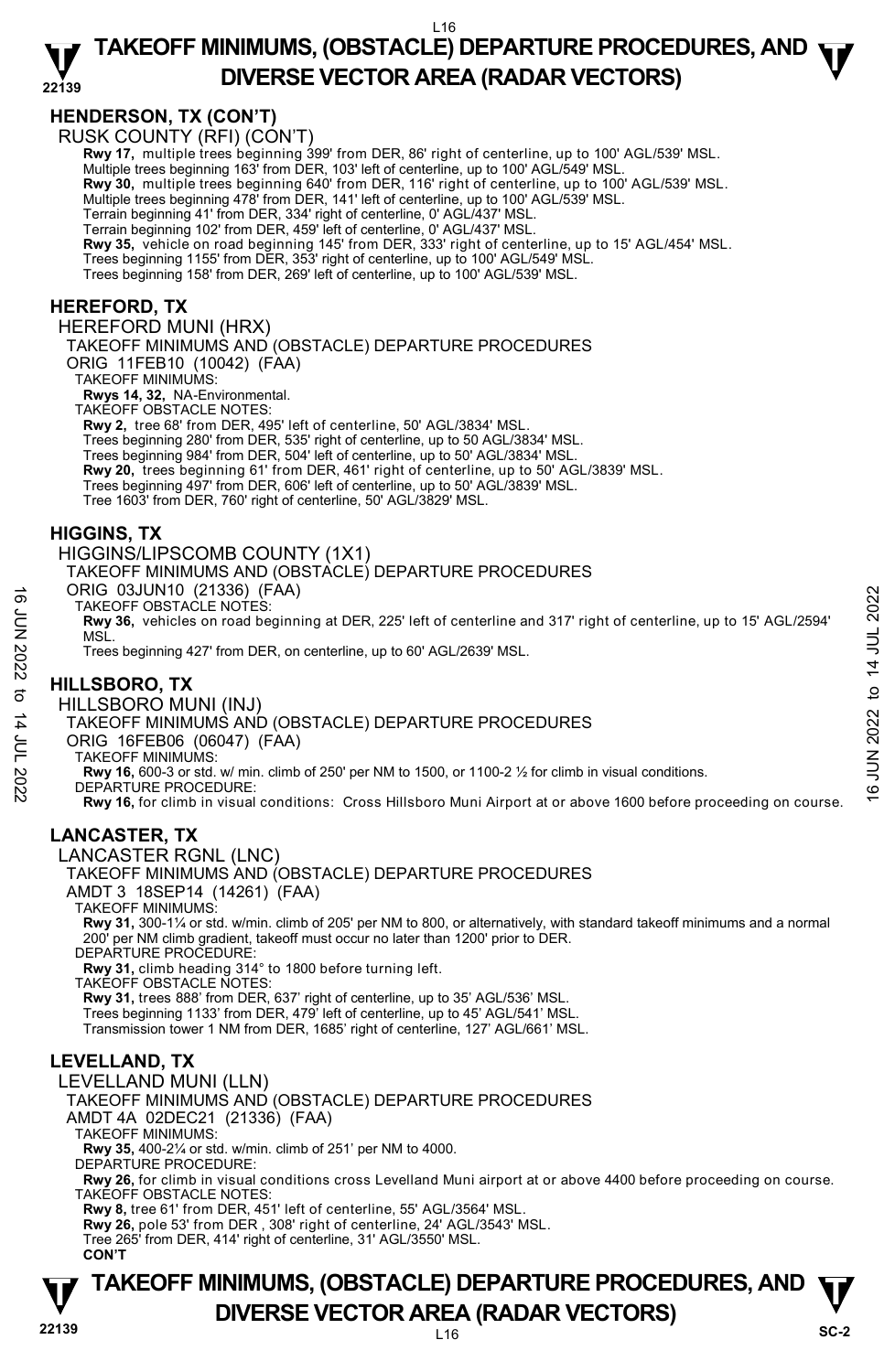#### **LEVELLAND, TX (CON'T)**

LEVELLAND MUNI (LLN) (CON'T)

**Rwy 17,** vehicle on road 4' from DER, 387' left of centerline, 15' AGL/3522' MSL. Vehicle on road 205' from DER, 388' left of centerline, 15' AGL/3521' MSL. Tree 1291' from DER, 188' right of centerline, 55' AGL/3564' MSL. **Rwy 26,** building 1271' from DER, 811' left of centerline, 80' AGL/3593' MSL.

**Rwy 35,** building 124' from DER, 492' left of centerline, 29' AGL/3518' MSL.

Poles beginning 1186' from DER, 235' left of centerline, up to 54' AGL/3543' MSL.

Trees beginning 1250' from DER, left and right of centerline, up to 55' AGL/3561' MSL.

#### **LITTLEFIELD, TX**

LITTLEFIELD TAYLOR BROWN MUNI (LIU)

TAKEOFF MINIMUMS AND (OBSTACLE) DEPARTURE PROCEDURES

ORIG 27JUN13 (13178) (FAA)

TAKEOFF OBSTACLE NOTES:

**Rwy 1**, trees beginning 391' from DER, 238' right of centerline, up to 55' AGL/3655' MSL.

Trees beginning 466' from DER, 277' left of centerline, up to 55' AGL/3655' MSL. **Rwy 13,** power poles beginning 623' from DER, across centerline, up to 35' AGL/3630' MSL. Trees beginning 1080' from DER, 694' left of centerline, up to 55' AGL/3650' MSL. **Rwy 19,** poles beginning 665' from DER, 353' left of centerline, up to 52' AGL/3638' MSL. Trees beginning 715' from DER, 521' left of centerline, up to 61' AGL/3644' MSL. Trees beginning 765' from DER, 576' right of centerline, up to 74' AGL/3657' MSL. **Rwy 31,** vehicle on road 365' from DER, left and right of centerline, up to 15' AGL/3635' MSL.

#### **LONGVIEW, TX**

EAST TEXAS RGNL (GGG)

TAKEOFF MINIMUMS AND (OBSTACLE) DEPARTURE PROCEDURES

AMDT 1 20NOV08 (08325) (FAA)

TAKEOFF OBSTACLE NOTES:

**Rwy 13,** multiple trees 720' from DER, 547' left of centerline, up to 50' AGL/404' MSL.

Multiple trees 1381' from DER, 600' right of centerline, up to 55' AGL/409' MSL.

**Rwy 18,** multiple trees beginning 790' from DER, left and right of centerline, up to 94' AGL/459' MSL.<br>**Rwy 31,** tree 1489' from DER , 842' left of centerline, 49' AGL/406' MSL.

Tree 1737' from DER, 755' right of centerline, 63' AGL/420' MSL.

**Rwy 36,** multiple trees beginning 1590' from DER, 520' left of centerline, up to 84' AGL/438' MSL. Tree 2384' from DER , 18' right of centerline, 65' AGL/419' MSL. **EVALUAT SET THE SET AND THE SET AND UNITELY AND THE SET AND THE SET AND THE SET AND THE SET AND THE SET AND THE SET AND THE SET AND THE SET AND THE SET AND THE SET AND THE SET AND THE SET AND THE SET AND THE SET ON THE** 

#### **LUBBOCK, TX**

LUBBOCK PRESTON SMITH INTL (LBB)

TAKEOFF MINIMUMS AND (OBSTACLE) DEPARTURE PROCEDURES

AMDT 1 26JUL12 (12208) (FAA)

TAKEOFF OBSTACLE NOTES:

**Rwy 17L,** vehicle on road, 556' from DER, 162' left of centerline 15' AGL/3279' MSL. **Rwy 26,** aircraft on taxiway 1174' from DER, on centerline, 42' AGL/ 3297' MSL. **Rwy 35R,** aircraft on taxiway 218' from DER 422' left or right of centerline, 42' AGL/3317' MSL. Rod on control tower, 2330' from DER, 877' left of centerline 136' AGL/3379' MSL.

#### **MARSHALL, TX**

HARRISON COUNTY (ASL)

#### TAKEOFF MINIMUMS AND (OBSTACLE) DEPARTURE PROCEDURES

ORIG 09FEB12 (12040) (FAA)

TAKEOFF MINIMUMS:

**Rwy 2,** 300-1 or std w/min. climb of 440' per NM to 600.

**Rwy 33,** 300-1¼.

TAKEOFF OBSTACLE NOTES:

**Rwy 2,** trees beginning 207' from DER, left and right of centerline, up to 100' AGL/439' MSL.

Trees beginning 1281' from DER, 371' right of centerline, up to 100' AGL/489' MSL. Trees beginning 3102' from DER, 163' left of centerline, up to 100' AGL/509' MSL.

Power lines beginning 3119' from DER, left and right of centerline, up to 120' AGL/509' MSL.

**Rwy 15,** trees beginning 81' from DER, 472' right of centerline, up to 94' AGL/394' MSL.

Trees beginning 180' from DER. 212' left of centerline, up to 90' AGL/410' MSL.

Trees beginning 1872' from DER, left and right of centerline, up to 121' AGL/401' MSL.

**Rwy 20,** numerous trees, buildings, and poles beginning 31' from DER, left and right of centerline, up to 100' AGL/469' MSL.

**Rwy 33,** trees beginning 264' from DER, left and right of centerline, up to 100' AGL/459' MSL.

Light poles beginning 573' from DER, 365' left of centerline, up to 120' AGL/509' MSL.

Power lines beginning 1649' from DER, left and right of centerline, up to 120' AGL/509' MSL. Trees beginning 1953' from DER, left and right of centerline, up to 100' AGL/529' MSL.

#### **22139** L17 **TAKEOFF MINIMUMS, (OBSTACLE) DEPARTURE PROCEDURES, AND**  $\Psi$ **DIVERSE VECTOR AREA (RADAR VECTORS)** SC-2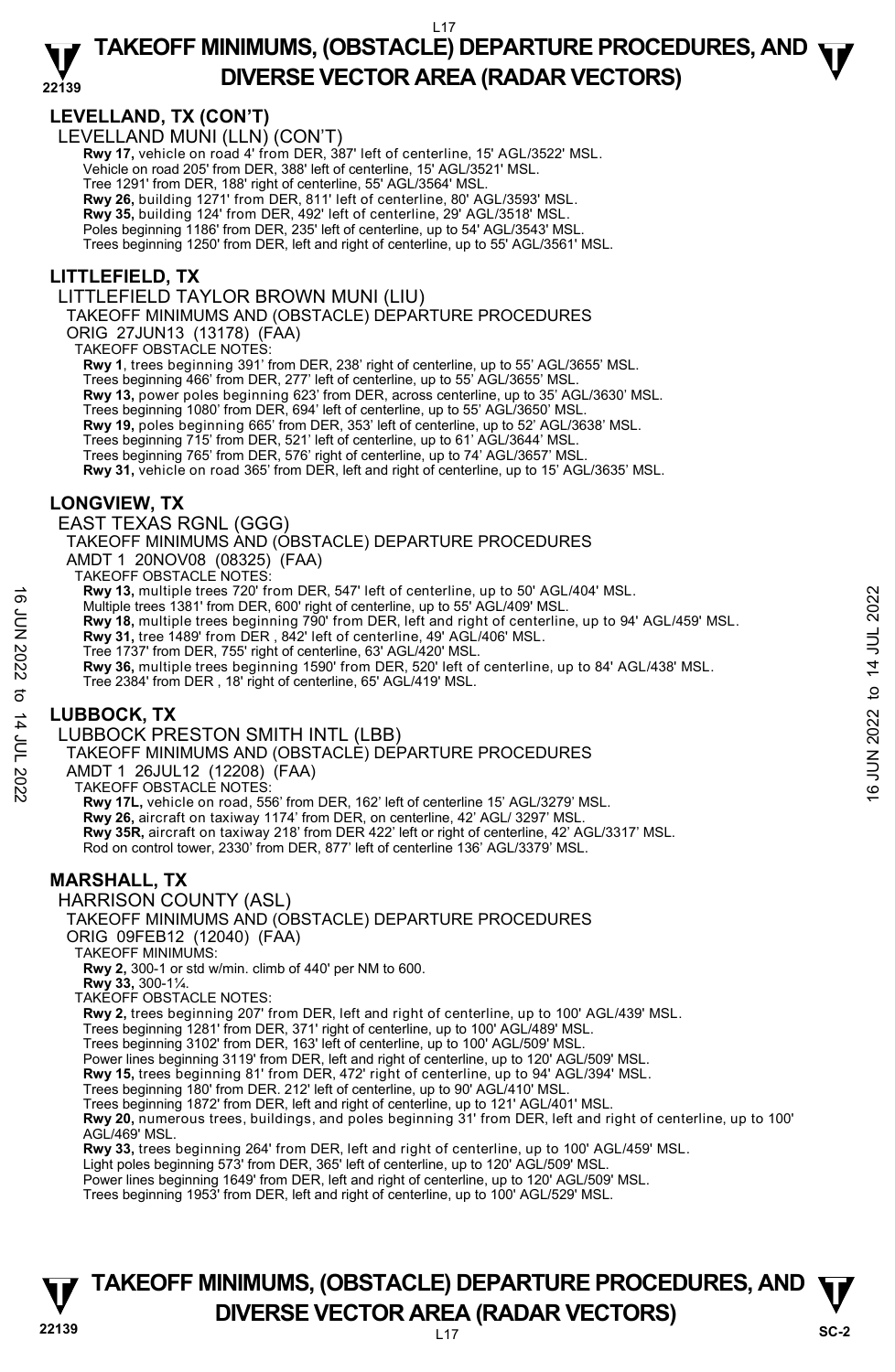#### **MESQUITE, TX**

MESQUITE METRO (HQZ) TAKEOFF MINIMUMS AND (OBSTACLE) DEPARTURE PROCEDURES AMDT 4A 25JUN15 (15176) (FAA) TAKEOFF OBSTACLE NOTES: **Rwy 18,** fence and trees beginning abeam DER, 362' left of centerline, up to 5' AGL/447' MSL. Sign, vehicles on road, and trees beginning 254' from DER, 453' left of centerline, up to 49' AGL/478' MSL. **Rwy 36,** trees beginning 45' from DER, 389' right of centerline, up to 29' AGL/452' MSL. Pole 814' from DER, 288' right of centerline, 27' AGL/467' MSL. Building, pole, and trees beginning 53' from DER, 497' left of centerline, up to 41' AGL/483' MSL. **MIDLOTHIAN/WAXAHACHIE, TX**  MID-WAY RGNL (JWY) TAKEOFF MINIMUMS AND (OBSTACLE) DEPARTURE PROCEDURES AMDT 2 18SEP14 (14261) (FAA) DEPARTURE PROCEDURE: **Rwy 18,** climb heading 178° to 1700 before proceeding northbound. **Rwy 36,** climb heading 013° to 2700 before turning left. TAKEOFF OBSTACLE NOTES: **Rwy 18,** vehicles on road, catenaries, and poles beginning 159' from DER, 465' right of centerline, up to 39' AGL/712' MSL. Trees beginning 956' from DER, 594' left of centerline, up to 71' AGL/722' MSL **Rwy 36,** trees beginning 6' from DER, 334' left of centerline, up to 34' AGL/753' MSL. Trees beginning 82' from DER, 251' right of centerline, up to 40' AGL/759' MSL. Catenaries and trees beginning 1067' from DER, 629' left of centerline, up to 37' AGL/765' MSL. **MINEOLA/QUITMAN, TX**  WOOD COUNTY - COLLINS FLD (JDD) TAKEOFF MINIMUMS AND (OBSTACLE) DEPARTURE PROCEDURES AMDT 1A 21MAY20 (22027) (FAA) TAKEOFF MINIMUMS: **Rwy 18,** 300-2 or std. w/min. climb gradient of 270' per NM to 700. TAKEOFF OBSTACLE NOTES: **Rwy 36,** trees beginning 50' from DER, 158' left of centerline, up to 438' MSL. Trees beginning 83' from DER, 393' right of centerline, up to 61' AGL/460' MSL. Tree 367' from DER, 500' left of centerline, 441' MSL. Trees beginning 415' from DER, 448' right of centerline, up to 465' MSL. Trees beginning 480' from DER, 551' left of centerline, up to 447' MSL. Trees beginning 654' from DER, 375' left of centerline, up to 464' MSL. Trees beginning 878' from DER, 573' right of centerline, up to 475' MSL. Trees beginning 1090' from DER, 19' right of centerline, up to 482' MSL. Tree 1656' from DER, 150' left of centerline, 470' MSL. Trees beginning 1683' from DER, 68' left of centerline, up to 471' MSL. Trees beginning 2074' from DER, 91' left of centerline, up to 472' MSL. Trees beginning 2149' from DER, 17' right of centerline, up to 79' AGL/484' MSL. Trees beginning 2304' from DER, 34' left of centerline, up to 473' MSL. Tree 3512' from DER, 1145' left of centerline, 492' MSL. Tree 3631' from DER, 992' left of centerline, 495' MSL. **Rwy 18,** trees beginning 48' from DER, 252' left of centerline, up to 482' MSL. Trees beginning 49' from DER, 285' right of centerline, up to 507' MSL. Tree 127' from DER, 344' left of centerline, 491' MSL. Trees beginning 136' from DER, 440' right of centerline, up to 68' AGL/512' MSL. Tree 189' from DER, 265' left of centerline, 500' MSL. Tree, terrain, vehicles on road, pole beginning 199' from DER, 64' left of centerline, up to 69' AGL/509' MSL. AMDT 1A 21MAY20 (22027) (FAA)<br>
TAKEOFF MINIMUMS:<br>
TRAW 18, 300-2 or std. w/min. climb gradient of 270' per NM to 700.<br>
TAKEOFF OBSTACLE NOTES:<br>
TAKEOFF OBSTACLE NOTES:<br>
New 36, trees beginning 83' from DER, 393' right o

- 
- Trees beginning 269' from DER, 283' right of centerline, up to 73' AGL/518' MSL.<br>Tree, terrain, vehicles on road beginning 278 ' from DER, 12' right of centerline, up to 79' AGL/519' MSL.
- Tree, terrain beginning 727' from DER, 82' left of centerline, up to 524' MSL.
- Tree, terrain beginning 906' from DER, 61' left of centerline, up to 528' MSL.
- Tree, terrain beginning 1006' from DER, 61' left of centerline, up to 530' MSL. Tree, terrain beginning 1242' from DER, 136' left of centerline, up to 533' MSL.
- 
- Tree, terrain beginning 1385' from DER, 361' left of centerline, up to 538' MSL.
- Trees beginning 1474' from DER, 599' left of centerline, up to 539' MSL. Tree, vehicles on road beginning 1584' from DER, 49' left of centerline, up to 543' MSL.
- 
- Trees beginning 2134' from DER, 224' right of centerline, up to 529' MSL.
- Trees beginning 2166' from DER, 50' right of centerline, up to 541' MSL. Trees beginning 2619' from DER, 559' right of centerline, up to 561' MSL.
- Trees beginning 2717' from DER, 330' right of centerline, up to 571' MSL.
- Trees beginning 2891' from DER, 320' right of centerline, up to 574' MSL.
- Trees beginning 3136' from DER, 34' right of centerline, up to 580' MSL.
- Trees beginning 3819' from DER, 34' right of centerline, up to 584' MSL.
- Tree 4116' from DER, 1067' left of centerline, 546' MSL.
- Trees beginning 4137' from DER, 785' left of centerline, up to 549' MSL. Tree 4436' from DER, 339' left of centerline, 554' MSL.
- **CON'T**

# **TAKEOFF MINIMUMS, (OBSTACLE) DEPARTURE PROCEDURES, AND**  $\Psi$ **DIVERSE VECTOR AREA (RADAR VECTORS)** SC-2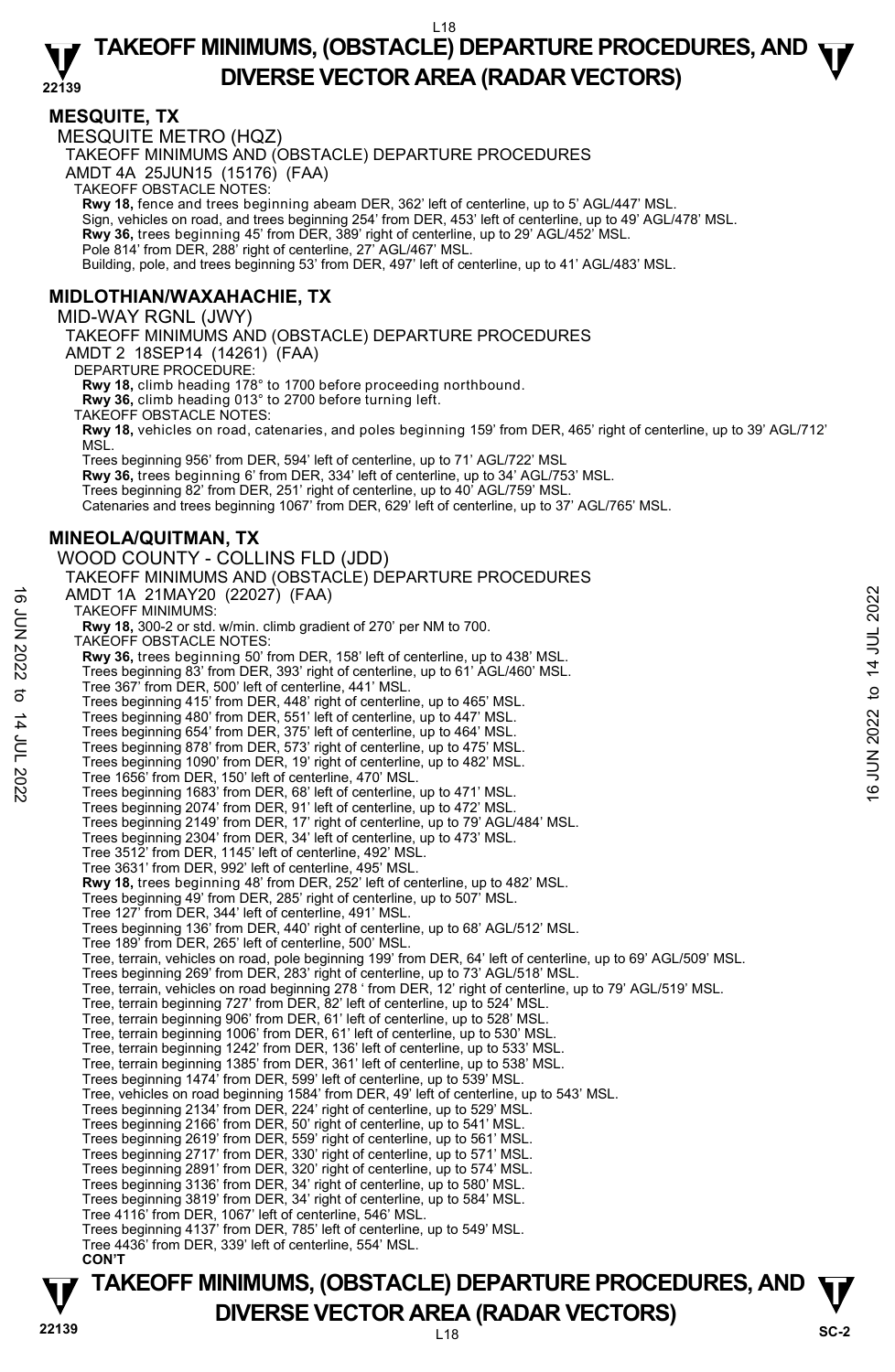#### **22139 TAKEOFF MINIMUMS, (OBSTACLE) DEPARTURE PROCEDURES, AND**  $\Psi$ **DIVERSE VECTOR AREA (RADAR VECTORS)**

#### **MINEOLA/QUITMAN, TX (CON'T)**

WOOD COUNTY - COLLINS FLD (JDD) (CON'T) **Rwy 18 (CON'T),** tree 4475' from DER, 243' left of centerline, 555' MSL. Antenna, tree beginning 4534' from DER, 410' left of centerline, up to 64' AGL/558' MSL. Trees beginning 4559' from DER, 116' left of centerline, up to 567' MSL. Trees beginning 4573' from DER, 37' right of centerline, up to 585' MSL. Trees beginning 4643' from DER, 60' left of centerline, up to 568' MSL. Vegetation, tree beginning 4799' from DER, 328' left of centerline, up to 100' AGL/576' MSL. Tree 4880' from DER, 863' left of centerline, 584' MSL. Tree 4929' from DER, 1291' left of centerline, 590' MSL. Tree 4980' from DER, 1064' left of centerline, 591' MSL. Tree, vegetation beginning 4997' from DER, 509' left of centerline, up to 592' MSL. Trees beginning 5107' from DER, 384' left of centerline, up to 92' AGL/597' MSL. Vegetation, tree beginning 5243' from DER, 289' right of centerline, up to 100' AGL/599' MSL. Vegetation 1 NM from DER, 2038' right of centerline, 100' AGL/602' MSL. Vegetation beginning 1.1 NM from DER, 2026' right of centerline, up to 100' AGL/606' MSL. Vegetation 1.1 NM from DER, 2270' right of centerline, 100' AGL/612' MSL. Vegetation 1.2 NM from DER, 2259' right of centerline, 100' AGL/619' MSL. TAKEOFF MINIMUMS AND (OBSTACLE) DEPARTURE PROCEDURES

#### **MINERAL WELLS, TX**

#### MINERAL WELLS RGNL (MWL)

AMDT 2A 26MAR20 (20086) (FAA) TAKEOFF MINIMUMS: **Rwy 31,** 500-3 or std. w/min. climb of 265' per NM to 1600. DEPARTURE PROCEDURE: **Rwy 31**, climb on heading 305° to 2000 before turning right.. TAKEOFF OBSTACLE NOTES: **Rwy 13,** terrain 73' from DER, 214' right of centerline, 975' MSL. Trees beginning 91' from DER, 200' left of centerline, up to 980' MSL. Tree 362' from DER, 222' right of centerline, 985' MSL. Tree 366' from DER, 252' right of centerline, 986' MSL. Tree 368' from DER, 222' right of centerline, 986' MSL.<br>
The 366' from DER, 252' right of centerline, 100' AGL/1059' MSL.<br>
Tree 525' from DER, 818' left of centerline, 100' AGL/1089' MSL.<br>
Tree 526' from DER, 804' left of

- **Rwy 17,** tree 502' from DER, 279' right of centerline, 100' AGL/1059' MSL.
- Tree 525' from DER, 618' left of centerline, 100' AGL/1069' MSL.
- Tree 1687' from DER, 804' left of centerline, 100' AGL/1089' MSL.
- **Rwy 31,** tree 187' from DER, 485' left of centerline, 932' MSL. Trees beginning 284' from DER, 130' left of centerline, up to 960' MSL.
- Trees beginning 337' from DER, 46' right of centerline, up to 946' MSL.
- Trees beginning 930' from DER, 49' left of centerline, up to 964' MSL.
- 
- Tower 2.4 NM from DER, 2602' left of centerline, 277' AGL/1349' MSL. Tower 2.5 NM from DER, 1673' left of centerline, 307' AGL/1377' MSL.
- **Rwy 35,** tree 575' from DER, 21' right of centerline, 30' AGL/946' MSL.
- Tree 582' from DER, 614' left of centerline, 31' AGL/940' MSL.
- Tree 908' from DER, 696' right of centerline, 100' AGL/1019' MSL.
- Tree 1251' from DER, 93' left of centerline, 100' AGL/1009' MSL.
- Tree 1407' from DER, 391' right of centerline, 100' AGL/1009' MSL.

#### **MOUNT PLEASANT, TX**



- ORIG 15JAN09 (09015) (FAA)
- TAKEOFF MINIMUMS:

**Rwy 35,** 300-1¼ or std. w/ min. climb of 309' per NM to 700, or alternatively, with standard takeoff minimums and a normal 200' per NM climb gradient, takeoff must occur no later than 1,600' prior to DER. TAKEOFF OBSTACLE NOTES:

**Rwy 17,** trees 1231' from DER, 679' right of centerline, 100' AGL/399' MSL. **Rwy 35,** tower 1.04 NM from DER, 1261' right of centerline, 180' AGL/539' MSL. Trees 695' from DER, 614' left of centerline, 100' AGL/469' MSL.

#### **MOUNT VERNON, TX**

FRANKLIN COUNTY (F53) TAKEOFF MINIMUMS AND (OBSTACLE) DEPARTURE PROCEDURES AMDT 1 13JAN11 (11013) (FAA) TAKEOFF MINIMUMS: **Rwy 13,** 400-2½ or std. w/ min. climb of 238' per NM to 900. TAKEOFF OBSTACLE NOTES: **Rwy 13,** trees beginning 1598' from DER, 84' left of centerline, up to 100' AGL/529' MSL. Tower and trees beginning 2889' from DER, 1022' right of centerline, up to 280' AGL/780' MSL.<br>**Rwy 31,** trees beginning 446' from DER, 175' left of centerline, up to 100' AGL/479' MSL. Tower and trees beginning 3439' from DER, 452' right of centerline, up to 113' AGL/500' MSL.

#### **22139** L19 **TAKEOFF MINIMUMS, (OBSTACLE) DEPARTURE PROCEDURES, AND**  $\Psi$ **DIVERSE VECTOR AREA (RADAR VECTORS)** SC-2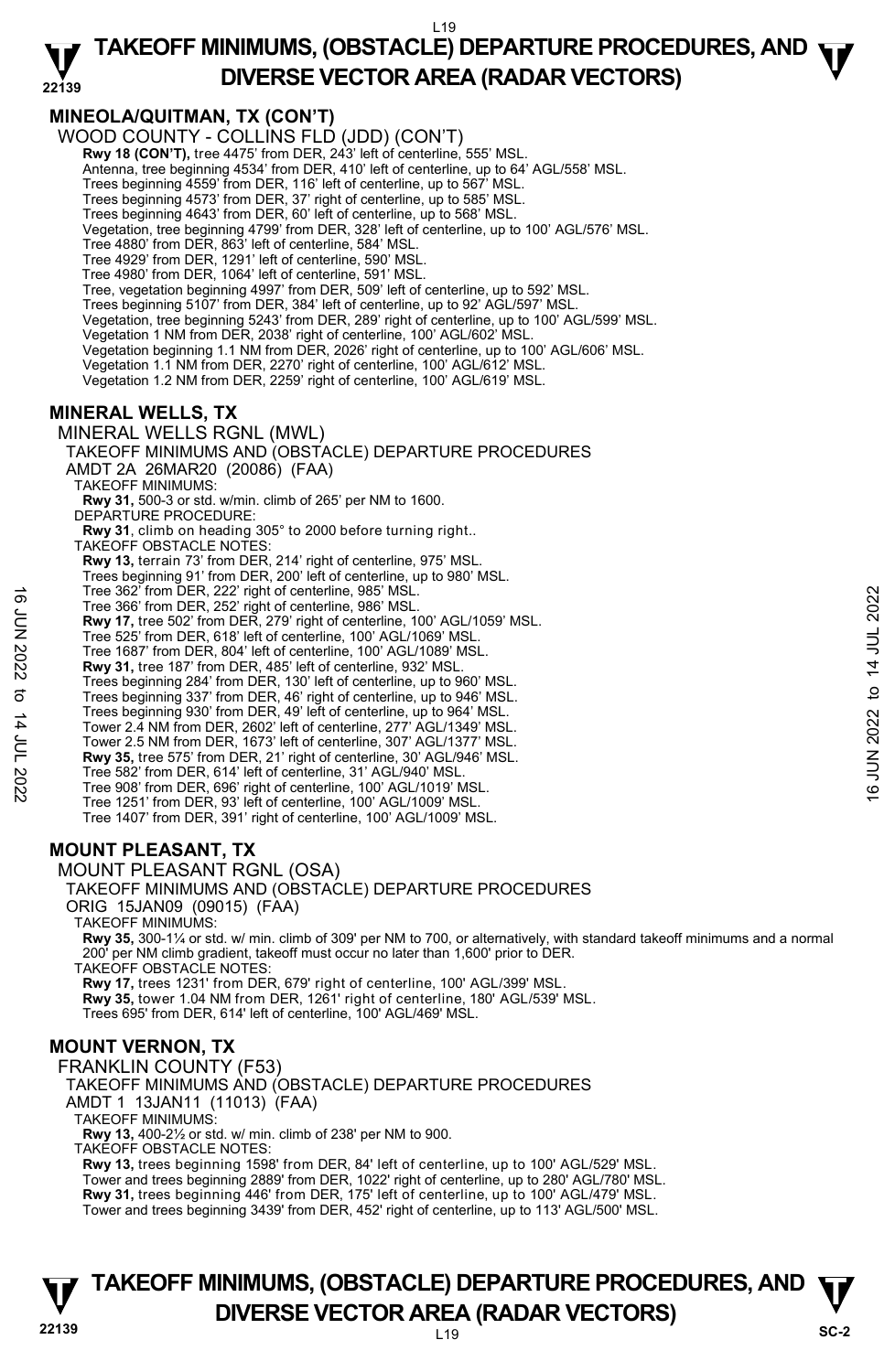#### **22139 TAKEOFF MINIMUMS, (OBSTACLE) DEPARTURE PROCEDURES, AND**  $\Psi$ **DIVERSE VECTOR AREA (RADAR VECTORS)**

#### **OLNEY, TX**

OLNEY MUNI (ONY)

TAKEOFF MINIMUMS AND (OBSTACLE) DEPARTURE PROCEDURES

ORIG 10JAN13 (13010) (FAA) TAKEOFF OBSTACLE NOTES:

**Rwy 4,** trees beginning 923' from DER, 721' right of centerline, up to 34' AGL/1303' MSL.

**Rwy 13**, vehicles on road beginning 700' from DER, left and right of centerline, up to 15' AGL/1264' MSL.

Trees beginning 745' from DER, 428' left of centerline, up to 55' AGL/1304' MSL.

**Rwy 22,** vehicles on road beginning 272' from DER, 556' right of centerline, up to 15' AGL/1284' MSL.

Trees beginning 930' from DER, left and right of centerline, up to 55' AGL/1324' MSL.<br>**Rwy 31,** vehicles on road beginning 845' from DER, left and right of centerline, up to 15' AGL/1294' MSL.

**Rwy 35,** trees beginning 502' from DER, 428' right of centerline, up to 22' AGL/1293' MSL.

Trees beginning 517' from DER, 22' left of centerline, 30' AGL/1299' MSL.

#### **PADUCAH, TX**

DAN E RICHARDS MUNI (3F6) TAKEOFF MINIMUMS AND (OBSTACLE) DEPARTURE PROCEDURES AMDT 1 20JUN19 (19171) (FAA) TAKEOFF MINIMUMS: **Rwy 36,** 300-2 or std. w/min. climb of 240' per NM to 2400. DEPARTURE PROCEDURE: **Rwy 36,** climb heading 355° to 2400 before turning left. TAKEOFF OBSTACLE NOTES: **Rwy 18,** fence abeam DER, 93' right of centerline, 5' AGL/1855' MSL. Power lines beginning abeam DER, 360' left of centerline southbound parallel to departure course, up to 37' AGL/1886' MSL. Vehicle on road 30' from DER, 369' left of centerline, 15' AGL/1864' MSL. Tree 2823' from DER, 1104' right of centerline, 100' AGL/1929' MSL. **Rwy 36,** fence abeam DER, 100' left of centerline, 4' AGL/1863' MSL. Power lines beginning abeam DER, 360' right of centerline northbound parallel to departure course, up to 37' AGL/1886' **MSL** 

Tree 1480' from DER, 804' left of centerline, 100' AGL/1969' MSL.

#### **PAMPA, TX**

PERRY LEFORS FLD (PPA) TAKEOFF MINIMUMS AND (OBSTACLE) DEPARTURE PROCEDURES ORIG 10JAN13 (21252) (FAA) TAKEOFF OBSTACLE NOTES: **Rwy 35,** pole 771' from DER, 409' left of centerline, 33' AGL/3272' MSL. MSL.<br>
Tree 1480' from DER, 804' left of centerline, 100' AGL/1969' MSL.<br> **PAMPA, TX**<br>
PERRY LEFORS FLD (PPA)<br>
TAKEOFF MINIMUMS AND (OBSTACLE) DEPARTURE PROCEDURES<br>
ORIG 10JAN13 (21252) (FAA)<br>
TAKEOFF OBSTACLE NOTES:<br>
RW 3

#### **PANHANDLE, TX**

PANHANDLE-CARSON COUNTY (T45) TAKEOFF MINIMUMS AND (OBSTACLE) DEPARTURE PROCEDURES ORIG 30JUN11 (11181) (FAA) TAKEOFF OBSTACLE NOTES: **Rwy 35,** vehicle on road 95' from DER, 270' right of centerline, up to 15' AGL/3464' MSL. Vehicle on road 218' from DER, up to 10' AGL/3466' MSL. **Rwy 17,** vehicle on road 77' from DER, 228' right of centerline, up to 15' AGL/3469' MSL. Vehicle on road 279' from DER, 277' left of centerline, up to 15' AGL/3464' MSL. Electric pole 512' from DER 253' left of centerline, up to 55' AGL/ 3509' MSL. House 650' from DER, 133' left of centerline, up to 20' AGL/3469' MSL.

#### **PARIS, TX**

COX FLD (PRX) TAKEOFF MINIMUMS AND (OBSTACLE) DEPARTURE PROCEDURES ORIG 23NOV06 (21140) (FAA) TAKEOFF OBSTACLE NOTES: **Rwy 17,** multiple trees beginning 88' from DER, 299' right of centerline, up to 50' AGL/558' MSL. **Rwy 35,** bushes and pole beginning 406' from DER, 402' left of centerline up to 35' AGL/573' MSL. Multiple trees beginning 161' from DER, 81' right of centerline, up to 50' AGL/578' MSL. **Rwy 32,** multiple trees beginning 716' from DER, 488' right of centerline, up to 50' AGL/568' MSL.

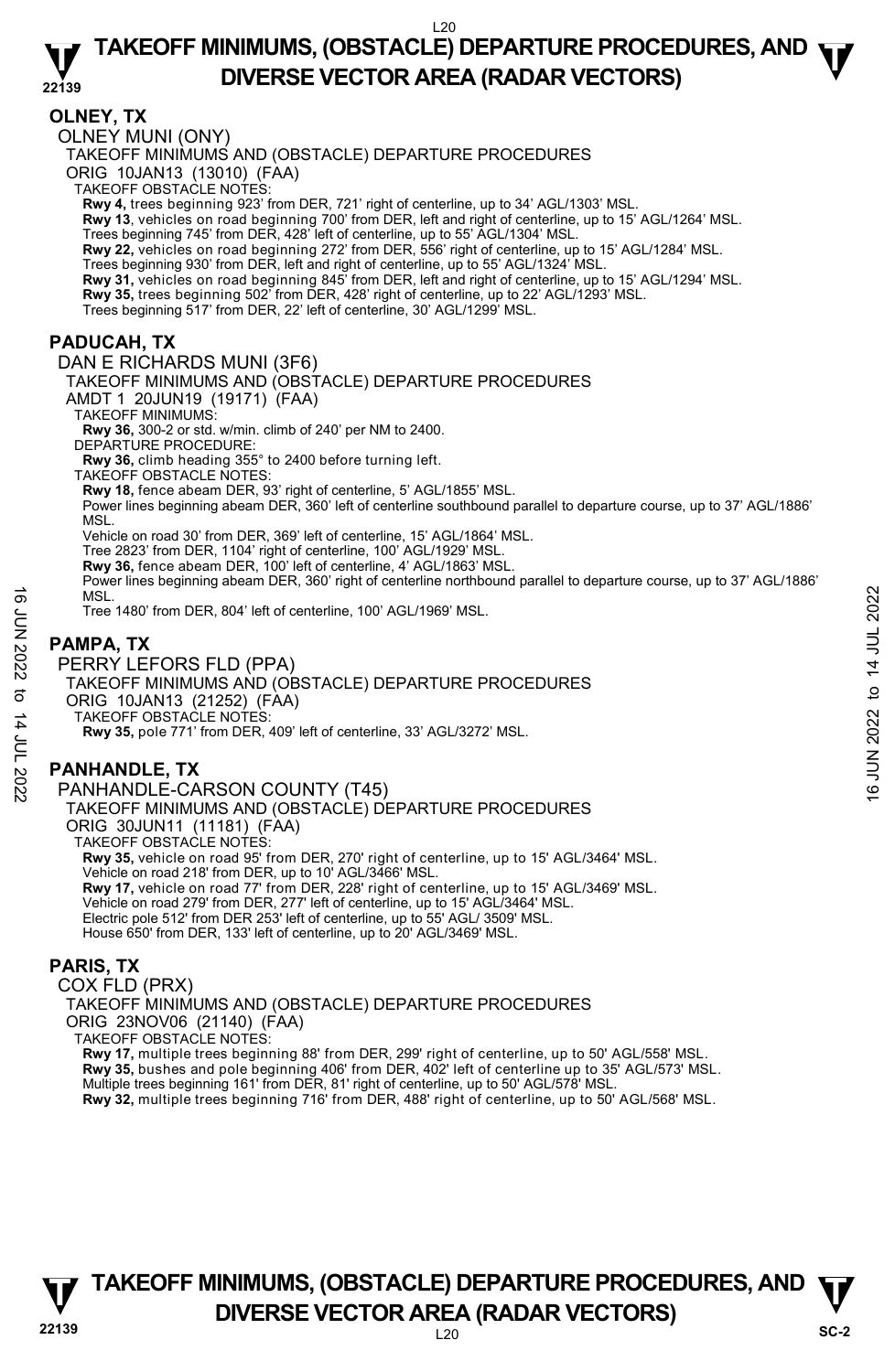#### **PERRYTON, TX**

PERRYTON OCHILTREE COUNTY (PYX)

TAKEOFF MINIMUMS AND (OBSTACLE) DEPARTURE PROCEDURES

AMDT 1 05JAN17 (17005) (FAA)

TAKEOFF MINIMUMS:

**Rwys 4, 22,** NA-Environmental. DEPARTURE PROCEDURE:

**Rwy 17,** climb heading 173° to 3500 before turning right.

TAKEOFF OBSTACLE NOTES:

**Rwy 17,** vehicles on road 525' from DER, crossing extended runway centerline, 2929' MSL.<br>Poles and power line beginning 554' from DER, 391' left of centerline, 26' AGL/2941' MSL. Poles and power line beginning 559' from DER, 389' right of centerline, 24' AGL/2940' MSL. **Rwy 35,** pole 14' from DER, 185' left of centerline, 13' AGL/2928' MSL. Poles and power line beginning 715' from DER, 359' left of centerline, up to 33' AGL/2946' MSL.

#### **PLAINS, TX**

YOAKUM COUNTY (F98)

TAKEOFF MINIMUMS AND (OBSTACLE) DEPARTURE PROCEDURES ORIG 25SEP08 (08269) (FAA)

TAKEOFF OBSTACLE NOTES:

**Rwy 3,** tree 948' from DER, 725' left of centerline, 50' AGL/3769' MSL.

**Rwy 17,** vehicle on road 99' from DER, 476' right of centerline,15' AGL/3699' MSL.

**Rwy 35,** vehicle on road 546' from DER, 527' left of centerline, 15' AGL/3714' MSL.

#### **PLAINVIEW, TX**

HALE COUNTY (PVW)

TAKEOFF MINIMUMS AND (OBSTACLE) DEPARTURE PROCEDURES ORIG 05APR12 (12096) (FAA)

TAKEOFF MINIMUMS:

**Rwy 4,** 300-1½ or std. w/min. climb of 420' per NM to 3700.

TAKEOFF OBSTACLE NOTES:

**Rwy 4,** fuel pump 137' from DER, 368' right of centerline, 5' AGL/3371' MSL.

Building 261' from DER, 444' right of centerline, 33' AGL/3394' MSL.

Pole 264' from DER, 394' right of centerline, 27' AGL/3388' MSL.

Trees beginning 2817' from DER, 1064' right of centerline, up to 100' AGL/3454' MSL. Tower 4696' from DER, 1750' left of centerline, 209' AGL/3558' MSL.

Multiple elevators beginning 6190' from DER, 339' left of centerline, up to 200' AGL/3555' MSL.

**Rwy 13,** trees beginning 1218' from DER, 530' right of centerline, up to 100' AGL/3469' MSL.<br>Trees beginning 2137' from DER, 479' left of centerline, up to 100' AGL/3469' MSL.

**Rwy 22,** multiple trees, poles and antennas beginning 1121' from DER, 311' left of centerline, up to 100' AGL/3474' **MSL** 16<br>
TAKEOT • Murvinouso.<br>
TAKEOF OBSTACLE NOTES:<br>
TAKEOF OBSTACLE NOTES:<br>
Note that pump 137' from DER, 368' right of centerline, 5' AGL/3371' MSL.<br>
Building 261' from DER, 444' right of centerline, 23' AGL/3384' MSL.<br>
P

**Rwy 31,** pole 1186' from DER, 204' right of centerline, 35' AGL/3405' MSL.

Trees beginning 4035' from DER, 841' left of centerline, up to 100' AGL/3479' MSL.

Trees beginning 4144' from DER, 1318' right of centerline, up to 100' AGL/3479' MSL.

#### **ROCKWALL, TX**

RALPH M HALL/ROCKWALL MUNI (F46)

TAKEOFF MINIMUMS AND (OBSTACLE) DEPARTURE PROCEDURES

AMDT 1 18SEP14 (14261) (FAA)

TAKEOFF OBSTACLE NOTES:

**Rwy 17,** vehicles on road beginning 19' from DER, on centerline and left and right of centerline, up to 15' AGL/584' MSL.<br>Trees beginning 128' from DER, 354' left of centerline, up to 30' AGL/599' MSL.

Trees beginning 135' from DER, 205' right of centerline, up to 30' AGL/589' MSL.

Trees beginning 810' from DER, on centerline and left and right of centerline, up to 100' AGL/679' MSL.

**Rwy 35,** transmission line and transmission towers beginning 362' from DER, on centerline and left and right of centerline, up to 91' AGL/607' MSL.

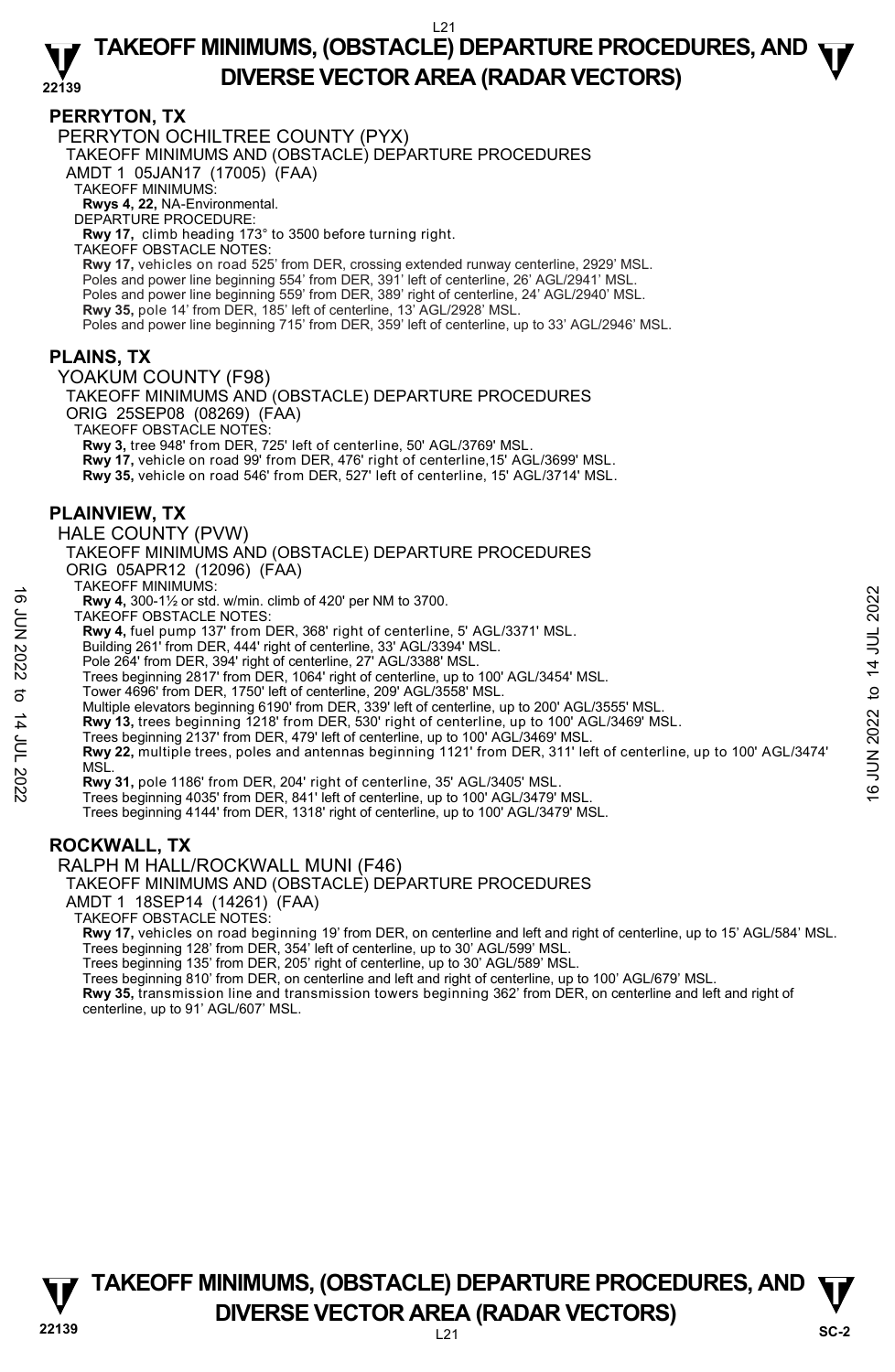#### **22139 TAKEOFF MINIMUMS, (OBSTACLE) DEPARTURE PROCEDURES, AND**  $\Psi$ **DIVERSE VECTOR AREA (RADAR VECTORS)**

#### **SEMINOLE, TX**

GAINES COUNTY (GNC)

TAKEOFF MINIMUMS AND (OBSTACLE) DEPARTURE PROCEDURES

ORIG 29JUL10 (10210) (FAA)

TAKEOFF MINIMUMS:

**Rwy 35,** std. w/ min. climb of 612' per NM to 3600 or 300-1 w/ min. climb of 235' per NM to 3900, or 900-3 for climb in visual conditions.

DEPARTURE PROCEDURE:

**Rwy 35,** climb heading 350° to 4000 before turning right. For climb in visual conditions cross Gaines County airport at or above 4100 before proceeding on course. TAKEOFF OBSTACLE NOTES:

**Rwy 17,** brush beginning 147' from DER 388' right of centerline, 30' AGL/3280' MSL.

Tree 231' from DER, 356' right of centerline, 60' AGL/3293' MSL.

House 865' from DER, 531' left of centerline, 25' AGL/3289' MSL.

Pole 1238' from DER, 650' right of centerline, 30' AGL/3297' MSL.

**Rwy 35,** tower 2898' from DER, 1016' left of centerline, 169' AGL/3440' MSL.

#### **SEYMOUR, TX**

SEYMOUR MUNI (60F)

TAKEOFF MINIMUMS AND (OBSTACLE) DEPARTURE PROCEDURES ORIG 09FEB12 (12040) (FAA) TAKEOFF OBSTACLE NOTES: **Rwy 17,** vehicles on roadway beginning 27' from DER, left and right of centerline, up to 17' AGL/1356' MSL. Aircraft on taxiway 36' from DÉR, 175' left of centerline, up to 25' AGL/1364' MSL. Buildings beginning 73' from DER, 251' left of centerline, up to 40' AGL/1379' MSL. Trees beginning 710' from DER, 225' left of centerline, up to 100' AGL/1459' MSL. **Rwy 35,** vehicles on roadway beginning 35' from DER, 202' left of centerline, up to 17' AGL/1356' MSL. Trees beginning 421' from DER, 7' right of centerline, up to 100' AGL/1439' MSL.

#### **SHEPPARD AFB/WICHITA FALLS MUNI (KSPS)**

WICHITA FALLS, TX

TAKEOFF MINIMUMS AND (OBSTACLE) DEPARTURE PROCEDURES AMDT 2 02DEC21 (21336) (USAF) DEPARTURE PROCEDURE: **Rwys 15L/C/R,** climb on hdg 153° to 2500' before turning westbound.<br>**Rwy 18,** climb hdg 160° to 2500', intercept SPS VORTAC R-120 outbound. Cross SPS R-120/8 DME (HUNEP) at or below 2500', then climb and maintain 5000' or higher as assigned. Turn on course after reaching 3100'. **Rwy 36,** climb hdg 355° to 1500' then proceed on course. TAKEOFF OBSTACLE NOTES: **Rwy 18,** light pole 837' from DER, 726' left of centerline, 31' AGL/1040' MSL. **Rwy 36**, large frame aircraft parking 337' from DER, 542' left of centerline, 56' AGL/1053' MSL. Large frame aircraft parking 451' from DER, 573' left of centerline, 56' AGL/1053' MSL. SHERMAN MUNI (SWI) TAKEOFF MINIMUMS AND (OBSTACLE) DEPARTURE PROCEDURES AMDT 1 22AUG13 (13234) (FAA) TAKEOFF MINIMUMS: **Rwy 34,** 300-1½ or std. w/min. climb of 267' per NM to 1100. DEPARTURE PROCEDURE: **Rwy 34,** climb heading 343° to 1500 before turning right. TAKEOFF OBSTACLE NOTES: **Rwy 16,** trees beginning 8' from DER, 237' right of centerline up to 55' AGL/755' MSL. Sign 19' from DER, 133' left of centerline, 1' AGL/713' MSL. Trees beginning 25' from DER, 314' left of centerline, up to 69' AGL/775' MSL. Pole 332' from DER, 522' right of centerline, 30' AGL/740' MSL. WICHITA FALLS, TX<br>
INCHITA FALLS, TX<br>
INCHITA FALLS, TX<br>
AMDIT 2 02DEC21 (21336) (USAF)<br>
DEPARTURE PROCEDURES<br>
AMDIT 2 02DEC21 (21336) (USAF)<br>
NEWS 15LC/R, climb on hdg 153° to 2500' before turning westbound.<br>
Rwy 16, clim

#### **SHERMAN, TX**

Poles beginning 406' from DER, 574' left of centerline up to 37' AGL/747' MSL.

Transmission tower lighted 695' from DER, 242' left of centerline, 23' AGL/733' MSL.<br>**Rwy 34,** fence beginning 50' from DER, 38' right of centerline, up to 13' AGL/753' MSL.

Trees beginning 80' from DER, 3' left of centerline, up to 72' AGL/822' MSL.

Oil rig 140' from DER, 300' right of centerline, 31' AGL/771' MSL.

Trees beginning 252' from DER, 15' right of centerline, up to 79' AGL/839' MSL.

Poles beginning 419' from DER, 250' right of centerline, up to 44' AGL/802' MSL. Light support structure 1074' from DER, 271' right of centerline, 40' AGL/784' MSL..

Building 1499' from DER, 847' right of centerline, 35' AGL/795' MSL. Tower 1.2 NM from DER, 1026' left of centerline, 164' AGL/938' MSL.

#### **22139** L22 **TAKEOFF MINIMUMS, (OBSTACLE) DEPARTURE PROCEDURES, AND**  $\Psi$ **DIVERSE VECTOR AREA (RADAR VECTORS)** SC-2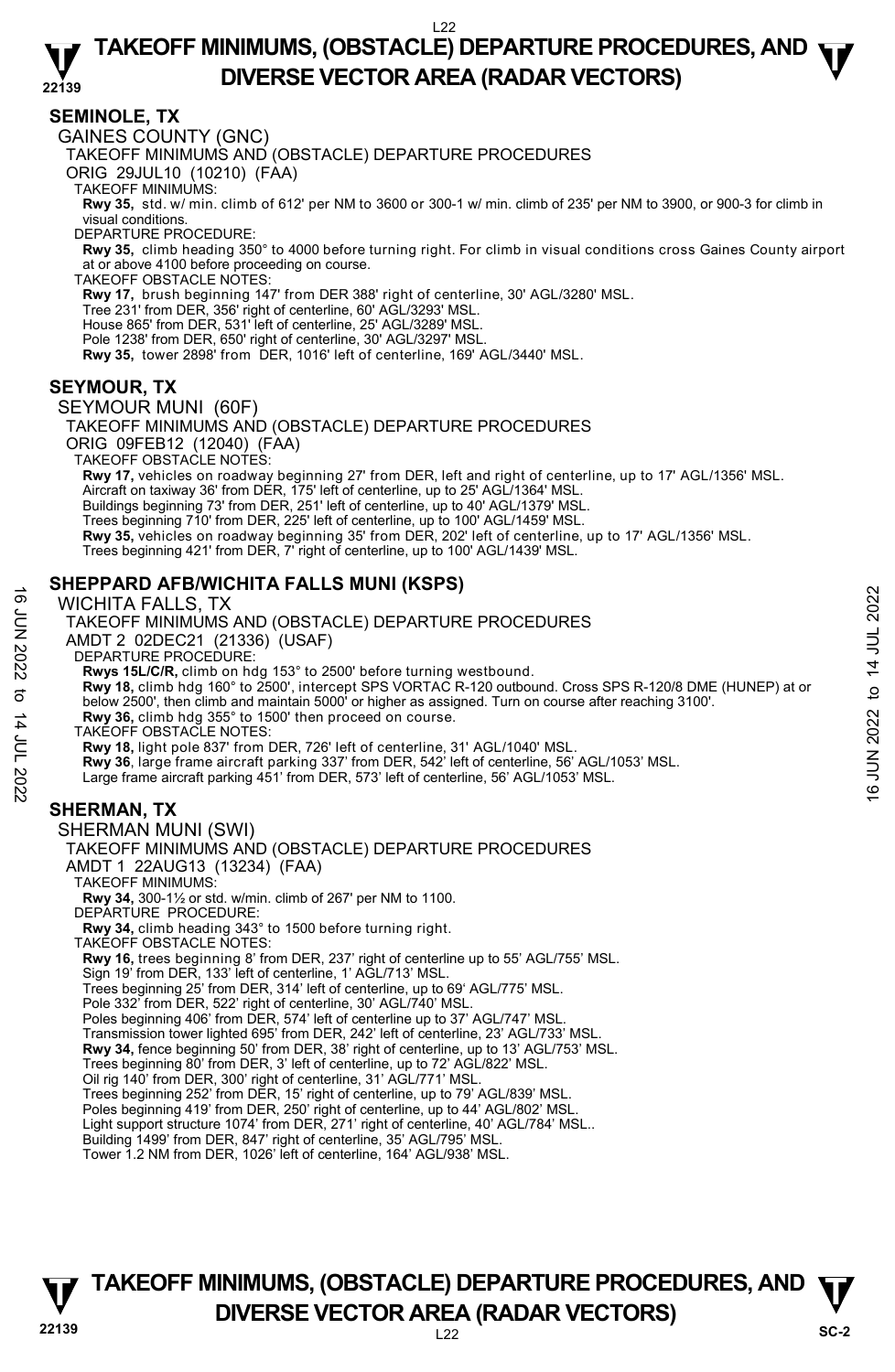#### **SHERMAN-DENISON, TX**

NORTH TEXAS RGNL/PERRIN FLD (GYI) TAKEOFF MINIMUMS AND (OBSTACLE) DEPARTURE PROCEDURES AMDT 1 15AUG19 (21112) (FAA) TAKEOFF MINIMUMS: **Rwy 13,** 300-1¾ or std. w/min. climb of 305' per NM to 1000.<br>**Rwy 17L,** 300-1⅔ or std. w/min. climb of 280' per NM to 1000. DEPARTURE PROCEDURE: **Rwy 17L,** climb heading 176° to 1800 before turning right. **Rwy 17R,** climb heading 176° to 1500 before turning right. TAKEOFF OBSTACLE NOTES: **Rwy 13,** trees beginning 3257' from DER, 658' right of centerline, up to 100' AGL/859' MSL. Antenna 3391' from DER, 1277' left of centerline, 57' AGL/837' MSL. Tree 3655' from DER, 195' left of centerline, 100' AGL/869' MSL. Tree 4468' from DER, 1653' left of centerline, 100' AGL/909' MSL. Trees beginning 4670' from DER, 485' left of centerline, up to 100' AGL/919' MSL. Tree 4712' from DER, 1125' right of centerline, 100' AGL/869' MSL. Tree 5479' from DER, 1170' right of centerline, 100' AGL/879' MSL. Trees beginning 5847' from DER, 619' left of centerline, up to 100' AGL/949' MSL. Tree 1.3 NM from DER, 2555' left of centerline, 100' AGL/959' MS **Rwy 17L**, pole 1088' from DER, 739' left of centerline, 38' AGL/779' MSL.<br>Rig 3711' from DER, 821' left of centerline, 96' AGL/861' MSL. Tree 5188' from DER, 1821' right of centerline, 100' AGL/929' MSL. Tree 1.3 NM from DER, 2492' right of centerline, 100' AGL/969' MSL. **Rwy 17R,** planes on twy 1566' from DER, 457' left of centerline, 55' AGL/859' MSL. **Rwy 31,** bldg 1164' from DER, 248' right of centerline, 30' AGL/759' MSL. Tree 1584' from DER, 880' right of centerline, 100' AGL/829' MSL. Trees beginning 1852' from DER, 606' left of centerline, up to 100' AGL/819' MSL. **Rwy 35L,** tree 661' from DER, 560' left of centerline, 100' AGL/819' MSL. **Rwy 35R,** planes on twy 77' from DER, 236' right of centerline, 25' AGL/789' MSL.

#### **SLATON, TX**

CITY OF SLATON/LARRY T NEAL MEML (F49)

# TAKEOFF MINIMUMS AND (OBSTACLE) DEPARTURE PROCEDURES ORIG 05JAN17 (20366) (FAA) **SLATON, TX**<br>
CITY OF SLATON/LARRY T NEAL MEML (F49)<br>
TAKEOFF MINIMUMS AND (OBSTACLE) DEPARTURE PROCEDURES<br>
ORIG 05JAN17 (20366) (FAA)<br>
NATE ORIG 05JAN17 (20366) (FAA)<br>
TAKEOFF MINIMUMS:<br>
TAKEOFF MINIMUMS:<br>
TAKEOFF MINIM

TAKEOFF MINIMUMS:

**Rwy 18,** 400-2 or std. w/min. climb of 263' per NM to 3600.

TAKEOFF OBSTACLE NOTES:

**Rwy 18,** equip 85' from DER, 369' left of centerline, 3115' MSL.<br>Trees beginning 278' from DER, 269' right of centerline, up to 39' AGL/3145' MSL.

- Tower 1.7 NM from DER, 698' right of centerline, 348' AGL/3457' MSL.
- **Rwy 36,** tree 124' from DER, 518' left of centerline, 9' AGL/3127' MSL.
- 
- Tree 711' from DER, 592' left of centerline, 3142' MSL. Poles beginning 712' from DER, 261' left of centerline, up to 3146' MSL.
- Tree 831' from DER, 642' left of centerline, 46' AGL/3156' MSL.

Trees beginning 858' from DER, 642' left of centerline, up to 48' AGL/3158' MSL.

#### **SNYDER, TX**

WINSTON FLD (SNK) TAKEOFF MINIMUMS AND (OBSTACLE) DEPARTURE PROCEDURES ORIG 10JUL03 (21252) (FAA) DEPARTURE PROCEDURE: **Rwy 26,** climb via heading 263° to 3000 prior to turning northbound.

#### **SPEARMAN, TX**

MAJOR SAMUEL B CORNELIUS FLD (E42) TAKEOFF MINIMUMS AND (OBSTACLE) DEPARTURE PROCEDURES ORIG 15JAN09 (22139) (FAA) TAKEOFF MINIMUMS: **Rwy 20,** 300-1¾ or std. w/min. climb of 286' per NM to 3500. TAKEOFF OBSTACLE NOTES: **Rwy 20,** vehicle on road 174' from DER, 496' right of centerline, 15' AGL/3094' MSL. Tower 4330' from DER, 575' left of centerline, 100' AGL/3228' MSL. Tower 1.26 NM from DER, 2533' left of centerline, 250' AGL/3355' MSL.

#### **22139** L23 **TAKEOFF MINIMUMS, (OBSTACLE) DEPARTURE PROCEDURES, AND**  $\Psi$ **DIVERSE VECTOR AREA (RADAR VECTORS)** SC-2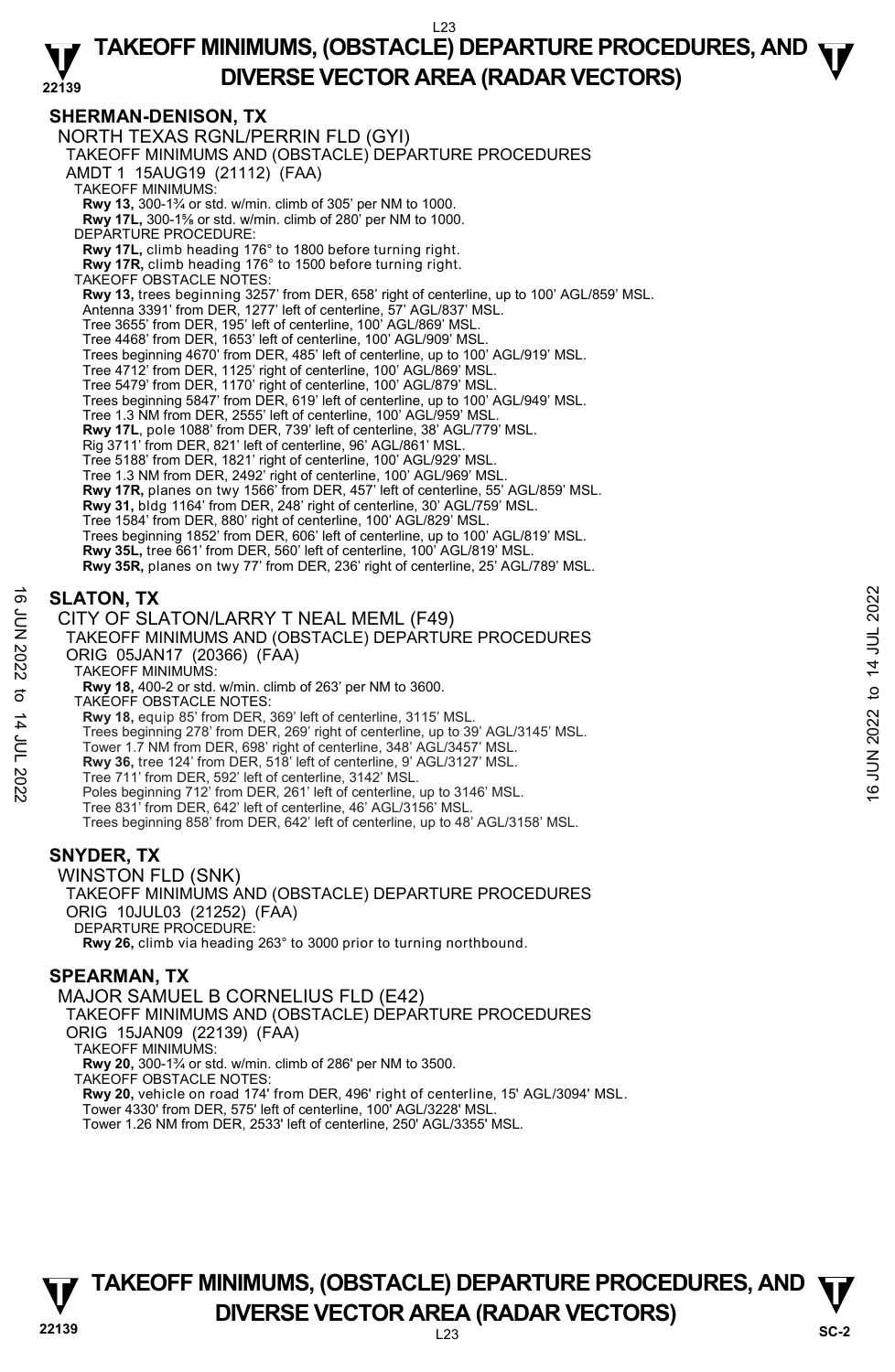#### **22139 TAKEOFF MINIMUMS, (OBSTACLE) DEPARTURE PROCEDURES, AND**  $\Psi$ **DIVERSE VECTOR AREA (RADAR VECTORS)**

#### **STAMFORD, TX**

ARLEDGE FLD (F56) TAKEOFF MINIMUMS AND (OBSTACLE) DEPARTURE PROCEDURES ORIG 11FEB10 (21308) (FAA) TAKEOFF MINIMUMS: **Rwys 8, 13, 26, 31,** NA-Environmental. TAKEOFF OBSTACLE NOTES: **Rwy 17,** trees beginning 772' from DER, 532' left of centerline, up to 100' AGL/1659' MSL. Tree 2215' from DER, 966' right of centerline, up to 100' AGL/1659' MSL. **Rwy 35,** tree 3284' from DER, 901' left of centerline, up to 100' AGL/1669' MSL. Trees beginning 1267' from DER, 712' right of centerline, up to 100' AGL/1664' MSL. **STEPHENVILLE, TX**  STEPHENVILLE CLARK RGNL (SEP) TAKEOFF MINIMUMS AND (OBSTACLE) DEPARTURE PROCEDURES ORIG-A 20JUN19 (19171) (FAA) TAKEOFF OBSTACLE NOTES: **Rwy 14,** trees, vehicles on road beginning 199' from DER, 32' right of centerline, up to 1327' MSL. Trees beginning 220' from DER, 207' right of centerline, up to 1340' MSL. Tree 296' from DER, 254' left of centerline, 1317' MSL. Tree 339' from DER, 435' left of centerline, 1323' MSL. Trees beginning 501' from DER, 366' left of centerline, up to 1326' MSL. **Rwy 32,** tree 128' from DER, 446' right of centerline, 1364' MSL. Pole 230' from DER, 387' left of centerline, 26' AGL/1337' MSL. Trees, pole beginning 242' from DER, 244' right of centerline, up to 1369' MSL. Tree, pole beginning 258' from DER, 400' left of centerline, up to 1342' MSL. Trees, pole beginning 746' from DER, 3' right of centerline, up to 1370' MSL. Tree 859' from DER, 31' left of centerline, 1349' MSL. Tree 871' from DER, 140' left of centerline, 1353' MSI Tree 1053' from DER, 250' left of centerline, 1355' MSL.

#### **STRATFORD, TX**

STRATFORD FIELD (H70) TAKEOFF MINIMUMS AND (OBSTACLE) DEPARTURE PROCEDURES AMDT 4A 21JUN18 (18172) (FAA) TAKEOFF MINIMUMS: **Rwy 22,** 400-2 or std. w/min. climb of 350' per NM to 4200.  $\frac{16}{5}$ STRATFORD, TX<br>
STRATFORD FIELD (H70)<br>
2022 TAKEOFF MINIMUMS AND (OBSTACLE)<br>
DEPARTURE PROCEDURES<br>
21 JUN 21JUN18 (18172) (FAA)<br>
TAKEOFF MINIMUMS (18172) (FAA)<br>
2 TAKEOFF MINIMUMS, TX<br>
3 SULPHUR SPRINGS, TX<br>
2

#### **SULPHUR SPRINGS, TX**

SULPHUR SPRINGS MUNI (SLR) TAKEOFF MINIMUMS AND (OBSTACLE) DEPARTURE PROCEDURES AMDT 1 25AUG11 (11237) (FAA) TAKEOFF OBSTACLE NOTES: **Rwy 1,** tree 1' from DER, 140' left of centerline, 27' AGL/484' MSL. Tree 108' from DER, 265' right of centerline, 13' AGL/470' MSL. **Rwy 19,** trees beginning 82' from DER, 265' right of centerline, up to 100' AGL/609' MSL. Trees beginning 119' from DER, 454' left of centerline, up to 53' AGL/552' MSL. Vehicle on road 492' from DER, 2' left of centerline, 17' AGL/518' MSL. Poles beginning 1155' from DER, 143' left of centerline, up to 40' AGL/536' MSL. Poles beginning 1521' from DER, 158' right of centerline, up to 53' AGL/552' MSL. Tank 1835' from DER, 14' right of centerline, 55' AGL/553' MSL. Chimney 1862' from DER, 172' right of centerline, 48' AGL/544' MSL. Chimneys beginning 1887' from DER, 106' left of centerline, up to 44' AGL/543' MSL.



#### **22139** L24 **TAKEOFF MINIMUMS, (OBSTACLE) DEPARTURE PROCEDURES, AND**  $\Psi$ **DIVERSE VECTOR AREA (RADAR VECTORS)** SC-2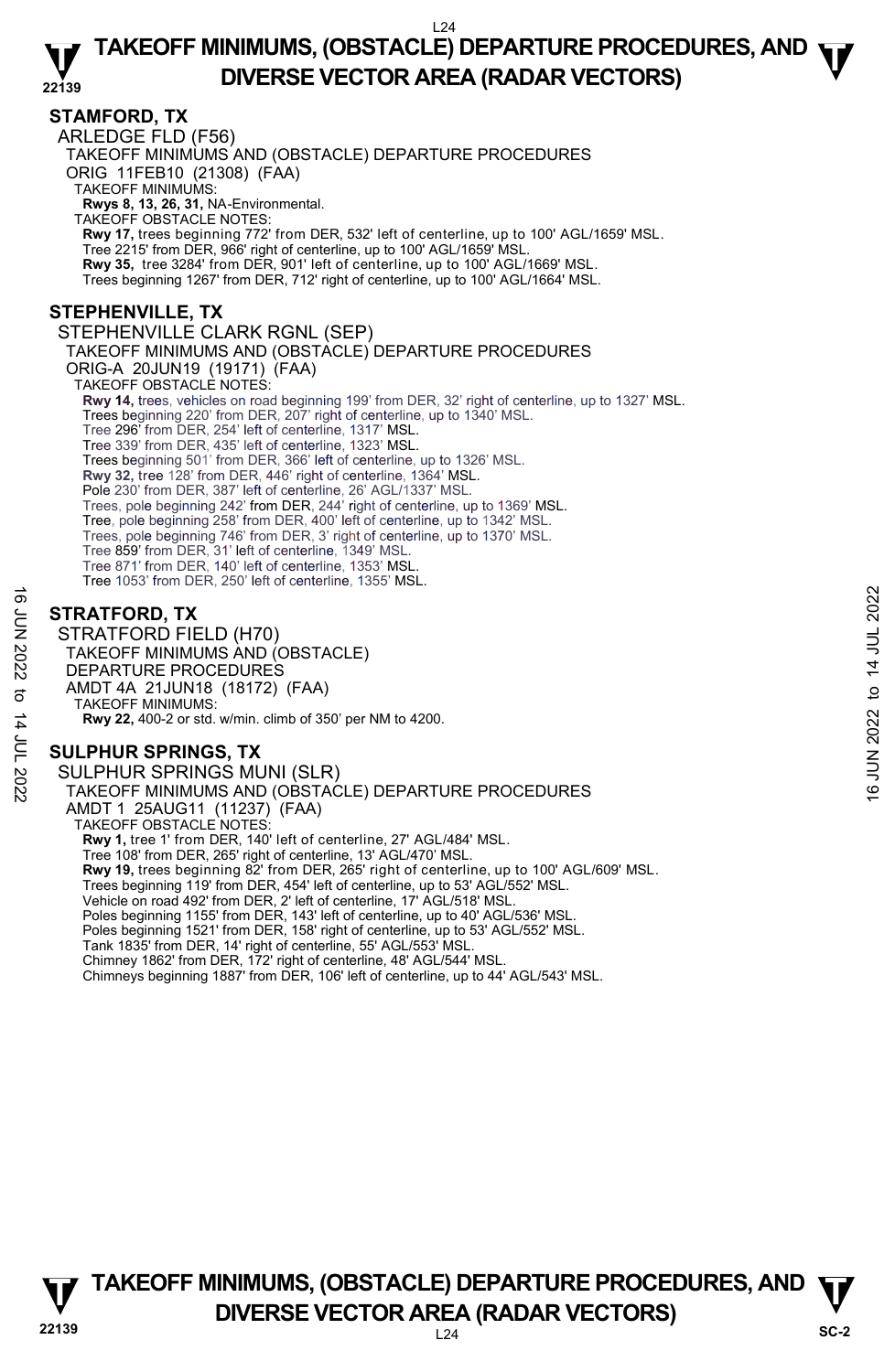#### **22139 TAKEOFF MINIMUMS, (OBSTACLE) DEPARTURE PROCEDURES, AND**  $\Psi$ **DIVERSE VECTOR AREA (RADAR VECTORS)**

#### **SWEETWATER, TX**

AVENGER FLD (SWW)

TAKEOFF MINIMUMS AND (OBSTACLE) DEPARTURE PROCEDURES

ORIG 20OCT11 (21336) (FAA)

TAKEOFF OBSTACLE NOTES:

**Rwy 4,** multiple trees, poles and vehicles on road beginning 19' from DER, 7' left of centerline, up to 79' AGL/2370' MSL.

Multiple trees, poles and vehicles on road beginning 39' from DER, 5' right of centerline, up to 60' AGL/2353' MSL.

**Rwy 17,** sign 12' from DER, 250' right of centerline, 2' AGL/2375' MSL.

Light 49' from DER, 90' right of centerline, 3' AGL/2372' MSL.

Multiple vehicles on road beginning 750' from DER, 8' right of centerline, up to 15' AGL/2390' MSL.

Multiple poles and vehicles on road beginning 755' from DER, 1' left of centerline, up to 54' AGL/2407' MSL.

Telephone line 943' from DER, 278' left of centerline, 48' AGL/2401' MSL.<br>**Rwy 22,** terrain 49' from DER, 219' right of centerline, 2383' MSL.

Multiple trees, poles, and buildings beginning 298' from DER, 261' right of centerline, up to 61' AGL/2420' MSL.

**Rwy 35,** multiple trees beginning 14' from DER, 361' left of centerline, up to 27' AGL/2367' MSL.

Light 49' from DER, 90' left of centerline, 2' AGL/2342' MSL.

Light 50' from DER, 90' right of centerline, 2' AGL/2342' MSL.

Multiple trees beginning 70' from DER, 187' right of centerline, up to 60' AGL/2355' MSL.

#### **TERRELL, TX**

TERRELL MUNI (TRL)

TAKEOFF MINIMUMS AND (OBSTACLE) DEPARTURE PROCEDURES

AMDT 1A 24MAR22 (22083) (FAA)

TAKEOFF OBSTACLE NOTES:

**Rwy 18,** tree 1087' from DER, 511' right of centerline, 486' MSL.

Tree 1220' from DER, 399' right of centerline, 488' MSL.

Tree 1552' from DER, 200' right of centerline, 498' MSL.

**Rwy 36,** fence 206' from DER, 349' right of centerline, 8' AGL/481' MSL.

Pole 215' from DER, 401' right of centerline, 16' AGL/488' MSL.

Pole 250' from DER, 408' right of centerline, 25' AGL/496' MSL.

Pole 295' from DER, 524' right of centerline, 504' MSL.

Poles beginning 295' from DER, 298' right of centerline, up to 34' AGL/504' MSL.

Trees beginning 636' from DER, 319' right of centerline, up to 519' MSL.

Trees, poles and lite beginning 770' from DER, 110' left of centerline, up to 510' MSL.

Trees and poles beginning 1186' from DER, 336' left of centerline, up to 522' MSL.

#### **TYLER, TX**

TYLER POUNDS RGNL (TYR) TAKEOFF MINIMUMS AND (OBSTACLE) DEPARTURE PROCEDURES AMDT 3A 25FEB21 (21056) (FAA) TAKEOFF OBSTACLE NOTES: **Rwy 4,** tree 485' from DER, 602' left of centerline, 549' MSL. Trees beginning 630' from DER, 305' right of centerline, up to 578' MSL. Tree 868' from DER, 568' left of centerline, 560' MSL. **Rwy 13,** vegetation 12' from DER, 290' right of centerline, 547' MSL. Tree 172' from DER, 413' right of centerline, 557' MSL. Tree 519' from DER, 598' right of centerline, 581' MSL. Trees beginning 642' from DER, 514' left of centerline, up to 608' MSL. **Rwy 18,** tree 150' from DER, 321' right of centerline, 565' MSL. Trees beginning 384' from DER, 139' right of centerline, up to 588' MSL. Tree, pole beginning 970' from DER, 337' left of centerline, up to 586' MSL. **Rwy 22,** vehicles on road, fence beginning 55' from DER, 429' right of centerline, up to 556' MSL. Pole beginning 497' from DER, 521' right of centerline, up to 30' AGL/572' MSL. Pole 1146' from DER, 805' right of centerline, 35' AGL/576' MSL. Tree 1208' from DER, 795' right of centerline, 578' MSL. Tree 1360' from DER, 700' left of centerline, 591' MSL. Tree 1664' from DER, 803' left of centerline, 593' MSL. Building 1812' from DER, 810' right of centerline, 60' AGL/598' MSL. **Rwy 31,** tree 504' from DER, 533' right of centerline, 542' MSL. Trees beginning 542' from DER, 573' right of centerline, up to 555' MSL. Tree 908' from DER, 689' left of centerline, 548' MSL. Tree 1341' from DER, 856' right of centerline, 567' MSL. Trees beginning 1384' from DER, 666' left of centerline, up to 556' MSL. Trees beginning 1504' from DER, 754' right of centerline, up to 568' MSL. **Rwy 36,** building 759' from DER, 561' right of centerline, 25' AGL/540' MSL. Tree 1103' from DER, 26' right of centerline, 555' MSL. Tree 1131' from DER, 1' left of centerline, 51' AGL/546' MSL. Trees beginning 1178' from DER, 350' right of centerline, up to 567' MSL. Tree 1867' from DER, 338' left of centerline, 567' MSL. Tree 1980' from DER, 456' left of centerline, 568' MSL. Pole 250' from DER, 408' right of centerline, 25' AGL/496' MSL.<br>
Pole 295' from DER, 524' right of centerline, up to 34' AGL/504' MSL.<br>
Poles beginning 295' from DER, 319' right of centerline, up to 34' AGL/504' MSL.<br>
Tr

#### **22139** L25 **TAKEOFF MINIMUMS, (OBSTACLE) DEPARTURE PROCEDURES, AND**  $\Psi$ **DIVERSE VECTOR AREA (RADAR VECTORS)** SC-2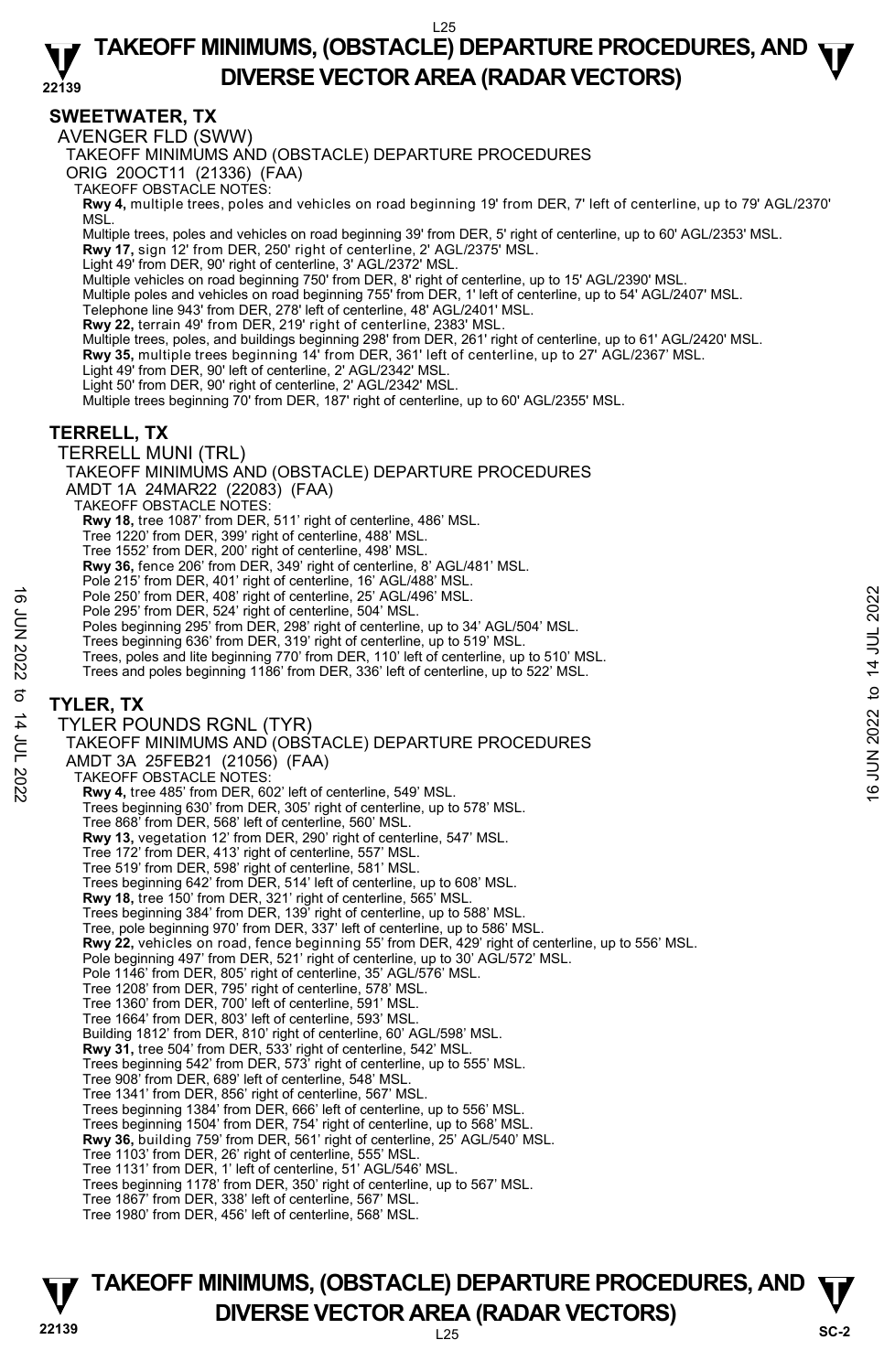#### **22139 TAKEOFF MINIMUMS, (OBSTACLE) DEPARTURE PROCEDURES, AND**  $\Psi$ **DIVERSE VECTOR AREA (RADAR VECTORS)**

#### **VERNON, TX**

WILBARGER COUNTY (F05)

TAKEOFF MINIMUMS AND (OBSTACLE) DEPARTURE PROCEDURES

ORIG 29JUL10 (10210) (FAA)

TAKEOFF OBSTACLE NOTES:

**Rwy 2,** vehicle on road 401' from DER, 587' right of centerline, up to 15' AGL/1269' MSL.<br>Pole 329' from DER, 525' right of centerline, up to 30' AGL/1284' MSL.

Ground 56' from DER, 399' left of centerline, 1258' MSL.

**Rwy 20,** vehicle on road 451' from DER, 604' right of centerline, up to 15' AGL/1279' MSL.

**Rwy 34,** trees beginning 1178' from DER, 530' right of centerline, up to 60' AGL/1309' MSL.

Vehicle on road 472' from DER, 445' left of centerline, up to 15' AGL/1274' MSL.

#### **WEATHERFORD, TX**

PARKER COUNTY (WEA) TAKEOFF MINIMUMS AND (OBSTACLE) DEPARTURE PROCEDURES ORIG 17NOV11 (11321) (FAA) DEPARTURE PROCEDURE: **Rwy 35,** climb heading 355° to 1600 before turning left.

TAKEOFF OBSTACLE NOTES: **Rwy 17,** trees beginning 430' from DER, left and right of centerline, up to 35' AGL/1016' MSL. Houses beginning 952' from DER, 76' left of centerline, up to 30' AGL/1012' MSL. Utility poles beginning 1958' from DER, 185' right of centerline, up to 55' AGL/1037' MSL.<br>**Rwy 35,** trees beginning 25' from DER, 176' left of centerline, up to 35' AGL/1014' MSL. Vehicle on road 105' from DER, across centerline, 17' AGL/1007' MSL. Sign and pole 193' from DER, 295' right of centerline, 30' AGL/1008' MSL.

#### **WHEELER, TX**

WHEELER MUNI (T59)

TAKEOFF MINIMUMS AND (OBSTACLE) DEPARTURE PROCEDURES ORIG 29JUL10 (10210) (FAA) TAKEOFF OBSTACLE NOTES: **Rwy 17,** hanger 360' from DER, 399' left of centerline, 15' AGL/2504' MSL. ORIG 29JUL10 (10210) (FAA)<br>
TAKEOFF OBSTACLE NOTES:<br>
TAWY 17, hanger 360 from DER, 399' left of centerline, 15' AGL/2504' MSL.<br>
Utility pole 693' from DER, 51' right of centerline, 30' AGL/2499' MSL.<br>
Utility pole 623'

Utility pole 593' from DER, 513' right of centerline, 30' AGL/2509' MSL.

Utility pole 623' from DER, 507' left of centerline, 30' AGL/2499' MSL.

Tree 2656' from DER, 887' right of centerline, 50' AGL/2569' MSL.

**Rwy 35,** tree 2267' from DER, 776' right of centerline, 50' AGL/2497' MSL.

#### **WICHITA FALLS, TX**

KICKAPOO DOWNTOWN (CWC)

TAKEOFF MINIMUMS AND (OBSTACLE) DEPARTURE PROCEDURES

AMDT 3 20JUN19 (19171) (FAA)

TAKEOFF MINIMUMS:

**Rwy 35,** 300-1¾ or std. w/min. climb of 360' per NM to 1500.

DEPARTURE PROCEDURE:

**Rwy 17,** climb heading 176° to 1700 before proceeding on course.

**Rwy 35**, climb heading 356° to 2100 before proceeding on course.

TAKEOFF OBSTACLE NOTES:

**Rwy 17,** poles, vehicle on road, signs, trees beginning 307' from DER, on centerline, up to 54' AGL/1056' MSL.<br>Vehicle on road beginning 320' from DER, 178' left of centerline, up to 1018' MSL.<br>Vehicle on road beginning 5

Vehicle on road 713' from DER, 138' left of centerline, 1021' MSL.

Transmission line beginning 2136' from DER, 393' left of centerline, up to 97' AGL/1089' MSL.

Transmission line 2473' from DER, 103' right of centerline, 80' AGL/1081' MSL.

Transmission line 2648' from DER, 600' right of centerline, 85' AGL /1083' MSL. Transmission line 2752' from DER, 897' right of centerline, 75' AGL/1075' MSL.

**Rwy 35,** pole 176' from DER, 312' left of centerline, 33' AGL/1008' MSL.

Pole 1.3 NM from DER, 1889' right of centerline, 153' AGL/1274' MSL.